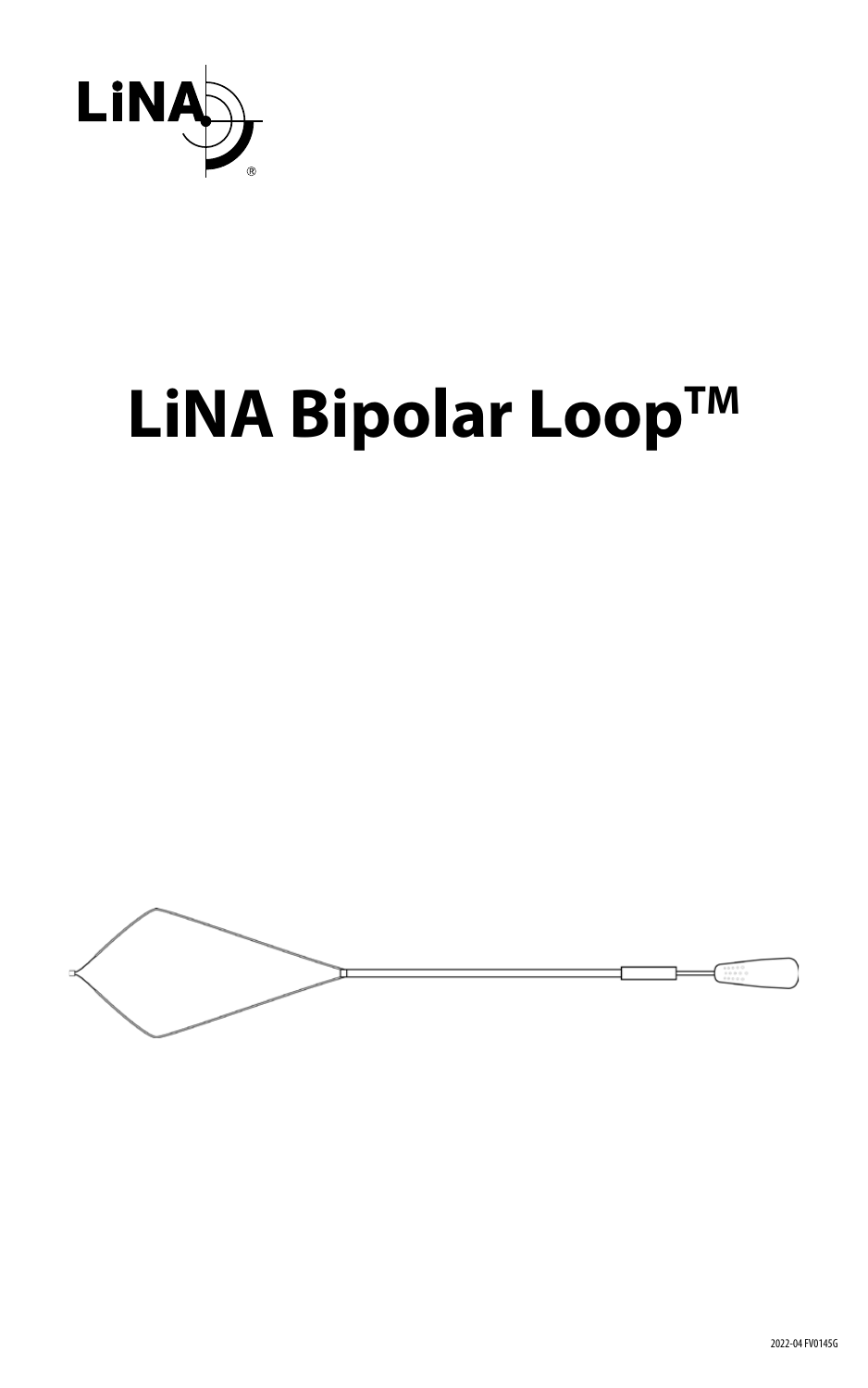











2022-04 FV0145G







 $\mathbb{S}$ 





## **LiNA Bipolar Loop™**

BL-160-E, BL-200-E, BL-240-E

### **Intended Use:**

The LiNA Bipolar Loop<sup>TM</sup> is a 5mm bipolar electrosurgical device intended for amputating the mobilized uterus during laparoscopic supracervical (subtotal) hysterectomy and resection of devasculated subserosal pedunculated myomas. To be used with an electrosurgical generator.

### **Potential complications:**

- conversion to laparotomy; • electrosurgical complications (e.g., insulation failure, electrocution); • hemorrhage:
- implantable electrical device malfunction;
- small or large bowel injury, including perforation;
- urinary tract injury;
- thermal burns.

## **Patient Population:**

Female of any age and weight dedicated to laparoscopic supracervical hysterectomy or subserosal penduculated myomectomy.

#### **Contraindications:**

- The LiNA Bipolar LoopTM should **NOT** be used in the following situations: • If the uterine isthmus cannot be visualized circumferentially before activation.
- If the uterus or myoma is adhered to any adjacent organs.
- If the patient has a large posterior uterine or cervical wall myomas
- Amputation of uterus which is larger than a gestational week of 20.

#### **Warnings:**

- <u>• The LiNA Bipolar Loop™ is supplied STERILE using an ethylene oxide</u> process. Carefully inspect the packaging for any damage prior to use. Do NOT use if sterile barrier is damaged. Do NOT use past expiration date.
- For single use ONLY. Do NOT reuse, reprocess or re-sterilize the LiNA Bipolar Loop™. Any reprocessing may impede the functions of the device. Reusing single use devices may also increase the risk of cross contamination. Attempts to clean the device results in risk of device malfunction and/or erroneous pathology specimen collection due to residual tissue in the LiNA Bipolar Loop™.
- Do NOT use the device when in the presence of flammable gases or flammable fluids.
- Do NOT use if the LiNA Bipolar Loop<sup>TM</sup> is bent, twisted, malformed, or does not unfold completely to the original rhomboid design when the handle is completely advanced.
- Do NOT modify the original rhomboid design and electrode insulation of the LiNA Bipolar Loop™.
- The LiNA Bipolar Loop™ must be large enough to pass around the corpus of the uterus or the myoma. Then apply the loop around the cervix or the myoma stalk.
- Always verify that the active (i.e. un-insulated) part of the electrode is not in contact with any organ other than the uterus or myoma (e.g. bowel or vessel) before activating the generator.
- Do NOT activate the LiNA Bipolar Loop<sup>TM</sup> if it is not possible to visualize the cutting loop.
- **• REMOVE the uterus manipulator before activating the LiNA Bipolar Loop™. Only** a uterus manipulator made of NON-CONDUCTING material (e.g. plastic) should be used with the LiNA Bipolar Loop™.
- **• REMOVE intra uterine device (IUD) from the uterus prior to activating the LiNA Bipolar LoopTM.**
- The LiNA Bipolar Loop™ should NOT be used in patients where the bladder cannot be completely dissected at the lower anterior uterine segment due to the risk of bladder injury.<br>• Do NOT allow the cable of the LiNA Bipolar Loop™ to be in contact
- with skin of the patient or surgeon during electrosurgical activation. • Do NOT use excessive force/load to the LiNA Bipolar Loop™. This
- could damage the product or result in strangulation and mechanical sectioning of the uterus or myoma with the risk of excessive bleeding.
- Be sure to activate the electrode prior to retracting the LiNA Bipolar Loop™. Failure of activation can result in mechanical sectioning of the uterus or myoma with the risk of excessive bleeding.
- Do not use the LINA Bipolar Loop<sup>TM</sup> for slicing the uterus or myoma as alternative to morcellation.
- Be sure that the ceramic tip is fully retracted into the shaft /tube prior to extracting the LiNA Bipolar Loop™ through the trocar to prevent the ceramic tip from getting caught in the flap of the valve.
- After use, dispose of product and packaging in accordance with hospital, administrative and/or local government policy.
- DO NOT activate if the uninsulated wires of LiNA Bipolar Loop<sup>TM</sup> are in contact with metal objects.

#### **Precautions:**

 $\overline{\cdot}$  Use of the LiNA Bipolar Loop<sup>TM</sup> requires adequate training and experience in performing laparoscopic hysterectomy and myomectomy.

- Failure to carefully follow all applicable instructions may result in significant injury to the patient, physician or attendants and may have an adverse effect on the outcome of procedures performed.
- Precautions should be taken when the patient has any implanted electronic device (IED). The perioperative team should consult with the team managing the implanted device before surgery and as needed. When LiNA Bipolar Loop™ is activated it should be kept more than ½ inch (1 cm) from the IED.
- First that  $\alpha$  ment is employed. Carefully use the LiNA Bipolar Loop $\mathbb{M}$  with other sharp tools as wire's insulation damage can lead to device malfunction.

### **Product description:**

The LiNA Bipolar Loop<sup>TM</sup> consists of a black outer-tube and a blue inner-tube at which the handle of the device is attached. The rhomboid loop is fastened to the inner-tube and is advanced by holding the upper part of the black outer-tube while pushing forward the blue handle. To retract the loop, gently pull the blue handle with one hand while holding the black outer-tube with the other.

### **Generator specifications & settings:**

<u>The LiNA Bipolar Loop™ is compatible</u> with most electrosurgical generators with bipolar outlet. Connect the European connector to a standard bipolar cable which fits your generator. Connect the bipolar cable to the bipolar outlet on the generator.

- The recommended setting for the generator is 55-70 Watts. Use the lowest possible settings capable of achieving the desired surgical effect.
- Use a bipolar foot pedal.

#### **Instructions for use:**

This information is provided for using the LiNA Bipolar Loop<sup>TM</sup>. It is not intended to demonstrate laparoscopic techniques or procedures. Consult published and recognized medical literature for appropriate techniques, complications, and hazards prior to doing any laparoscopic procedure. Consult the instructions for use provided by the manufacturer of the electrosurgical generator and/or laparoscope to be used for contraindications.

Read the instruction for use prior to use of this device!

#### **After the uterine ligaments and vessels have been correctly ligated, the uterus can be amputated from the cervix or the myoma from the stalk, following the instructions below:**

- 1. Carefully inspect the packaging for any damage prior to use. Do NOT attempt to use the device if sterile barrier is damaged. 2. Connect the LiNA Bipolar Loop™ to the generator's bipolar outlet.
- Set the generator at 55-70 Watts. 3. Carefully introduce the LiNA Bipolar Loop™ through a 5mm trocar.
- 4. **a.** Unfold the electrode (loop) by forwarding the handle. The handle must be completely advanced and the loop 100% unfolded prior to placing the loop around the uterine body or myoma. **b.** Use grasper(s) and the uterine manipulator to assist placing the electrode (loop) around the uterine body or myoma.
- 5. Before activating the generator always verify that the active (i.e. uninsulated) portion of the electrode is not in contact with any organ (e.g. bowel or vessel) other than the uterus or myoma.
- 6. **a.** Carefully tighten the loop around the lower part of uterine body (above cervix) or myoma stalk. **b. REMOVE** the uterine manipulator by slightly releasing the tension
- of the loop. 7. **a.** Activate the LiNA Bipolar LoopTM by pressing the bipolar pedal. Be sure to await the bipolar energy before sectioning the uterus or myoma. Immediate retraction of the loop may inflict an unintended mechanical cut.

**b.** After amputating the uterus or myoma, do not activate the electrodes to manipulate or divide the uterus or myoma.

- 8. After amputating the uterus from the cervix, ensure that the proximal portion of the endocervical canal which may contain endometrial cells is coagulated, and ensure that any bleeding or oozing on the cervical stump is coagulated.
- 9. Remove the LiNA Bipolar Loop™ through the trocar.
- 10. Dispose the LiNA Bipolar Loop™ after usage.

Provide instructions for follow-up to patients in the event of complications including intra abdominal bleeding which in rare cases can lead to exsanguinations.

#### **Reporting:**

Any serious incident that has occurred in relation to the device should be reported to the LiNA Medical ApS and the competent regulatory authority of the country in which the user and/or patient is established.

Country of origin: Poland. CE marking 2012.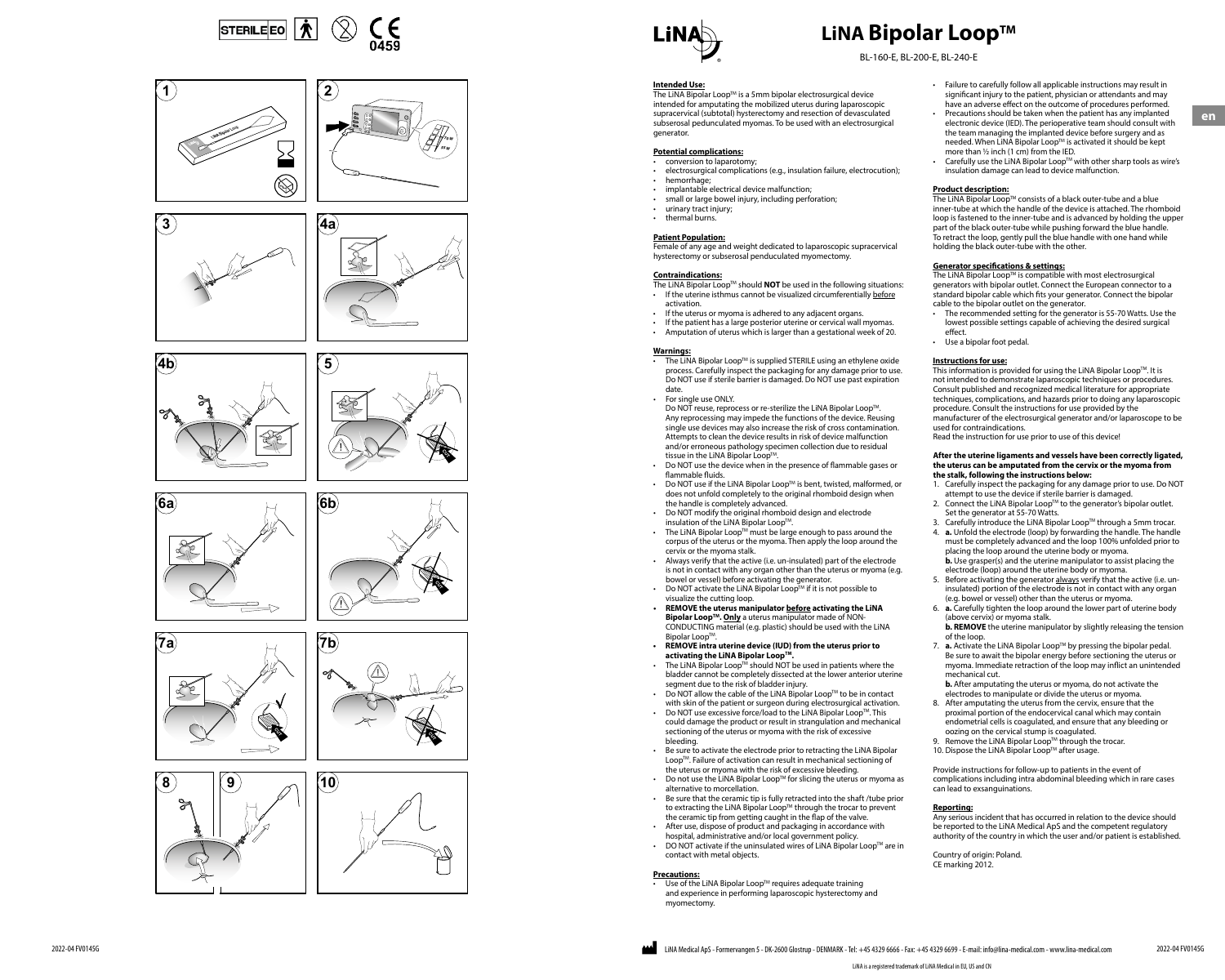









 $\mathbf{z}$ 

**70 W 55 W** 

 $\%$ 









## **LiNA Bipolar Loop™**

BL-160-E, BL-200-E, BL-240-E

### **Tilsigtet anvendelse:**

LiNA Bipolar LoopTM er et 5 mm bipolart elektrokirurgisk apparat beregnet til at amputere den mobiliserede uterus under laparoskopisk supracervikal (subtotal) hysterektomi og resektion af devaskulerede subserosale pedunkulerede myomer. Til anvendelse med en elektrokirurgisk generator.

### **Potentielle komplikationer:**

- konvertering til laparotomi; • elektrokirurgiske komplikationer (f.eks. isoleringsfejl, strømskade); • blødning;
- 
- funktionsfejl i implanterbart elektrisk udstyr; • skade på tynd- eller tyktarmen herunder perforering;
- urinvejsskade; • termiske forbrændinger.
- 

## **Patientpopulation:**

Kvinder uanset alder og vægt, der er bestemt til laparoskopisk supracervikal hysterektomi eller subserosal pedunkuleret myomektomi.

### **Kontraindikationer:**

- LiNA Bipolar LoopTM må **IKKE** bruges i følgende situationer:
- Hvis omkredsen af isthmus uterus ikke kan ses før aktivering. • Hvis uterus eller myom adhærerer til et tilstødende organ.
- Hvis patienten har et stort posteriort uterusmyom eller et intramuralt myom i cervix.
- Amputation af uterus, der er større end svarende til gestationsuge 20.

### **Advarsler:**

- <u>• Lina Bipolar Loop™ leveres i STERIL form ved hjælp af en</u> ethylenoxidproces. Inspicer omhyggeligt emballagen for beskadigelse inden brug. Må IKKE anvendes, hvis den sterile barriere er beskadiget. Brug IKKE instrumentet efter udløbsdatoen. • Instrumentet er KUN beregnet til engangsanvendelse.
- LiNA Bipolar Loop™ må IKKE genanvendes, reprocesseres eller resteriliseres. Genbearbejdning af produktet kan beskadige dets funktioner. Genanvendelse af engangsinstrumenter kan også øge risikoen for krydskontaminering. Forsøg på at rengøre anordningen kan indebære risiko for funktionsfejl og/eller fejlagtig indsamling af patologiske prøver på grund af restvævet i LiNA Bipolar Loop™.
- Brug IKKE enheden i nærheden af letantændelige gasser eller brandfarlige væsker.
- LiNA Bipolar LoopTM må ikke anvendes, hvis den er bøjet, skæv eller ikke folder sig præcist ud til det oprindelige rhombeformede design, når håndtaget er skubbet helt frem.
- Det oprindelige rhombeformede design og elektrodeisolering af LiNA Bipolar LoopTM må IKKE ændres.
- LiNA Bipolar LoopTM skal være så stor, at den kan passere rundt om corporis uteri eller myom. Anbring derefter slyngen rundt om cervix eller myomstilk.
- Man skal altid sikre sig, at den aktive (dvs. ikke-isolerede) del af elektroden ikke er i kontakt med andre organer end uterus (f.eks. tarm eller blodkar), før generatoren aktiveres.
- LiNA Bipolar Loop™ må ikke aktiveres, hvis det ikke er muligt at se den skærende slynge.
- **• Fjern uterusmanipulatoren før aktivering af LiNA Bipolar LoopTM.**  Der må **kun** anvendes en uterusmanipulator lavet af IKKE-LEDENDE materialer (f.eks. plastik) sammen med LiNA Bipolar Loop™
- **• FJERN den intrauterine anordning (IUD) fra uterus før aktivering af LiNA Bipolar Loop™.**<br>• LiNA Bipolar Loop™ bør IKKE anvendes til patienter, hvor blæren ikke
- kan dissekeres fuldstændigt ved det nedre anteriore uterussegment på grund af risiko for blæreskade.
- Lad IKKE ledningen på LiNA Bipolar LoopTM komme i kontakt med patientens eller kirurgens hud i løbet af en elektrokirurgisk aktivering. • Brug IKKE overdreven kraft under brugen af LiNA Bipolar LoopTM.
- Dette kan beskadige produktet eller resultere i strangulering eller mekanisk sektionering af uterus eller myom med risiko for voldsom blødning.
- Sørg for at aktivere elektroden, før du trækker LiNA Bipolar Loop™ tilbage. Undladelse af aktivering kan resultere i sektionering af uterus eller myom med risiko for voldsom blødning.
- Brug ikke LiNA Bipolar LoopTM til at opskære uterus eller myom som alternativ til en morcellering.
- Sørg for, at den keramiske spids er trukket helt tilbage i skaftet/røret, før LiNA Bipolar LoopTM trækkes ud gennem trokaren for at forhindre, at den keramiske spids bliver fastklemt i klappen på ventilen.
- Efter brug skal produkt og emballage bortskaffes i henhold til de retningslinjer, som hospitalet/administrationen eller sundhedsmyndighederne foreskriver.
- Aktiver IKKE, hvis de uisolerede ledninger til LiNA Bipolar Loop™ er i kontakt med metalgenstande.

#### **Forholdsregler:**

- Anvendelse af LiNA Bipolar LoopTM kræver tilstrækkelig oplæring og erfaring med at udføre laparoskopisk hysterektomi og myomektomi.
- Undladelse af omhyggeligt at følge alle de gældende instruktioner kan resultere i alvorlige skader hos patienten, lægen eller andre tilstedeværende og kan have en utilsigtet effekt på resultatet af operationen.
- Forholdsregler bør overholdes, når patienten har en implanteret elektronisk enhed (IED). Det perioperative team skal konsultere det hold, der administrerer den implanterede enhed, før operationen og efter behov. Når LiNA Bipolar Loop™ er aktiveret, skal den holdes mere end 1 cm (½ tomme) fra IED'en.
- Vær forsigtig ved anvendelse af LiNA Bipolar Loop™ sammen med andre skarpe værktøjer, da beskadigelse af ledningens isolering kan føre til funktionsfejl.

**da**

#### **Produktbeskrivelse:**

LiNA Bipolar Loop<sup>TM</sup> består af et sort yderrør og et blåt inderrør, hvorpå enhedens håndtag er fastgjort. Den rhombeformede slynge er fastgjort til inderrøret og fremføres ved at holde på den øverste del af det sorte yderrør, mens det blå håndtag skubbes fremad. For at trække slyngen tilbage, skal du forsigtigt trække i det blå håndtag med den ene hånd, mens du holder på det sorte yderrør med den anden hånd.

#### **Generatorspecifikationer og -indstillinger:**

LiNA Bipolar Loop™ er kompatibel med de fleste elektrokirurgiske generatorer med bipolar udgang. Tilslut EU-stikket til et standard bipolart kabel, der passer til generatoren. Tilslut det bipolare kabel til den bipolare udgang på generatoren.

• Den anbefalede indstilling for generatoren er 55-70 watt. Brug den lavest mulige indstilling, der kan give den ønskede kirurgiske effekt. • Brug en bipolar fodpedal.

#### **Brugsanvisning:**

Disse oplysninger angår brugen af LiNA Bipolar Loop™. De har ikke til formål at demonstrere laparoskopiske teknikker eller procedurer. Se publiceret og anerkendt medicinsk litteratur vedrørende korrekte teknikker, komplikationer og farer, før der foretages laparoskopiske procedurer. Producentens brugsanvisning til den elektrokirurgiske generator og/eller laparoskopet kan ses med henblik på kontraindikationer.

Læs brugsanvisningen, før produktet tages i brug!

#### **Når ligamenter og blodkar i uterus er blevet korrekt ligeret følges**  instruktionerne herunder for at amputere uterus fra cervix elle **myom fra stilk:**

- 1. Inspicer omhyggeligt emballagen for beskadigelse inden brug. Forsøg IKKE at bruge instrumentet, hvis den sterile barriere er beskadiget.
- 2. LiNA Bipolar LoopTM sluttes til generatorens bipolare udgang. Indstil generatoren til 55-70 watt.
- 3. Før forsigtigt LiNA Bipolar LoopTM ind gennem en 5 mm trokar. 4. **a.** Fold elektroden ud (som en slynge) ved at skubbe håndtaget fremad. Håndtaget skal være skubbet helt frem, og slyngen skal være foldet 100 % ud, før slyngen placeres rundt om corporis uteri

eller myom. **b.** Brug griberen/griberne og uterusmanipulatoren til at placere elektroden (slyngen) rundt om corporis uteri eller myom.

- 5. Før aktivering af generatoren skal det altid sikres, at den aktive (dvs. ikke-isolerede) del af elektroden ikke er i kontakt med andre organer end uterus eller myom (f.eks. tarm eller blodkar).
- 6. **a.** Stram forsigtigt slyngen rundt om den nederste del af corporis uteri (oven over cervix) eller myomstilken. **b. FJERN** uterusmanipulatoren ved at løsne slyngen en anelse.
- 7. **a.** Aktiver LiNA Bipolar Loop™ ved at trykke på den bipolare pedal. Sørg for at afvente den bipolare energi, før du gennemfører sektionering af uterus eller myom. Øjeblikkelig tilbagetrækning af slyngen kan forårsage et utilsigtet mekanisk snit.

**b.** Efter amputation af uterus eller myom må elektroderne ikke aktiveres med henblik på at manipulere eller opdele uterus eller myom.

- 8. Når uterus er amputeret fra cervix, skal man sikre sig, at den øvre del af den endocervikale kanal, som kan indeholde endometrieceller, er koaguleret, og man skal sikre sig, at eventuel blødning eller sivning fra den cervikale amputationsstump er koaguleret.
- 9. Fjern LiNA Bipolar Loop™ gennem trokaren.

10. Bortskaf den brugte LiNA Bipolar Loop™ efter brug.

Giv patienterne instruktioner om opfølgning i tilfælde af komplikationer, herunder intraabdominal blødning, som i sjældne tilfælde kan føre til forblødninger.

**Indberetning:** Enhver alvorlig hændelse, der opstår i forbindelse med denne anordning, skal indberettes til LiNA Medical ApS og den kompetente kontrolmyndighed i det land, hvor brugeren og/eller patienten har hjemsted

Oprindelsesland: Polen. CE-mærkning 2012.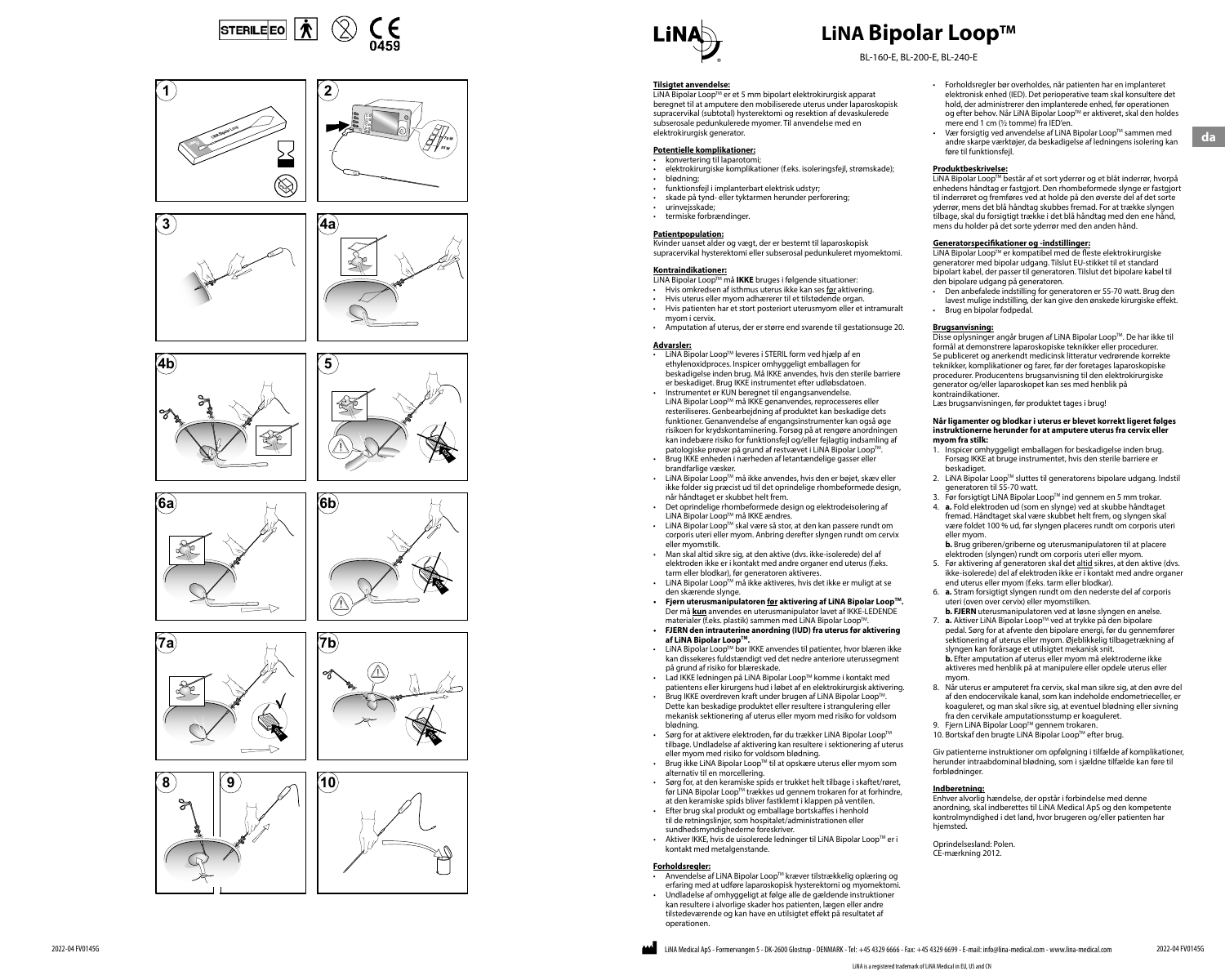















 $\mathbf{z}$ 







## **LiNA Bipolar Loop™**

BL-160-E, BL-200-E, BL-240-E

### **Avsedd användning:**

LiNA Bipolar LoopTM är en 5 mm bipolär elektrokirurgisk enhet avsedd att amputera den mobiliserade livmodern under laparaskopisk supracervikal (subtotal) hysterektomi och resektion av devaskulariserade subserösa pedunkulära myom. Ska användas med en elektrokirurgisk generator.

### **Potentiella komplikationer:**

- omvandling till laparotomi • elektrokirurgiska komplikationer (t.ex. isoleringsfel eller elchock)
- blödning
- fel på implantatets elektriska enhet • skador på tunn- eller tjocktarmen inklusive perforering
- urinvägsskada
- termiska brännskador.

#### **Patientpopulation:**

Kvinnor i alla åldrar och vikter som ska genomgå laparaskopisk supracervikal hysterektomi eller subserösa pedunkulära myom.

- **Kontraindikationer:**<br>LiNA Bipolar Loop™ får **INTE** användas vid följande förhållanden: • Om isthmus uteri (livmoderförträngningen) inte går att iaktta i hela sin omkrets före aktiveringen.
- Om uterus eller myom är sammanväxt med något närliggande organ.
- Om patienten har en tjock posterior uterusvägg eller cervixmyom.
- Amputering av uterus som är större än vid graviditetsvecka 20.

- **<u>Varningar:</u>**<br>• LiNA Bipolar Loop™ har steriliserats med en etylenoxidprocess och levereras STERIL. Kontrollera noga förpackningen avseende skador före användning. Använd INTE om den sterila barriären är bruten. Använd INTE efter utgångsdatum. • ENDAST för engångsbruk.
- LiNA Bipolar Loop<sup>TM</sup> får INTE återanvändas, återvinnas eller omsteriliseras. Eventuell återprocessering kan hindra produktens funktioner. Återanvändning av instrument för engångsbruk kan även öka risken för korskontaminering. Försök att rengöra enheten resulterar i risk för fel på enheten och/eller att patologiprover blir felaktigt insamlade på grund av kvarvarande vävnad i LiNA Bipolar Loop<sup>TN</sup>
- Använd INTE enheten i närheten av lättantändliga gaser eller lättantändliga vätskor.
- Använd INTE LiNA Bipolar LoopTM om öglan är böjd, snodd eller har fel form, eller om den inte öppnats helt till sin ursprungliga romboida form när handtaget förts så långt fram det går.
- Modifiera INTE den ursprungliga romboida utformningen och elektrodens isolering på LiNA Bipolar Loop™.
- LiNA Bipolar LoopTM måste vara så stort att det går att föra runt livmodern eller myomet. Applicera sedan öglan runt livmoderhalsen eller myomstjälken.
- Kontrollera alltid att den aktiva (d.v.s. oisolerade) delen av elektroden inte är i kontakt med något annat organ än uterus eller myomet (t.ex. tarmar eller blodkärl) innan du aktiverar generatorn. • Aktivera INTE LiNA Bipolar LoopTM om du inte kan se den skärande
- öglan. **• AVLÄGSNA uterusmanipulatorn innan du aktiverar LiNA Bipolar**
- **LoopTM.** Använd **endast** en uterusmanipulator av ICKE-LEDANDE material (t.ex. plast) tillsammans med LiNA Bipolar Loop™. **• TA BORT spiral (IUD) från uterus innan LiNA Bipolar LoopTM**
- **aktiveras.**  • LiNA Bipolar LoopTM ska INTE användas med patienter vars urinblåsa
- inte kan dissekeras helt vid det nedre främre livmodersegmentet på grund av risken för blåsskada.
- Låt INTE LiNA Bipolar LoopTM komma i kontakt med patientens eller kirurgens hud under elektrokirurgisk aktivering. • Använd INTE överdriven kraft/belastning på LiNA Bipolar LoopTM.
- Detta kan skada produkten eller leda till att uterus eller myomet stryps eller skärs med risk för riklig blödning.
- Var noga med att aktivera elektroden innan du drar tillbaka LiNA Bipolar LoopTM. Fel på aktiveringen kan leda till att uterus eller myom
- skärs med risk för överdriven blödning. Använd inte LiNA Bipolar LoopTM som ett alternativ till morcellering för att skära uterus eller myomet.
- Se till att den keramiska spetsen är helt indragen i axeln/röret innan du extraherar LiNA Bipolar Loop™ genom troakaren för att förhindra att den keramiska spetsen fastnar i ventilens lock.
- Efter användning ska produkt och förpackning kasseras i enlighet med gällande sjukhusregelverk, administrativa och/eller kommunala regelverk.
- Aktivera INTE om de oisolerade kablarna för LiNA Bipolar Loop<sup>TM</sup> kommer i kontakt med metallföremål.

#### **Försiktighetsåtgärder:**

- LiNA Bipolar Loop™ får endast användas av personer med lämplig utbildning och erfarenheter med laparoskopisk hysterektomi och myomektomi.
- Underlåtenhet att noggrant följa alla tillämpliga instruktioner kan leda till betydande skador på patienten, läkaren eller skötare och kan ha en negativ inverkan på resultatet av utförda procedurer.
- Försiktighetsåtgärder ska vidtas när patienten har en implanterad elektronisk enhet. Före ingreppet ska det perioperativa teamet vid behov rådgöra med teamet som ansvarar för den implanterade enheten. När LiNA Bipolar Loop™ är aktiverad ska den hållas på ett avstånd över 1 cm (½ tum) från den implanterade elektroniska enheten.
- Använd LiNA Bipolar LoopTM försiktigt med andra vassa verktyg eftersom skador på kabelns isolering kan leda till fel på enheten.

**sv**

<mark>Produktbeskrivning:</mark><br>LiNA Bipolar Loop™ består av ett svart yttre rör och ett blått inre rör där enhetens handtag är fastsatt. Den romboida loopen sitter fast på det inre röret och förs fram genom att hålla i den övre delen av det svarta yttre röret medan du trycker det blå handtaget framåt. Dra tillbaka öglan genom att dra försiktigt i det blå handtaget med ena handen medan du håller i det svarta yttre röret med den andra.

### **Specifikationer och inställningar för generatorn:**

LiNA Bipolar Loop™ är kompatibel med de flesta elektrokirurgiska generatorer med bipolär utgång. Anslut den europeiska kontakten till en bipolär kabel av standardtyp som passar generatorn. Anslut den bipolära kabeln till den bipolära utgången på generatorn.

- Den rekommenderade inställningen för generatorn är 55–70 watt. Använd de lägsta möjliga inställningarna som kan uppnå önskad kirurgisk effekt.
- Använd en bipolär fotpedal.

#### **Bruksanvisning:**

Denna information gäller användningen av LiNA Bipolar Loop™. Den<br>är inte avsedd att förklara laparoskopiska tekniker eller procedurer. Se publicerad och erkänd medicinsk litteratur för information om lämpliga tekniker, komplikationer och risker innan några laparoskopiska procedurer genomförs. Läs bruksanvisningen från tillverkaren av den elektrokirurgiska generatorn och/eller det laparoskop som ska användas för information om kontraindikationer. Läs bruksanvisningen före användning av enheten!

## **När uterusligament och uteruskärl har ligerats och uterus på ett säkert sätt kan amputeras från livmoderhalsen eller myomstjälken fortsätter du enligt nedanstående instruktioner:**

- 1. Kontrollera noga förpackningen avseende skador före användning. Försök INTE använda enheten om den sterila barriären är skadad. 2. Anslut LiNA Bipolar LoopTM till generatorns bipolära utgång. Ställ
- generatorn på 55–70 watt.<br>3. Introducera försiktigt LiNA Bipolar Loop™ genom en 5 mm troakar.
- 4. **a.** Frigör elektroden (öglan) genom att föra handtaget framåt. Handtaget måste ha förts fram så långt det går och öglan vara helt öppnad innan den placeras runt livmodern eller myomet. **b.** Använd tång/tänger och uterusmanipulatorn för att placera
- elektroden (öglan) runt livmodern eller myomet. 5. Kontrollera alltid att den aktiva (d.v.s. oisolerade) delen av elektroden inte är i kontakt med något annat organ (t.ex. tarmar eller blodkärl) än uterus eller myom innan du aktiverar generatorn.
- 6. **a.** Dra försiktigt åt öglan runt livmoderns nedre del (ovanför cervix) eller myomstjälken.

**b. AVLÄGSNA** uterusmanipulatorn och lossa något på öglans spänning.

7. **a.** Aktivera LiNA Bipolar LoopTM genom att trycka på den bipolära pedalen. Var noga med att vänta på den bipolära energin innan du skär uterus eller myomet. Omedelbar tillbakadragning av öglan kan orsaka ett oavsiktligt snitt.

**b.** Efter amputering av uterus eller myomet ska du inte aktivera elektroderna för att manipulera eller skära livmodern eller myomet.

- 8. Kontrollera efter att uterus har lösgjorts från cervix att den proximala delen av endocervikalkanalen, som eventuellt kan innehålla endometrieceller, är koagulerad. Kontrollera också att eventuell blödning eller flytning från cervixstumpen är koagulerad.
- 9. Avlägsna LiNA Bipolar Loop™ genom troakaren. 10. Kassera LiNA Bipolar Loop™ efter användning.

Ge patienten instruktioner om efterkontroller om komplikationer skulle tillstöta, t.ex. intraabdominell blödning som i sällsynta fall kan leda till att patienten förblöder.

#### **Rapportering:**

Alla allvarliga händelser som har inträffat i samband med enhetens användning ska rapporteras till LiNA Medical ApS och den behöriga tillsynsmyndigheten i det land där användaren och/eller patienten är etablerad.

Tillverkningsland: Polen. CE-märkning 2012.

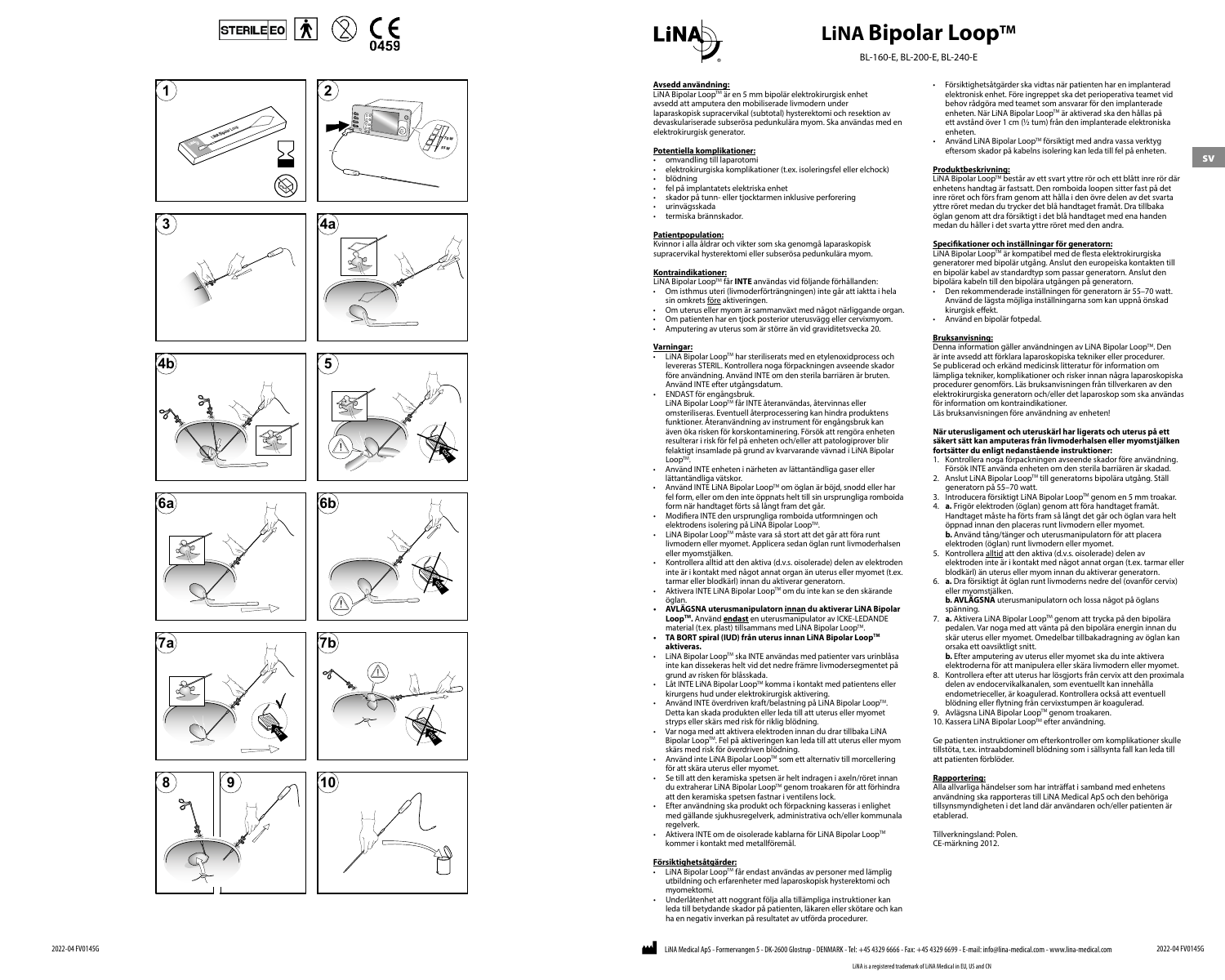









 $\%$ 











## **LiNA Bipolar Loop™**

BL-160-E, BL-200-E, BL-240-E

#### **Tiltenkt bruk:**

LiNA Bipolar LoopTM er en 5 mm bipolar elektrokirurgisk enhet beregnet på amputering av mobilisert livmor under laparoskopisk supracervikal (subtotal) hysterektomi og reseksjon av devaskulariserte subserøse, stilkede myomer. Brukes sammen med en elektrokirurgisk generator.

## **Potensielle komplikasjoner:**

- konvertering til laparotom • elektrokirurgiske komplikasjoner (f.eks. isolasjonsfeil, strømstøt)
- blødning
- feil på implanterbar elektrisk enhet
- skade på tynntarm eller tykktarm inkludert perforering
- skade på urinveiene
- $\cdot$  termiske forbrenninger

#### **Pasientpopulasjon:**

Kvinner i alle aldre og vektgrupper som skal gjennomgå laparoskopisk supracervikal hysterektomi eller myomektomi av subserøse, stilkede myomer.

### **Kontraindikasjoner:**

LiNA Bipolar LoopTM skal **IKKE** brukes i følgende situasjoner: • Hvis omfanget til isthmus uteri ikke kan visualiseres før aktivering.

- Hvis livmoren eller myomer sitter fast i tilstøtende organer. • Hvis pasienten har et stort posteriort myom i livmoren eller myon
- i livmorhalsveggen.
- Fjerning av livmor som er større enn i gestasjonsuke 20.

#### **Advarsler:**

- LiNA Bipolar LoopTM blir levert STERIL, etter bruk av en etylenoksidprosess. Undersøk emballasjen nøye for skade før bruk. Skal IKKE brukes hvis den sterile barrieren er skadet. Apparatet skal IKKE brukes etter utløpsdatoen. • KUN til engangsbruk.
- LiNA Bipolar LoopTM må IKKE gjenbrukes, reprosesseres eller resteriliseres. Reprosessering kan hindre funksjonene til denne enheten. Hvis du bruker enheten for engangsbruk om igjen, kan det også øke risikoen for krysskontaminering. Forsøk på å rengjøre enheten medfører risiko for funksjonssvikt og/eller feilaktig patologisk prøvetaking på grunn av rest-vev i LiNA Bipolar Loop™
- Enheten skal IKKE brukes i nærvær av brennbare gasser eller brennbare væsker. • LiNA Bipolar LoopTM skal IKKE brukes hvis den er bøyd, vridd,
- misformet eller ikke brettes helt ut til den opprinnelige rombeformet eller ikke brettes helt ut til den opprinnelige rombefo når håndtaket er helt fremført.
- IKKE endre den opprinnelige rombeformen og elektrodeisolasjonen på LiNA Bipolar Loop™.
- LiNA Bipolar LoopTM må være stor nok til å passere rundt livmoren eller myomet. Legg deretter løkken rundt livmorhalsen eller myomstilken.
- Kontroller alltid at den aktive (dvs. uisolerte) delen av elektroden ikke er i kontakt med andre organer enn livmoren eller myomet (f.eks. tarm eller kar) før generatoren aktiveres.
- IKKE aktiver LiNA Bipolar LoopTM hvis skjæreløkken ikke kan visualiseres.
- **• FJERN livmormanipulatoren før du aktiverer LiNA Bipolar LoopTM. Kun** en livmormanipulator tilvirket av IKKE-LEDENDE materiale (f.eks. plast) må brukes med LiNA Bipolar LoopTM.
- **• FJERN intrauterine enheter (IUD) fra livmoren før du aktiverer LiNA Bipolar LoopTM.**  • LiNA Bipolar LoopTM skal IKKE brukes til pasienter der blæren ikke
- kan dissekeres helt i det nedre fremre livmorsegmentet på grunn av risikoen for blæreskade. • Pass på at kabelen til LiNA Bipolar Loop™ IKKE kommer i kontakt
- med pasientens eller kirurgens hud mens elektrokirurgisk aktivering foregår.
- IKKE bruk overdreven kraft/belastning når du bruker LiNA Bipolar LoopTM. Dette kan skade produktet eller føre til sammenklemming og mekanisk seksjonering av livmoren eller myomet med fare for kraftig blødning.
- Sørg for å aktivere elektroden før du trekker tilbake LiNA Bipolar LoopTM. Manglende aktivering kan føre til mekanisk seksjonering av livmoren eller myomet med fare for kraftig blødning.
- Ikke bruk LiNA Bipolar LoopTM til å skjære i livmor eller myom som et alternativ til morcellering. • Forsikre deg om at den keramiske spissen er trukket helt inn i skaftet/
- røret før du trekker ut LiNA Bipolar Loop™ gjennom trokaren, for å forhindre at den keramiske spissen setter seg fast i klaffen på ventilen.
- Etter bruk må produktet og emballasjen kastes i overensstemmelse med sykehusets praksis, administrativ praksis og/eller lokale bestemmelser.
- IKKE aktiver hvis de uisolerte ledningene til LiNA Bipolar Loop™ er i kontakt med metallgjenstander.

#### **Forholdsregler:**

• Bruk av LiNA Bipolar LoopTM krever adekvat opplæring og erfaring for å kunne utføre laparoskopisk hysterektomi og myomektomi.

#### • Unnlatelse av å følge alle gjeldende instruksjonene nøye kan føre til betydelig skade på pasienten, legen eller personalet og kan ha en negativ innvirkning på resultatet av utførte prosedyrer.

- Forholdsregler må tas når pasienten har elektroniske implantater. Det perioperative teamet bør rådføre seg med teamet ansvarlig for implantatet før kirurgi og ved behov. Når LiNA Bipolar Loop™ har blitt aktivert, bør den holdes unna det elektroniske implantatet med en avstand på mer enn 1 cm (½ tomme).
- Bruk LiNA Bipolar LoopTM forsiktig med andre skarpe verktøy, da skader på ledningens isolasjon kan føre til funksjonssvikt.

**no**

#### **Produktbeskrivelse:**

LiNA Bipolar Loop<sup>TM</sup> består av et svart ytre rør og et blått indre rør der håndtaket på enheten er festet. Den rombeformede løkken er festet til det indre røret og føres frem ved å holde den øvre delen av det svarte ytre røret mens du skyver det blå håndtaket fremover. Løkken trekkes tilbake ved å trekke forsiktig i det blå håndtaket med den ene hånden mens du holder det svarte ytre røret med den andre.

**<u>Generatorspesifikasjoner og -innstillinger:</u><br>LiNA Bipolar Loop™ er kompatibel med de fleste elektrokirurgiske** generatorer med bipolar kontakt. Koble den europeiske koblingen til en standard bipolar kabel som passer til generatoren. Koble den bipolare kabelen til den bipolare kontakten på generatoren.

- Den anbefalte innstillingen for generatoren er 55–70 watt. Bruk de lavest mulige innstillingene som er i stand til å oppnå ønsket kirurgisk effekt.
- Bruk en bipolar fotpedal.

#### **Bruksanvisning:**

Denne informasjonen gjelder for bruk av LiNA Bipolar Loop™. Den er ikke beregnet på å demonstrere laparoskopiske teknikker eller inngrep. Egnede teknikker, komplikasjoner og farer er beskrevet i publisert og anerkjent medisinsk litteratur og bør gjennomgås før laparoskopi gjennomføres. Se bruksanvisningen fra produsenten av den elektrokirurgiske generatoren og/eller laparoskopet som skal brukes, for kontraindikasjoner.

Les bruksanvisningen nøye før du bruker enheten!

#### **Etter at livmorligamentene og -karene er ligert på riktig måte, kan livmoren trygt amputeres fra livmorhalsen eller myomet fra stilken ved å følge anvisningene nedenfor:**

- 1. Undersøk emballasjen nøye for skade før bruk. Forsøk IKKE å bruke enheten hvis den sterile barrieren er brutt. 2. Koble LiNA Bipolar Loop™ til generatorens bipolare kontakt. Sett
- generatoren på 55–70 watt.
- 3. Før forsiktig inn LiNA Bipolar Loop™ gjennom en 5 mm trokar. 4. **a.** Brett ut elektroden (løkken) ved å skyve håndtaket fremover. Håndtaket må føres helt frem og løkken brettes ut 100 % før løkken plasseres rundt livmorkroppen eller myomet.
- **b.** Bruk griperen (griperne) og livmormanipulatoren som hjelp til å plassere elektroden (løkken) rundt livmorkroppen eller myomet. 5. Kontroller alltid at den aktive (dvs. uisolerte) delen av elektroden
- ikke er i kontakt med andre organer (f.eks. tarm eller kar) enn livmoren eller myomet, før generatoren aktiveres. 6. **a.** Stram løkken forsiktig rundt den nedre delen av livmorkroppen
- (over livmorhalsen) eller myomstilken. **b. FJERN** livmormanipulatoren ved å løsne litt på løkken.
- 7. **a.** Aktiver LiNA Bipolar Loop™ ved å trykke på den bipolare pedalen. Sørg for å vente på den bipolare energien før du seksjonerer livmoren eller myomet. Umiddelbar tilbaketrekking av løkken kan forårsake et utilsiktet mekanisk kutt.
- **b.** Etter amputasjon av livmoren eller myomet skal elektrodene ikke aktiveres for å manipulere eller dele livmoren eller myomet. 8. Etter at livmoren er amputert fra livmorhalsen, må du kontrollere
- at den proksimale delen av den endocervikale kanalen som kan inneholde endometrieceller, er koagulert, og at eventuell blødning eller utflod fra den cervikale stumpen er koagulert.
- 9. Ta ut LiNA Bipolar Loop™ gjennom trokaren.<br>10. Kast den brukte LiNA Bipolar Loop™ etter bruk.

Gi instruksjoner for oppfølging til pasienter i tilfelle det oppstår komplikasjoner, medregnet intraabdominal blødning, som i sjeldne tilfeller kan føre til blødning med dødelig utfall.

### **Rapportering:**

Alle alvorlige hendelser som har oppstått i forbindelse med enheten, skal rapporteres til LiNA Medical ApS og den kompetente reguleringsmyndigheten i landet der brukeren og/eller pasienten bor.

Opprinnelsesland: Polen. CE-merke 2012.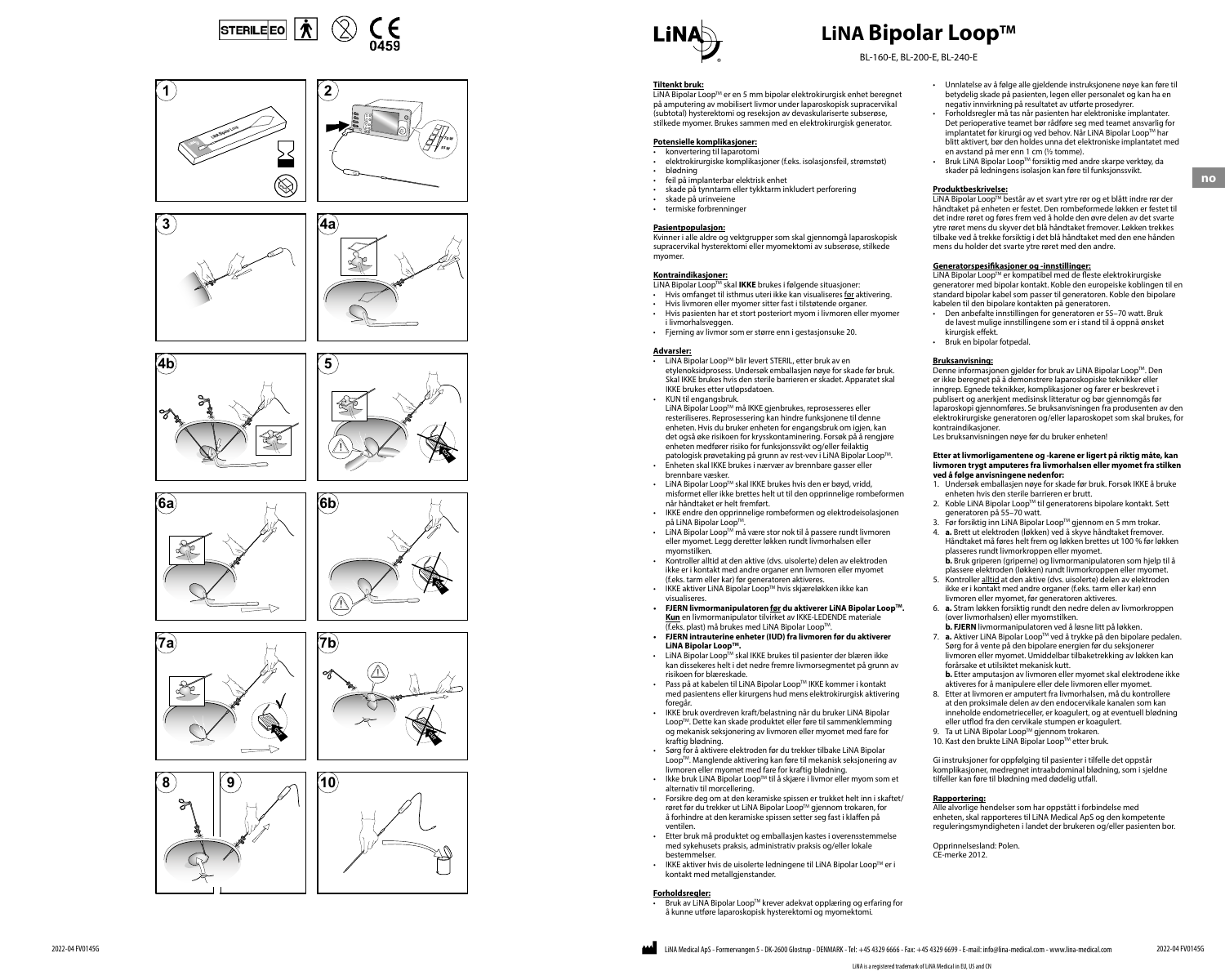









 $\%$ 











## **LiNA Bipolar Loop™**

BL-160-E, BL-200-E, BL-240-E

#### **Käyttötarkoitus:**

LiNA Bipolar Loop™ on 5 mm:n bipolaarinen sähkökirurginen laite, joka on tarkoitettu mobilisoidun kohdun amputointiin laparoskooppisen supraservikaalisen (subtotaalisen) hysterektomian aikana ja verenkierrosta poistettujen subseroosien varrellisten myoomien poistoon. Käytetään sähkökirurgisen generaattorin kanssa.

#### **Mahdolliset komplikaatiot:** • muuntaminen laparotomiaan;

- sähkökirurgiset komplikaatiot (esim. eristevika, sähköisku);
- verenvuoto;
- implantoitavan sähkölaitteen toimintahäiriö; • pieni tai suuri suolistovamma mukaan lukien perforaatio;
- virtsatievamma; • virtsatte varinna,<br>• termiset palovammat.

**Potilasryhmät:** Kaikenikäiset ja -painoiset naispuoliset henkilöt, jotka soveltuvat laparoskooppiseen supraservikaaliseen hysterektomiaan tai varrellisten subseroosien myoomien poistoon.

#### **Vasta-aiheet:**

- LiNA Bipolar Loopia **EI** saa käyttää seuraavissa tilanteissa: • Kohdunsolan koko ympärystä ei voida visualisoida ennen laitteen aktivoimista.
- Kohtu tai myooma on kiinnittynyt viereisiin elimiin. Potilaalla on suuri posteriorinen kohdun myooma tai kohdunkaulan seinämän myoomia.
- Raskausviikon 20 kohtua laajemman kohdun amputointi.

#### **Varoitukset:**

- LiNA Bipolar LoopTM toimitetaan etyleenioksidilla STERILOITUNA. Tarkista pakkaus ennen käyttöä huolellisesti vaurioiden varalta. Laitetta EI saa käyttää, jos steriili suoja on vaurioitunut. EI saa käyttää viimeisen käyttöpäivän jälkeen. **· KERTAKÄYTTÖINEN**
- LiNA Bipolar Loopia EI saa käyttää, käsitellä tai steriloida uudelleen. Uudelleenkäsittelyn jälkeen tuote ei välttämättä toimi oikein. Kertakäyttöisten laitteiden uudelleenkäyttö voi lisätä ristikontaminaation riskiä. Jos laitetta yritetään puhdistaa, seurauksena voi olla laitteen toimintahäiriö ja/tai LiNA Bipolar Loopissa olevasta jäännöskudoksesta johtuva virheellinen patologianäyte.
- Laitetta EI saa käyttää samassa tilassa tulenarkojen kaasujen tai nesteiden kanssa.
- ÄLÄ käytä laitetta, jos LiNA Bipolar LoopTM on taipunut tai vääntynyt, sen muoto on muuttunut tai se ei avaudu kokonaan alkuperäiseen vinokaiteen muotoon, kun laitteen kahva työnnetään ääriasentoon eteen.
- LiNA Bipolar LoopinTM alkuperäistä vinokaiteen muotoa ja elektrodin eristystä EI saa muuttaa.
- LiNA Bipolar LoopinTM on oltava riittävän suuri, jotta se yltää kohdun runko-osan tai myooman ympäri. Pujota silmukka kohdunkaulan tai myooman varren ympärille.
- Ennen generaattorin aktivoimista tarkista aina, että elektrodin aktiivinen (eli eristämätön) osa ei kosketa muita elimiä kuin kohtua tai myoomaa (esimerkiksi suolta tai verisuonta). • ÄLÄ aktivoi LiNA Bipolar Loopia, jos leikkaavaa silmukkaa ei ole
- mahdollista visualisoida.
- **• POISTA kohdun manipulaattori ennen LiNA Bipolar LoopinTM aktivoimista.** LiNA Bipolar LoopinTM kanssa tulee käyttää **vain** SÄHKÖÄ JOHTAMATTOMASTA aineesta (esimerkiksi muovi valmistettua manipulaattoria.
- **• POISTA kohdunsisäinen ehkäisin (IUD) kohdusta, ennen kuin aktivoit LiNA Bipolar LoopinTM.**
- LiNA Bipolar Loopia EI tule käyttää potilailla, joilla virtsarakkoa ei voi kokonaan irrottaa kohdun alemmasta anteriorisesta osasta virtsarakon vahingoittumisen vaaran vuoksi.
- LiNA Bipolar LoopinTM johto EI saa koskettaa potilaan tai kirurgin ihoa sähkökirurgisen käytön aikana.
- ÄLÄ käytä liiallista voimaa/painoa LiNA Bipolar Loopia käyttäessä. Se voisi vahingoittaa laitetta tai aiheuttaa kohdun tai myooman kuroutumisen ja mekaanisen leikkautumisen, jolloin vaarana on liian runsas verenvuoto.
- Aktivoi elektrodi ennen LiNA Bipolar Loopin™ pois vetämistä. Virhe aktivoinnissa voi aiheuttaa kohdun tai myooman mekaanisen leikkautumisen, jolloin vaarana on liian runsas verenvuoto.
- Älä käytä LiNA Bipolar Loopia kohdun tai myooman viipalointiin morselloinnin sijasta. • Varmista, että keraaminen kärki on vedetty kokonaan sisään varteen/
- putkeen, ennen kuin irrotat LiNA Bipolar Loopin<sup>TM</sup> troakaarin läpi, jotta keraaminen kärki ei jää kiinni venttiilin läppään. • Hävitä tuote pakkauksineen käytön jälkeen sairaalan käytännön,
- viranomaisvaatimusten ja/tai kansallisen lainsäädännön mukaisesti. • ÄLÄ aktivoi, jos LiNA Bipolar LoopinTM eristämättömät johdot ovat kosketuksissa metalliesineiden kanssa.

#### **Varotoimet:**

- LiNA Bipolar LoopinTM käyttö edellyttää asianmukaista koulutusta sekä kokemusta laparoskooppisen hysterektomian ja myomektomian suorittamisesta.
- Jos kaikkia asiaankuuluvia ohjeita ei noudateta huolellisesti, seurauksena voi olla merkittävä potilaan, lääkärin tai muun avustajan vamma ja haitallinen vaikutus tehtävän toimenpiteen tuloksiin.
- Asianmukaisiin varotoimiin tulee ryhtyä, jos asiakkaalla on implantoitu elektroninen laite (IED). Leikkaustiimin tulee konsultoida implanttia hallinnoivaa tiimiä ennen leikkausta ja tarpeen mukaan. mipiantua nailimioivaa tiimia emien leikkaasta ja tai peen makaa.<br>Kun LiNA Bipolar Loop™ on aktivoitu, se tulee pitää yli 1 cm:n (½ tuuman) etäisyydellä IED:stä.
- Käytä LiNA Bipolar Loopia huolellisesti muiden terävien työkalujen kanssa, sillä johtimen eristysvaurio voi johtaa laitteen toimintahäiriöön.

#### **Tuotekuvaus:**

<u>Tuotekuvuus.</u><br>LiNA Bipolar Loop™ koostuu mustasta ulkoputkesta ja sinisestä sisäputkesta, johon laitteen kahva kiinnitetään. Vinokaiteen muotoinen silmukka kiinnitetään sisäputkeen, ja sitä viedään eteenpäin pitämällä kiinni mustan ulomman putken yläosasta ja työntämällä samalla sinistä kahvaa eteenpäin. Voit vetää silmukan sisään vetämällä sinistä kahvaa varovasti toisella kädellä ja pitelemällä samalla mustaa ulkoputkea toisella kädellä.

**Generaattorin tekniset tiedot & asetukset:**<br>LiNA Bipolar Loop™ on yhteensopiva useimpien sähkökirurgisten generaattoreiden kanssa, joissa on kaksinapainen lähtöliitäntä. Kytke eurooppalainen liitin standardinmukaiseen kaksinapaiseen kaapeliin, joka on yhteensopiva generaattorin kanssa. Kytke kaksinapainen kaapeli generaattorin kaksinapaiseen lähtöliitäntään.

• Generaattorin suositeltu asetus on 55–70 wattia. Käytä pienimpiä mahdollisia asetuksia, joilla saavutetaan haluttu kirurginen vaikutus. • Käytä kaksinapaista jalkapoljinta.

#### **Käyttöohjeet:**

Nämä tiedot koskevat vain LiNA Bipolar Loopin™ käyttöä. Tietojen tarkoituksena ei ole esitellä laparoskopiatekniikoita tai -toimenpiteitä. Tarkista asianmukaiset tekniikat, komplikaatiot ja riskit tunnustetuista lääketieteellisistä julkaisuista ennen laparoskooppisiin toimenpiteisiin ryhtymistä. Tarkista vasta-aiheet käytettävän sähkökirurgisen generaattorin ja/tai laparoskoopin valmistajan toimittamista käyttöohjeista.

Lue käyttöohjeet ennen tämän laitteen käyttöä!

#### **Kun kohdun ligamentit ja suonet on sidottu oikein, kohtu voidaan amputoida kohdunkaulasta tai myooma varrestaan noudattamalla seuraavia ohjeita:**

- 1. Tarkista pakkaus ennen käyttöä huolellisesti vaurioiden varalta. ÄLÄ yritä käyttää laitetta, jos steriili suojus on vaurioitunut. 2. Kytke LiNA Bipolar Loop™ generaattorin kaksinapaiseen lähtöön.
- Aseta generaattoriin 55–70 wattia. 3. Vie LiNA Bipolar LoopTM varovaisesti 5 mm:n troakaarin läpi.
- 4. **a.** Taita elektrodi (silmukka) auki työntämällä kahvaa eteenpäin. Kahva on työnnettävä eteenpäin ääriasentoon ja silmukka on avattava kokonaan ennen sen asettamista kohdun rungon tai myooman ympärille.
- **b.**Aseta elektrodi (silmukka) kohdun rungon tai myooman ympärille tarraimien ja kohdun manipulaattorin avulla.
- 5. Varmista aina ennen generaattorin aktivoimista, että elektrodin aktiivinen (eli eristämätön) osa ei kosketa muita elimiä kuin kohtua tai myoomaa (esim. suolta tai verisuonta).
- 6. **a.** Kiristä silmukka varovasti kohdun rungon alaosan (kohdunkaulan yläpuolelle) tai myooman varren ympärille. **b. POISTA** kohdun manipulaattori löysäämällä silmukkaa hieman.
- 7. **a.** Aktivoi LiNA Bipolar Loop™ painamalla kaksinapaista poljinta. Odota kaksinapaista sähkövirtaa ennen kohdun tai myooman leikkaamista. Silmukan välitön vetäminen sisään voi aiheuttaa tahattoman mekaanisen leikkauksen.
- **b.** Älä aktivoi elektrodeja kohdun tai myooman amputoinnin jälkeen kohdun tai myooman käsittelemiseksi tai jakamiseksi. 8. Kun kohtu on amputoitu kohdunkaulasta, varmista, että
- mahdollisesti endometriumsoluja sisältävä kohdunkaulakanavan proksimaalinen osa on koaguloitunut. Varmista, että kaikki kohdunkaulan tyngän verenvuoto tai eritys on koaguloitunut. 9. Poista LiNA Bipolar Loop™ troakaarin läpi
- 10. Hävitä LiNA Bipolar LoopTM käytön jälkeen.

Anna potilaalle seurantaohjeet komplikaatioiden varalta, kuten vatsaontelon sisäisen verenvuodon, joka voi harvinaisissa tapauksissa olla voimakasta.

#### **Raportointi:**

Laitteen käytön yhteydessä tapahtuneista vakavista vaaratilanteista on ilmoitettava LiNA Medical ApS:lle sekä käyttäjän ja/tai potilaan kotimaan toimivaltaiselle sääntelyviranomaiselle.

Valmistusmaa: Puola. CE-merkintä 2012.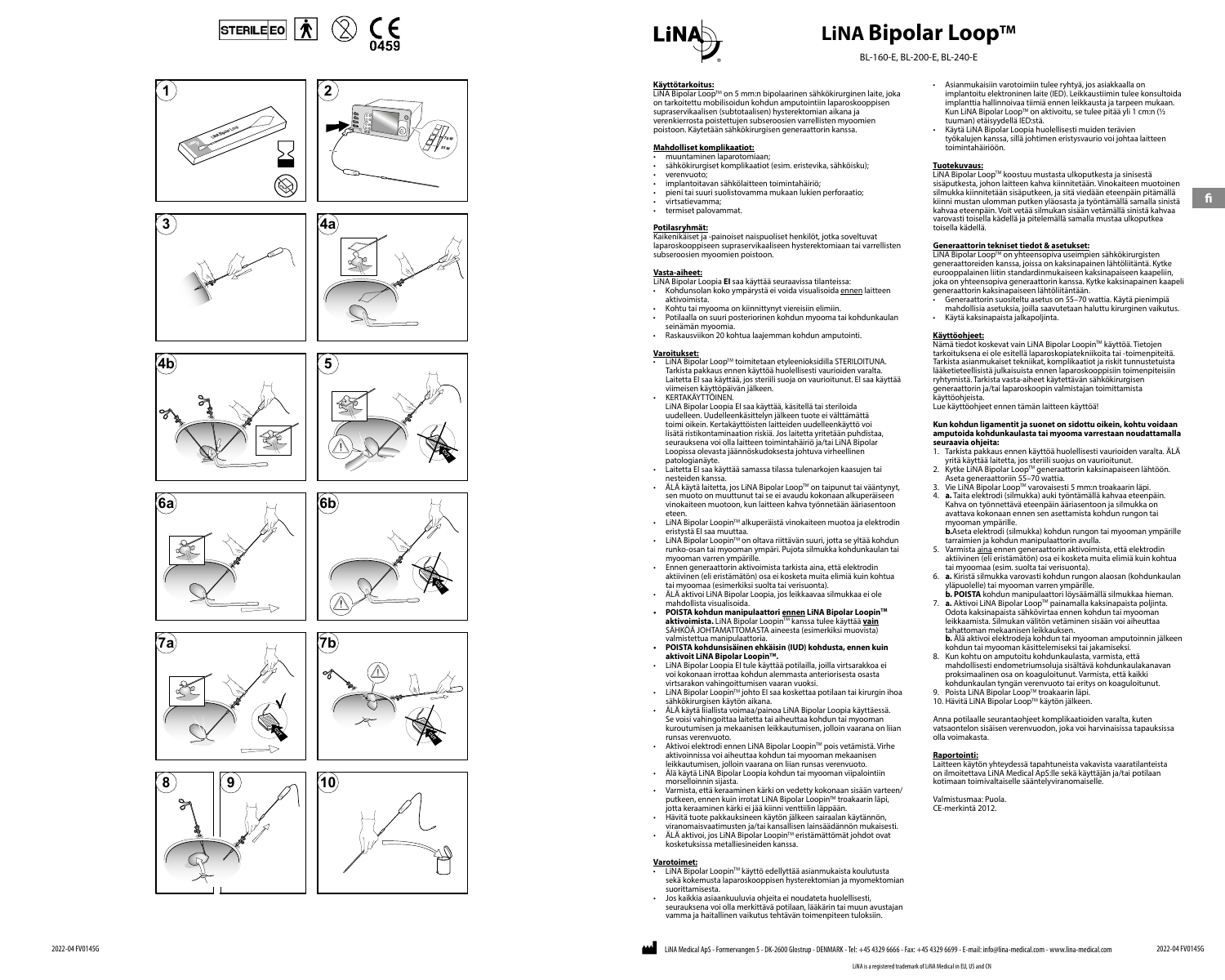





















mit einem elektrochirurgischen Generator. **Mögliche Komplikationen:** • umstellung auf Laparotomie;

• verletzung der Harnwege; • thermische Verbrennungen. **Patientenpopulation:**

sind. **Gegenanzeigen:**

**NICHT** zulässig:

werden kann.

verwachsen ist.

Schwangerschaftswoche.

• NUR zur einmaligen Verwendung.

Cervixwand

**Warnhinweise:**

• blutung;<br>• fehlfunktion des implantierbaren elektrischen Geräts; • verletzung des Dünn- oder Dickdarms einschließlich Perforation;

**<u>Verwendungszweck:</u>**<br>Die LiNA Bipolar Loop™ ist ein bipolares 5-mm-Elektrochirurgiegerät zur Amputation des mobilisierten Uterus bei der laparoskopischen suprazervikalen (subtotalen) Hysterektomie und Resektion von devaskulierten subserösen gestielten Myomen. Zur Verwendung

• elektrochirurgische Komplikationen (z. B. Isolationsfehler, Stromschlag);

Frauen jeden Alters und Gewichts, die für eine laparoskopische suprazervikale Hysterektomie oder eine Entfernung subseröser gestielter Myome vorgesehen

Die Verwendung der LiNA Bipolar Loop™ ist in den folgenden Situationen

• Wenn der Uterus oder das Myom mit benachbarten Organen

• Bei der Amputation eines Uterus größer als in der 20.

• Bei Patientinnen mit großem Myom an der hinteren Uterus- oder

Die LiNA Bipolar LoopTM darf NICHT erneut verwendet, wieder aufbereitet oder erneut sterilisiert werden. Bei Wiederaufbereitung könnten die Funktionen des Instruments beeinträchtigt werden. Die Wiederverwendung von Produkten zum Einmalgebrauch kann zudem das Risiko von Kreuzkontaminationen erhöhen. Jeder Versuch, das Instrument

• Wenn der Uterus Isthmus vor der Aktivierung nicht umfänglich visualisiert

• Die LiNA Bipolar LoopTM wird durch ein Ethylenoxid-Verfahren sterilisiert und STERIL geliefert. Die Verpackung vor der Verwendung des Produkts sorgfältig auf jedwede Beschädigungen untersuchen. Verwenden Sie das Gerät NICHT, wenn die Sterilbarriere beschädigt ist. Das Gerät NICHT nach seinem Ablaufdatum verwenden.

## **LiNA Bipolar Loop™**

BL-160-E, BL-200-E, BL-240-E

#### Personen führen und sich nachteilig auf das Ergebnis des Eingriffs auswirken.

- Bei Patientinnen mit einem elektronischen Implantat (IED) sollten Vorsichtsmaßnahmen getroffen werden. Das perioperative Team sollte sich vor dem Eingriff und bei Bedarf mit dem Team absprechen, welches das implantierte Gerät verwaltet. Wenn die LiNA Bipolar LoopTM aktiviert ist, sollte sie mehr als 1 cm (½ Zoll) vom IED entfernt sein.
- Verwenden Sie die LiNA Bipolar LoopTM vorsichtig mit anderen scharfen Werkzeugen, da die Beschädigung der Isolierung des Drahtes zu einer Fehlfunktion des Geräts führen kann.

### **Beschreibung des Produkts:**

Die LiNA Bipolar Loop™ besteht aus einem schwarzen Außenröhrchen und einem blauen Innenröhrchen, an dem der Griff der Vorrichtung befestigt ist. Die rautenförmige Schlaufe ist am Innenröhrchen befestigt und wird vorgeschoben, indem man den oberen Teil des schwarzen Außenröhrchens festhält, während man den blauen Griff nach vorne schiebt. Um die Schlaufe einzuziehen, ziehen Sie vorsichtig mit einer Hand am blauen Griff, während Sie mit der anderen Hand das schwarze Außenröhrchen festhalten.

#### **Technische Daten und Einstellungen des Generators:**

Die LiNA Bipolar Loop™ ist mit den meisten elektrochirurgischen Generatoren<br>mit bipolarem Ausgang kompatibel. Den europäischen Stecker an ein bipolares Standard-Kabel anschließen, das für Ihren Generator geeignet ist. Das bipolare Kabel an den bipolaren Ausgang des Generators anschließen.

- Die empfohlene Einstellung für den Generator ist 55–70 Watt. Verwenden Sie die kleinstmöglichen Einstellungen, mit denen der gewünschte zie die inematingmenen Ematemangen, • Verwenden Sie ein bipolares Fußpedal.
- **Gebrauchsanweisung:**

**Diese Information dient zur Erläuterung der Verwendung der LiNA Bipolar** LoopTM. Sie dient nicht dazu, laparoskopische Techniken oder Verfahren zu zeigen. Bevor Sie eine Laparoskopie durchführen, konsultieren Sie bitte veröffentlichte und anerkannte medizinische Literatur in Bezug auf geeignete Techniken, Komplikationen und Risiken. Kontraindikationen sind in der vom Hersteller des elektrochirurgischen Generators und/oder Laparoskops bereitgestellten Gebrauchsanweisung aufgeführt. Lesen Sie die Gebrauchsanweisung aufmerksam durch, bevor Sie das Gerät verwenden!

## **Nachdem die Uterusbänder und -gefäße korrekt ligiert wurden, kann der Uterus vom Gebärmutterhals oder das Myom vom Stiel amputiert werden, wobei die folgenden Anweisungen befolgt werden müssen:**

- 1. Die Verpackung vor der Verwendung des Produkts sorgfältig auf jedwede Beschädigungen untersuchen. Das Gerät NICHT verwenden, wenn die Sterilbarriere beschädigt ist.
- 2. Die LiNA Bipolar LoopTM an den bipolaren Ausgang des Generators
- anschließen. Den Generator auf 55–70 Watt einstellen. 3. Die LiNA Bipolar LoopTM vorsichtig durch einen 5-mm-Trokar einführen.
- 4. **a.** Die Elektrode (Schlinge) durch Vorschieben des Griffs öffnen. Der Griff muss ganz vorgeschoben und die Schlinge vollständig geöffnet sein, ehe die Schlinge um den Uteruskörper oder das Myom gelegt wird. **b.** Die Elektrode (Schlinge) mithilfe eines oder mehrerer Greifer und des Uterusmanipulators ordnungsgemäß um den Uteruskörper oder das
- 5. Vor dem Aktivieren des Generators immer sicherstellen, dass der aktive (d. h. nicht isolierte) Teil der Elektrode nicht in Kontakt mit einem anderen Organ (z. B. Darm oder Gefäß) als dem Uterus oder Myom ist.
- 6. **a.** Die Schlinge vorsichtig um den unteren Teil des Uteruskörpers (oberhalb der Cervix) oder den Myomstamm anziehen. **b.** Den Uterusmanipulator **ENTFERNEN** und die Spannung der Schlinge
- 7. **a.** Die LiNA Bipolar LoopTM durch Betätigen des bipolaren Pedals aktivieren. Unbedingt die bipolare Energie abwarten, bevor der Uterus oder das Myom geschnitten wird. Ein sofortiges Zurückziehen der Schlaufe kann zu einem unbeabsichtigten mechanischen Schnitt führen. **b.** Nach der Amputation des Uterus oder Myoms dürfen die Elektroden nicht aktiviert werden, um den Uterus oder das Myom zu manipulieren
- 8. Nach Abtrennen des Uterus von der Cervix ist sicherzustellen, dass der proximale Abschnitt des Gebärmutterhalskanals, der Endometriumzellen enthalten kann, verschlossen wird und dass ggf. auftretende starke oder
- 9. Die LiNA Bipolar Loop™ durch den Trokar entfernen.

Die Patientin über die Nachsorge im Falle von Komplikationen wie intraabdominalen Blutungen, die in seltenen Fällen zu Exsanguination führen können, aufklären.

**Berichterstattung:**<br>Jeder schwerwiegende Vorfall, der im Zusammenhang mit dem<br>Produkt aufgetreten ist, sollte an LiNA Medical ApS und die zuständige Regulierungsbehörde des Landes gemeldet werden, in welchem der Benutzer und/oder der Patient ansässig sind.

Herstellungsland: Polen. CE-Kennzeichnung 2012.

 $\mathbb{S}$ 

- zu reinigen, birgt das Risiko einer Fehlfunktion des Geräts und/oder der Entnahme falsch pathologischer Proben aufgrund von Restgewebe in der LiNA Bipolar LoopTM. • Benutzen Sie das Gerät NICHT, wenn Sie sich in der Nähe von entflammbaren Gasen oder entzündlichen Flüssigkeiten aufhalten. • NICHT verwenden, wenn die LiNA Bipolar Loop™ verbogen, verdreht
	- vollständig in ihrer ursprünglichen rautenförmigen Gestaltung öffnet. Die ursprüngliche rautenförmige Gestaltung und die Elektroden-Isolierung Die ursprüngliche nautenformige Gestaltung und die Elektrische der LiNA Bipolar Loop™ dürfen NICHT verändert werden.
	- Die LiNA Bipolar Loop™ muss groß genug sein, um um den Uteruskörper<br>oder das Myom herum zu passen. Die Schlinge anschließend um die Cervix oder den Myomschaft legen. • Vor dem Einschalten des Generators ist immer zu kontrollieren, dass der
	- aktive (d. h. nicht isolierte) Teil der Elektrode nicht mit einem anderen Organ als dem Uterus oder Myom (z. B. dem Darm oder einem Blutgefäß) in Kontakt ist.
	- Die LiNA Bipolar LoopTM NICHT aktivieren, wenn es nicht möglich ist, die Schneidschlinge sichtbar darzustellen.
	- **• Der Uterusmanipulator ist vor dem Einschalten der LiNA Bipolar LoopTM zu ENTFERNEN. Nur** ein Uterusmanipulator aus NICHT LEITENDEM <u>Material (z. B. Kunststoff) darf zusammen mit der LiNA Bipolar Loop™</u> verwendet werden.
	- **• ENTFERNEN Sie das Intrauterinpessar (IUP) aus dem Uterus, bevor Sie**
	- **die LiNA Bipolar Loop™ aktivieren.**<br>• Die LiNA Bipolar Loop™ sollte wegen des Risikos einer Blasenverletzung NICHT bei Patientinnen verwendet werden, bei denen die Blase am unteren vorderen Uterinsegment nicht vollständig disseziert werden kann. • Achten Sie darauf, dass das Kabel der LiNA Bipolar LoopTM während der
	- elektrochirurgischen Verwendung NICHT die Haut des Patienten oder des Chirurgen berührt.
	- Wenden Sie bei der Verwendung der LiNA Bipolar LoopTM KEINE übermäßige Kraft auf. Dies könnte zu Beschädigungen am Produkt oder zum Einklemmen und mechanischen Abtrennen des Uterus oder Myoms mit dem Risiko von übermäßiger Blutung führen. • Stellen Sie sicher, dass Sie die Elektrode aktivieren, bevor Sie die
	- LiNA Bipolar LoopTM zurückziehen. Die Nichtaktivierung könnte zu mechanischem Abtrennen des Uterus oder Myoms mit dem Risiko von übermäßiger Blutung führen.
	- Verwenden Sie die LiNA Bipolar Loop™ nicht als eine Alternative zur<br>Morcellation zum Schneiden von Uterus oder Myomen. • Achten Sie darauf, dass die Keramikspitze vollständig in den Schaft / das
	- Röhrchen zurückgezogen ist, bevor Sie die LiNA Bipolar Loop™ durch den<br>Trokar herausziehen, um zu verhindern, dass die Keramikspitze in der Ventilklappe hängen bleibt. • Das Produkt und die Verpackung nach Gebrauch gemäß den in der Klinik
	- geltenden bzw. gesetzlichen Vorschriften entsorgen.<br>• NICHT aktivieren, wenn die nicht isolierten Drähte des LiNA Bipolar Loop™, in Kontakt mit Metallobjekten sind.

- **Vorsichtsmaßnahmen:**<br>• ⊃Die Verwendung der LiNA Bipolar Loop™ erfordert eine entsprechende Ausbildung und Erfahrung bei der Durchführung laparoskopischer Myomektomie und Hysterektomie.
- Wenn nicht alle anwendbaren Anweisungen genau befolgt werden, kann dies zu schweren Verletzungen des Patienten, Arztes oder anwesender
- oder verformt ist oder sich bei vollständigem Vorschieben des Griffs nicht Myom legen.
	- - etwas lockern.
			- oder zu teilen.
			- schwache Blutungen am Cervixstumpf gestoppt werden.
		- 10. Die LiNA Bipolar Loop™ nach der Verwendung entsorge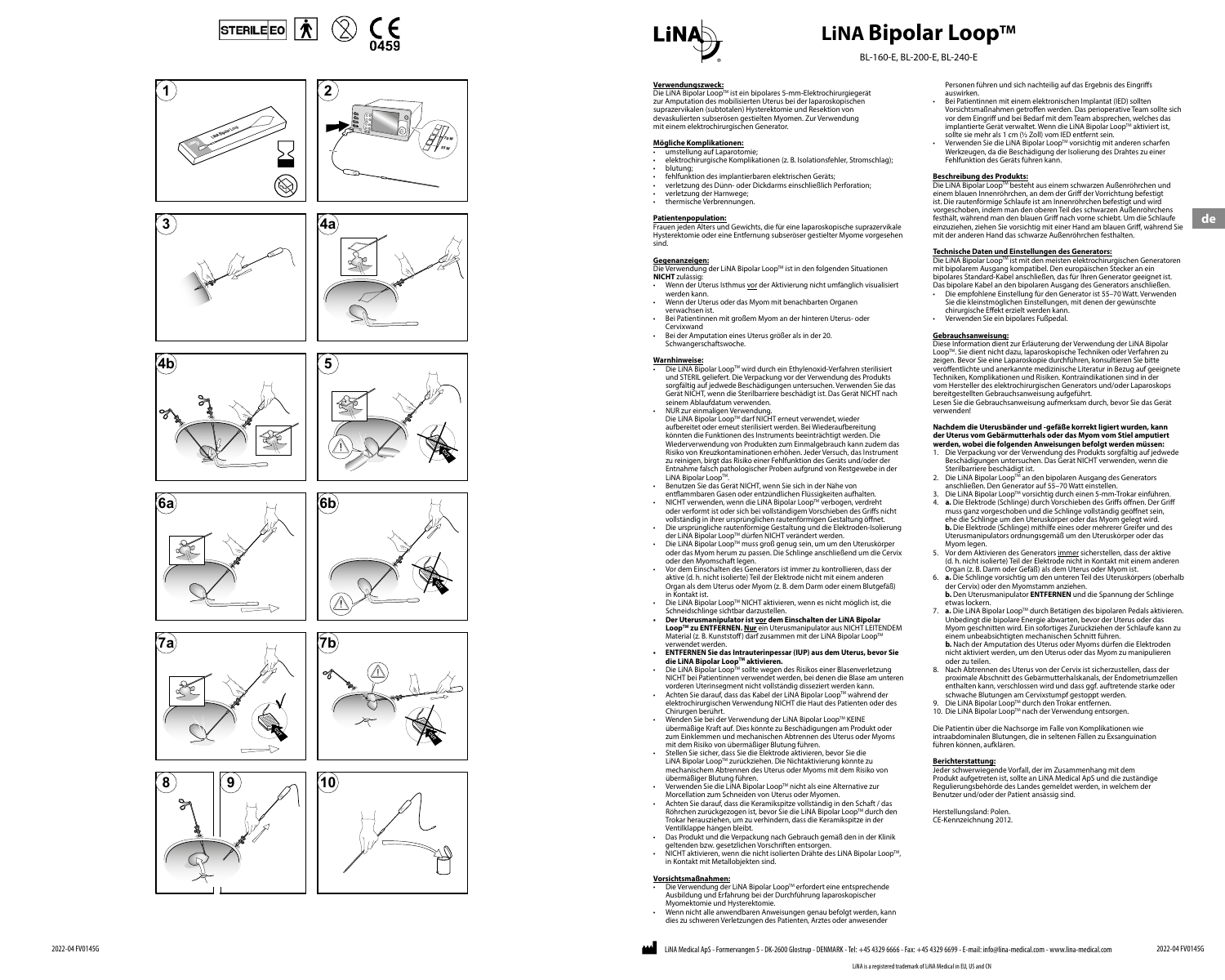









 $\%$ 











## **LiNA Bipolar Loop™**

BL-160-E, BL-200-E, BL-240-E

### **Beoogd gebruik:**

De LiNA Bipolar LoopTM is een 5 mm bipolair elektrochirurgisch instrument dat bedoeld is voor het amputeren van de gemobiliseerde baarmoeder tijdens een laparoscopische supracervicale (subtotale) hysterectomie en de resectie van gedevasculariseerde subserosale pedunculaire myomen. Bedoeld voor gebruik met een elektrochirurgische generator.

#### **Mogelijke complicaties:** • conversie naar laparotomie;

- elektrochirurgische complicaties (bijv. isolatiefout, elektrocutie);
- bloedingen; • defect bij implanteerbaar elektronisch apparaat;
- letsel aan de dunne of dikke darm inclusief perforatie;
- letsel aan de urinewegen;
- thermische brandwonden.

#### **Patiëntpopulatie:**

Vrouw van elke leeftijd en gewicht die een laparoscopische supracervicale hysterectomie of een subserosale penduculaire myomectomie moet ondergaan.

#### **Contra-indicaties:**

Gebruik de LiNA Bipolar LoopTM **NIET** in de volgende situaties: • Als de istmus van de uterus niet zichtbaar is voordat u het instrument inschakelt.

- Als de uterus of het myoom verkleefd is aan omliggende organen. Als de patiënt grote myomen in de posterieure uterus- of cervixwand heeft.
- Amputatie van een uterus die groter is dan bij een zwangerschap in de 20e week.

#### **Waarschuwingen:**

- De LiNA Bipolar Loop™ wordt gesteriliseerd met behulp van ethyleenoxide en wordt STERIEL geleverd. Controleer de verpakking zorgvuldig op schade voorafgaand aan gebruik. Gebruik het hulpmiddel NIET als de steriele barrière is beschadigd. Gebruik het hulpmiddel NIET nadat de vervaldatum is verstreken.
- UITSLUITEND voor eenmalig gebruik. De LiNA Bipolar Loop™ mag NIET opnieuw worden gebruikt, verwerkt of gesteriliseerd. Hergebruik kan de werking van het instrument belemmeren. Hergebruik van hulpmiddelen voor eenmalig gebruik kan ook leiden tot een hoger risico op kruisbesmetting. Pogingen om het instrument te reinigen kunnen tot een verminderde werking leiden en/of tot de verzameling van verkeerde pathologische preparaten ten gevolge van achtergebleven weefsel in de LiNA Bipolar Loop™.<br>• Gebruik het hulpmiddel NIET in de buurt van ontvlambare gassen of
- vloeistoffen. • Gebruik de LiNA Bipolar Loop<sup>TM</sup> NIET als deze vervormd of gedraaid is of
- niet volledig tot de oorspronkelijke ruitvorm uitvouwt als het handvat volledig naar voren is geschoven.  $\cdot$  Pas het oorspronkelijke ruitvormige ontwerp van de LiNA Bipolar Loop $\overline{N}$
- en de isolatie van de elektrode NIET aan.
- De LiNA Bipolar Loop™ moet zo groot zijn dat hij rond het baarmoederlichaam of het myoom past. Breng de lus vervolgens rond de cervix of de steel van de myoom aan.
- Controleer altijd voordat u de generator aanzet of het actieve (d.w.z. niet-geïsoleerde) deel van de elektrode niet in contact komt met andere organen dan de uterus of het myoom (bijv. darmen of bloedvaten). • Zet de LiNA Bipolar LoopTM NIET aan u geen zicht kunt krijgen op de
- snijlus. **• VERWIJDER de uterusmanipulator voordat u de LiNA Bipolar LoopTM inschakelt. Alleen** uterusmanipulators van NIET-GELEIDEND materiaal (bijv. kunststof) mogen in combinatie met de LiNA Bipolar Loop<sup>TM</sup>
- worden gebruikt. **• VERWIJDER het intra-uteriene apparaat (IUD) uit de uterus voordat u**
- **de LiNA Bipolar Loop™ inschakelt.**<br>• De LiNA Bipolar Loop™ mag NIET worden gebruikt bij patiënten bij wie de blaas niet volledig kan worden doorgesneden ter hoogte van het onderste anterieure baarmoedersegment wegens het risico op letsel aan de blaas.
- Zorg dat de kabel van de LiNA Bipolar LoopTM tijdens de elektrochirugische activatie NIET in contact komt met de huid van de
- patiënt of de chirurg. Zet NIET teveel kracht/gewicht op de LiNA Bipolar LoopTM. Dit kan het product beschadigen of leiden tot het afknellen en mechanisch afsnijden van de uterus of het myoom met risico op overmatige bloeding.
- Zorg dat u de elektrode inschakelt voordat u de LiNA Bipolar Loop™ terugtrekt. Als de activering mislukt, kan dit leiden tot een mechanisch afsnijden van de uterus of het myoom met risico op overmatige bloeding.
- Gebruik de LiNA Bipolar Loop™ niet voor het verwijderen van weefsel of myomen uit de baarmoeder als alternatief voor morcellatie.
- Zorg dat de keramische tip volledig in de schacht/buis is teruggetrokken voordat u de LiNA Bipolar LoopTM door de trocar haalt, om te voorkomen dat de keramische tip in de flap van de klep vast komt te zitten. • Het product en de verpakking dienen na gebruik te worden afgevoerd
- overeenkomstig het beleid van het ziekenhuis en administratieve en/of lokale overheden.
- Schakel het hulpmiddel NIET in als de niet-geïsoleerde draden van de LiNA Bipolar Loop™ in contact komen met metalen voorwerpen.

- **Voorzorgsmaatregelen:**<br>• Het gebruik van de LiNA Bipolar Loop™ vereist adequate training alsmede ervaring met het uitvoeren van laparoscopische hysterectomieën en myomectomieën.
- Het niet strikt opvolgen van alle toepasselijke instructies kan leiden tot aanzienlijke verwondingen aan de patiënt, arts of aanwezigen en kan de resultaten van de uitgevoerde procedures nadelig beïnvloeden.
- Er moeten voorzorgsmaatregelen worden genomen wanneer de patiënt een geïmplanteerd elektronisch apparaat heeft. Het perioperatief team dient vóór de operatie en wanneer nodig te overleggen met het team dat het geïmplanteerde apparaat beheert. Wanneer de LiNA Bipolar LoopTM geactiveerd is, moet deze op meer dan 1 cm (½ inch) van het geïmplanteerde elektronische apparaat worden gehouden.
- Wees voorzichtig met het gebruik van de LiNA Bipolar LoopTM in combinatie met ander scherp gereedschap, omdat beschadiging van de draadisolatie kan leiden tot defecten aan het apparaat.

**Productomschrijving:**<br>De LiNA Bipolar Loop™ bestaat uit een zwarte buitenbuis en een blauwe binnenbuis waaraan het handvat van het apparaat is bevestigd. De ruitvormige lus is bevestigd aan de binnenbuis en wordt voortbewogen door het bovenste deel van de zwarte buitenbuis vast te houden en tegelijkertijd het blauwe handvat naar voren te duwen. Om de lus in te trekken, trekt u voorzichtig met één hand aan het blauwe handvat terwijl u met de andere hand de zwarte buitenbuis vasthoudt.

#### **Specificaties en instellingen van de generator:**

De LiNA Bipolar Loop™ is compatibel met de meeste elektrochirurgische generatoren met bipolaire uitgang. Sluit de Europese stekker aan op een standaard bipolaire kabel die op uw generator past. Sluit de bipolaire kabel aan op de bipolaire uitgang van de generator.

- De aanbevolen instelling voor de generator is 55-70 watt. Gebruik de laagst mogelijke instellingen om het gewenste chirurgische effect te bereiken.
- Gebruik een bipolair voetpedaal.

#### **Gebruiksaanwijzingen:**

Deze informatie wordt verstrekt voor het gebruik van de LiNA Bipolar LoopTM. Deze informatie vormt geen demonstratie van laparoscopische technieken of procedures. Raadpleeg gepubliceerde en erkende medische literatuur vóór aanvang van elke laparoscopische procedure om op de hoogte te zijn van de juiste technieken, complicaties en gevaren. Raadpleeg de gebruiksaanwijzing van de fabrikant van de elektrochirurgische generator en/of laparoscoop die u gaat gebruiken, in verband met contraindicaties.

Lees de gebruiksinstructies voordat u dit hulpmiddel gebruikt!

## **Nadat de ligamenten en bloedvaten van de uterus op de juiste manier zijn afgebonden, kan de uterus geamputeerd worden van de cervix of de myoom van de steel, met behulp van de onderstaande instructies:**

- 1. Controleer de verpakking zorgvuldig op schade voorafgaand aan gebruik. Gebruik het hulpmiddel NIET als de steriele barrière is beschadigd.
- 2. Sluit de LiNA Bipolar Loop™ aan op de bipolaire uitgang van de generator. Stel de generator in op 55-70 watt.<br>3. Breng de LiNA Bipolar Loop™ voorzichtig in via een 5 mm trocar.
- 4. **a.** Vouw de elektrode (lus) uit door het handvat naar voren te schuiven. Het handvat moet volledig naar voren zijn geschoven en de lus moet volledig zijn uitgevouwen voor u de lus rond het baarmoederlichaam of myoom plaatst.
- **b.** Gebruik de grijper(s) en de uterusmanipulator om de elektrode (lus) ar debit and grigper(b) en de diendsmanipulater om 5. Voordat u de generator inschakelt, controleert u altijd of het actieve
- (d.w.z. niet-geïsoleerde) deel van de elektrode niet in contact komt met andere organen dan de uterus of het myoom (bijv. darmen of bloedvaten).
- 6. **a.** Trek de lus voorzichtig aan rond het onderste gedeelte van het baarmoederlichaam (boven de cervix) of de steel van de myoom. **b. VERWIJDER** de uterusmanipulator en verminder de spanning van de lus een beetje.
- 7. **a.** Activeer de LiNA Bipolar Loop™ door het bipolaire pedaal in te drukken. Wacht op de bipolaire energie voordat u de uterus of het myoom wegsnijdt. Onmiddellijk terugtrekken van de lus kan een onbedoelde mechanische snede veroorzaken. **b.** Nadat de uterus of het myoom is geamputeerd, mag u de elektroden niet activeren om de uterus of het myoom te manipuleren of door te
- snijden. 8. Controleer na het amputeren van de baarmoederhals of het proximale
- gedeelte van het endocervicale kanaal, dat endometriumcellen zou kunnen bevatten, gecoaguleerd is en controleer of de cervixstomp voldoende gecoaguleerd is, zodat deze niet meer bloedt of lekt.
- Verwijder de LiNA Bipolar Loop™ via de trocar. 10. Gooi de LiNA Bipolar Loop™ weg na gebruik.

Geef patiënten altijd instructies voor de follow-up in het geval van complicaties, waaronder intra-abdominale bloedingen, die in zeldzame gevallen leiden tot uitbloeding.

#### **Meldingen:**

Ernstige incidenten die zijn opgetreden met betrekking tot dit hulpmiddel, moeten worden gemeld bij LiNA Medical ApS en de bevoegde regelgevende instantie van het land waarin de gebruiker en/of patiënt zich bevindt.

Land van oorsprong: Polen. CE-markering: 2012.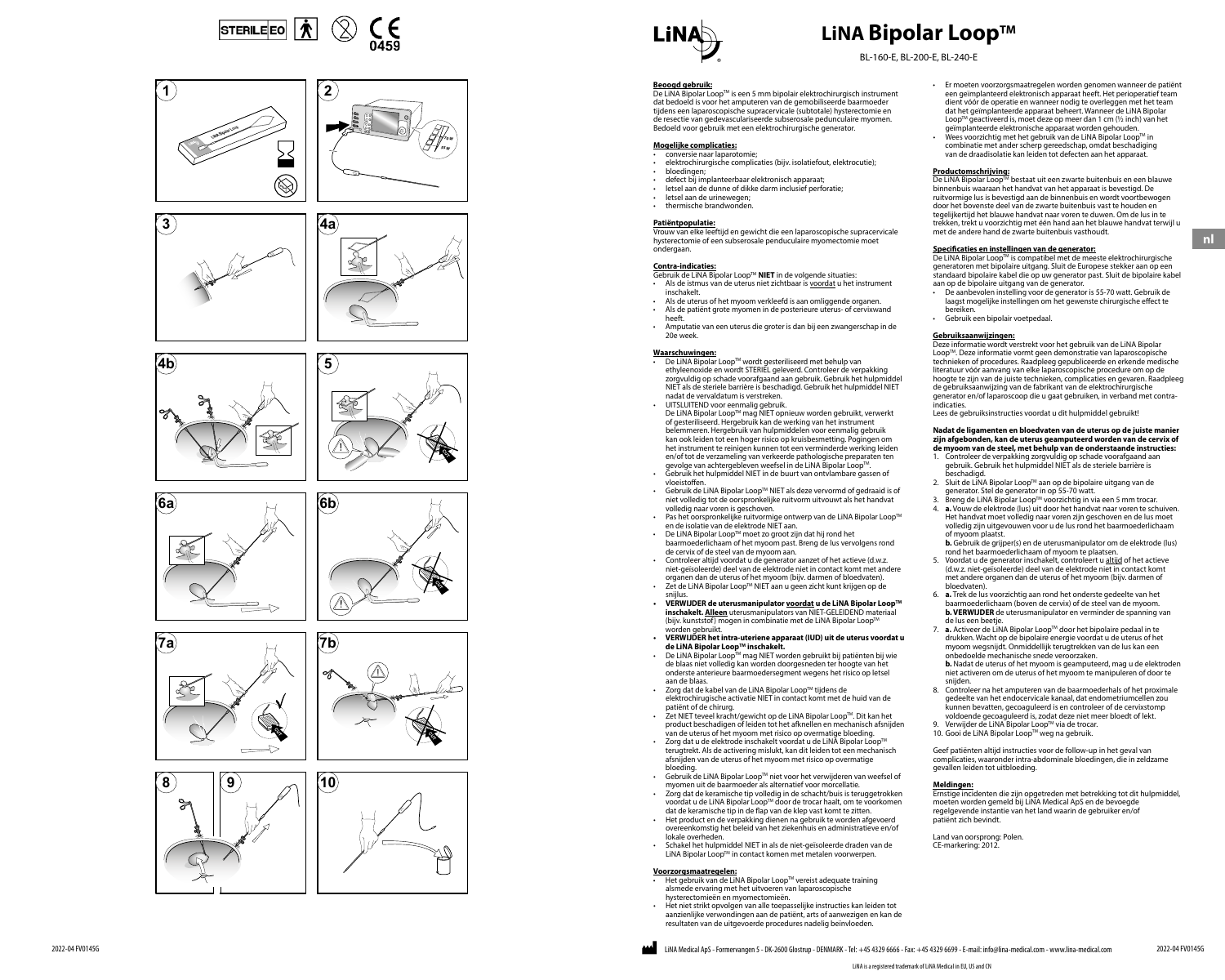









 $\%$ 













## **LiNA Bipolar Loop™**

BL-160-E, BL-200-E, BL-240-E

#### **Przeznaczenie:**

LiNA Bipolar Loop™ jest bipolarnym urządzeniem elektrochirurgicznym o średnicy 5 mm przeznaczonym do amputacji zmobilizowanej macicy podczas laparoskopowej histerektomii nadszyjkowej (subtotalnej) i resekcji zdewaskularyzowanych uszypułowanych mięśniaków podśluzówkowych. Do stosowania z generatorem elektrochirurgicznym.

#### **Potencjalne powikłania:** • konwersja do laparotomii;

- powikłania związane z zabiegiem elektrochirurgicznym (np. awaria izolacji, porażenie prądem);
	- krwotok;
- uszkodzenie wszczepialnego instrumentu elektrycznego;
- uszkodzenie jelita cienkiego lub grubego w tym perforacja; • uraz dróg moczowych;
- oparzenia termiczne.

### **Populacja pacjentów:**

Kobiety w dowolnym wieku i o dowolnej masie ciała kwalifikujące się do laparoskopowej histerektomii nadszyjkowej lub miomektomii uszypułowanych mięśniaków podśluzówkowych.

#### **Przeciwwskazania:**

**NIE** wolno stosować narzędzia LiNA Bipolar Loop™ w następujących sytuaciach:

- Brak możliwości obwodowej wizualizacji cieśni macicy przed aktywacją. • Przyleganie macicy lub mięśniaka do któregokolwiek z sąsiadujących narządów.
- Występowanie u pacjentki dużych mięśniaków tylnej ściany macicy lub szyjki macicy.
- Amputacja macicy o rozmiarze większym niż w 20. tygodniu ciąży.

- **Ostrzeżenia:**<br>• Narzędzie LiNA Bipolar Loop™ jest dostarczane w stanie STERYLNYM (po sterylizacji tlenkiem etylenu). Przed użyciem należy starannie skontrolować opakowanie pod kątem uszkodzeń. NIE używać w przypadku uszkodzenia bariery sterylnej. NIE UŻYWAĆ sprzętu po upływie daty przydatności. • Wyrób jest JEDNORAZOWY.
- NIE WOLNO używać instrumentu LiNA Bipolar LoopTM wielokrotnie ani go resterylizować bądź odkażać w inny sposób. Wszelkie modyfikacje mogą zakłócić funkcjonowanie narzędzia. Wielokrotne użytkowanie wyrobów jednorazowych zwiększa ryzyko wzajemnego zakażenia. Czyszczenie instrumentu LiNA Bipolar LoopTM grozi jego uszkodzeniem lub nieprawidłowym pobieraniem próbek patologicznych z powodu obecności śladów tkanek z poprzednich zabiegów.
- NIE wolno używać wyrobu w pobliżu łatwopalnych gazów i cieczy. • NIE wolno używać narzędzia LiNA Bipolar Loop<sup>TM</sup>, jeśli pętla jest zagięta, skręcona, zniekształcona lub nie rozwija się całkowicie do oryginalnie
- zaprojektowanego kształtu romboidalnego po całkowitym wprowadzeniu uchwytu. • NIE należy modyfikować oryginalnej konstrukcji romboidalnej ani izolacji
- elektrody narzędzia LiNA Bipolar Loop™. • Narzędzie LiNA Bipolar LoopTM musi być wystarczająco duże, aby możliwe
- było jego przesunięcie przez trzon macicy lub mięśniaka. Następnie należy nałożyć pętlę na szyjkę macicy lub szypułę mięśniaka.
- Przed włączeniem generatora należy zawsze upewnić się, że aktywna (tj. pozbawiona izolacji) część elektrody nie styka się z żadnym narządem innym niż macica lub mięśniak (np. jelitem lub naczyniem krwionośnym). • NIE wolno uaktywniać narzędzia LiNA Bipolar Loop<sup>TM</sup>, jeśli nie ma
- możliwości wizualizacji petli tnacej. **• Należy USUNĄĆ manipulator maciczny przed aktywacją narzędzia LiNA Bipolar LoopTM.** Z narzędziem LiNA Bipolar LoopTM można
- stosować **wyłącznie** manipulatory maciczne wykonane z MATERIAŁU NIEPRZEWODZĄCEGO PRĄDU ELEKTRYCZNEGÓ (np. tworzywo sztuczne) **• Przed aktywacją narzędzia LiNA Bipolar LoopTM należy WYJĄĆ z macicy**
- **wkładkę wewnątrzmaciczną (IUD).**  Narzędzie LiNA Bipolar Loop™ NIE powinno być stosowane u pacjentek u których nie jest możliwe odpreparowanie pęcherza od dolnej części przedniej ściany macicy, ze względu na ryzyko uszkodzenia pęcherza
- moczowego. • NIE zbliżać przewodu narzędzia LiNA Bipolar LoopTM do skóry pacjentki (ani lekarza wykonującego zabieg), gdy narzędzie zasilane jest z generatora
- elektrochirurgicznego. NIE używać nadmiernej siły / nadmiernego obciążenia podczas korzystania z narzędzia LiNA Bipolar Loop™. Może to skutkować uszkodzenien produktu lub zaciśnięciem i mechanicznym rozcięciem macicy lub mięśniaka macicy, co wiąże się z ryzykiem nadmiernego krwawienia.
- Należy upewnić się, że elektroda została aktywowana przed retrakcją narzędzia LiNA Bipolar LoopTM. Brak aktywacji może skutkować mechanicznym rozcięciem macicy lub mięśniaka macicy, co wiąże się z ryzykiem nadmiernego krwawienia.
- Nie używać narzędzia LiNA Bipolar LoopTM do rozcinania macicy lub mięśniaka jako alternatywy do morcelacji.
- Przed wyjęciem narzędzia LiNA Bipolar LoopTM przez trokar należy upewnić się, że końcówka ceramiczna jest całkowicie wsunięta do trzonu/rurki, aby zapobiec zakleszczeniu końcówki ceramicznej w klapie zaworu.
- Po użyciu usunąć produkt i opakowanie zgodnie z zasadami obowiązującymi w szpitalu, procedurami administracyjnymi i (lub) rozporządzeniami lokalnych władz.
- NIE aktywować, jeśli nieizolowane przewody narzędzia LiNA Bipolar Loop™ stykają się z metalowymi przedmiotami.

#### **Środki ostrożności:**

**• Praca z narzędziem LiNA Bipolar Loop™ wymaga odpowiedniego** wykształcenia medycznego i doświadczenia w zakresie laparoskopowej histerektomii i miomektomii.

- Niedokładne stosowanie się do wszelkich stosownych instrukcji może doprowadzić do poważnych obrażeń pacjenta, lekarza lub osób asystujących i może niekorzystnie wpłynąć na wynik wykonywanego zabiegu.
- Należy zachować środki ostrożności, gdy pacjent ma wszczepione urządzenie elektroniczne (IED). Przed operacją w razie potrzeby zespół okołooperacyjny powinien skonsultować się z zespołem zarządzającym wszczepionym urządzeniem. Gdy narzędzie LiNA Bipolar LoopTM zostanie aktywowane, musi znajdować się w odległości większej niż 1 cm (½ cala) od wszczepionego urządzenia elektronicznego (IED).
- Ostrożnie używać narzędzia LiNA Bipolar LoopTM z innymi ostrymi narzędziami, ponieważ uszkodzenie izolacji przewodu może doprowadzić do uszkodzenia instrumentu.

#### **Opis produktu:**

Narzędzie LiNA Bipolar LoopTM składa się z czarnej rurki zewnętrznej i niebieskiej rurki wewnętrznej, do której przymocowany jest uchwyt wyrobu. Pętla romboidalna jest przymocowana do rurki wewnętrznej i jest przesuwana do przodu poprzez przytrzymanie górnej części czarnej rurki zewnętrznej i popchnięcie do przodu niebieskiego uchwytu. Aby zwinąć pętlę, należy delikatnie pociągnąć niebieski uchwyt jedną ręką, jednocześnie drugą ręką przytrzymując czarną rurkę zewnętrzną.

#### **Dane techniczne i ustawienia generatora:**

Narzędzie LiNA Bipolar Loop™ jest kompatybilne z większością generatorów<br>elektrochirurgicznych z gniazdem dwubiegunowym. Należy podłączyć złącze w standardzie europejskim do standardowego przewodu bipolarnego pasującego do danego generatora. Podłączyć przewód bipolarny do gniazda bipolarnego generatora.

- Zalecane ustawienie dla generatora to 55–70 watów. Należy stosować możliwie najniższe ustawienia, które pozwolą na uzyskanie pożądanego efektu chirurgicznego.
- Stosować dwubiegunowy pedał nożny.

#### **Instrukcja obsługi:**

**Poniższe informacje dotyczą obsługi narzędzia LiNA Bipolar Loop™ Nie są** przeznaczone do prezentacji technik lub procedur laparoskopowych. Przed wykonaniem jakiegokolwiek zabiegu laparoskopowego należy przestudiować uznaną literaturę medyczną w celu zapoznania się z właściwymi technikami, możliwymi powikłaniami i zagrożeniami. Należy zapoznać się z instrukcją obsługi dostarczoną przez producenta stosowanego generatora elektrochirurgicznego i/lub laparoskopu w celu poznania przeciwwskazań. Przed użyciem tego wyrobu należy zapoznać się z instrukcją obsługi!

#### **Po prawidłowym podwiązaniu naczyń krwionośnych i więzadeł macicy można przeprowadzić bezpieczną amputację macicy powyżej szyjki lub mięśniaka powyżej szypuły, zgodnie z poniższymi instrukcjami:** 1. Przed użyciem należy starannie skontrolować opakowanie pod kątem

- uszkodzeń. NIE WOLNO używać instrumentu, jeżeli opakowanie sterylne jest uszkodzone.
- 2. Podłączyć narzędzie LiNA Bipolar LoopTM do gniazda dwubiegunowego generatora. Ustawić generator na moc 55–70 watów.
- 3. Ostrożnie włożyć narzędzie LiNA Bipolar Loop™ przez trokar o średnicy 5 mm. 4. **a.** Rozwinąć elektrodę (pętlę), popychając uchwyt. Przed nałożeniem pętli
- na trzon macicy lub mięśniaka należy całkowicie wprowadzić uchwyt i całkowicie rozłożyć pętlę. **b.** W celu ułatwienia umieszczenia elektrody (pętli) wokół trzonu macicy lub mięśniaka należy posługiwać się grasperami i manipulatorem
- macicznym. 5. Przed włączeniem generatora zawsze należy upewnić się, że aktywna (tj. pozbawiona izolacji) część elektrody nie styka się z żadnym narządem
- (np. jelitem bądź naczyniem) innym niż macica lub mięśniak. 6. **a.** Ostrożnie zacisnąć pętlę wokół dolnej części trzonu macicy (powyżej szyjki macicy) lub szypuły mięśniaka.
- **b. USUNĄĆ** manipulator maciczny, delikatnie zmniejszając zacisk pętli. 7. **a.** Aktywować narzędzie LiNA Bipolar LoopTM, naciskając pedał bipolarny. Należy pamiętać, aby rozpoczęciem cięcia macicy lub mięśniaka poczekać na energię bipolarną. Natychmiastowe wciągnięcie pętli może .<br>spowodować niezamierzone mechaniczne przeciecie **b.** Po amputacji macicy lub mięśniaka nie należy aktywować elektrod w celu manipulowania macicą lub mięśniakiem ani w celu podzielenia macicy lub mięśniaka.
- 8. Po odcięciu macicy od szyjki należy upewnić się, że przeprowadzono koagulację proksymalnej części kanału szyjkowego, która może zawierać komórki endometrium, oraz wszelkich źródeł krwawienia lub wysięku przy kikucie szyjki macicy.
- 9. Usunąć narzędzie LiNA Bipolar Loop™ poprzez trokar. 10. Zutylizować narzędzie LiNA Bipolar Loop™ po jego wykorzystaniu.

Udzielić pacjentce instrukcji dotyczących konieczności odbycia wizyty kontrolnej, zwłaszcza w przypadku powikłań, w tym krwawienia do jamy brzusznej, które w rzadkich przypadkach może prowadzić do wykrwawienia.

#### **Raportowanie:**

Wszelkie poważne wypadki związane ze stosowaniem wyrobu należy zgłosić firmie LiNA Medical ApS oraz odpowiednim organom regulacyjnym w kraju stałego zamieszkania użytkownika i (lub) pacjenta.

Kraj pochodzenia: Polska. Oznakowanie CE 2012.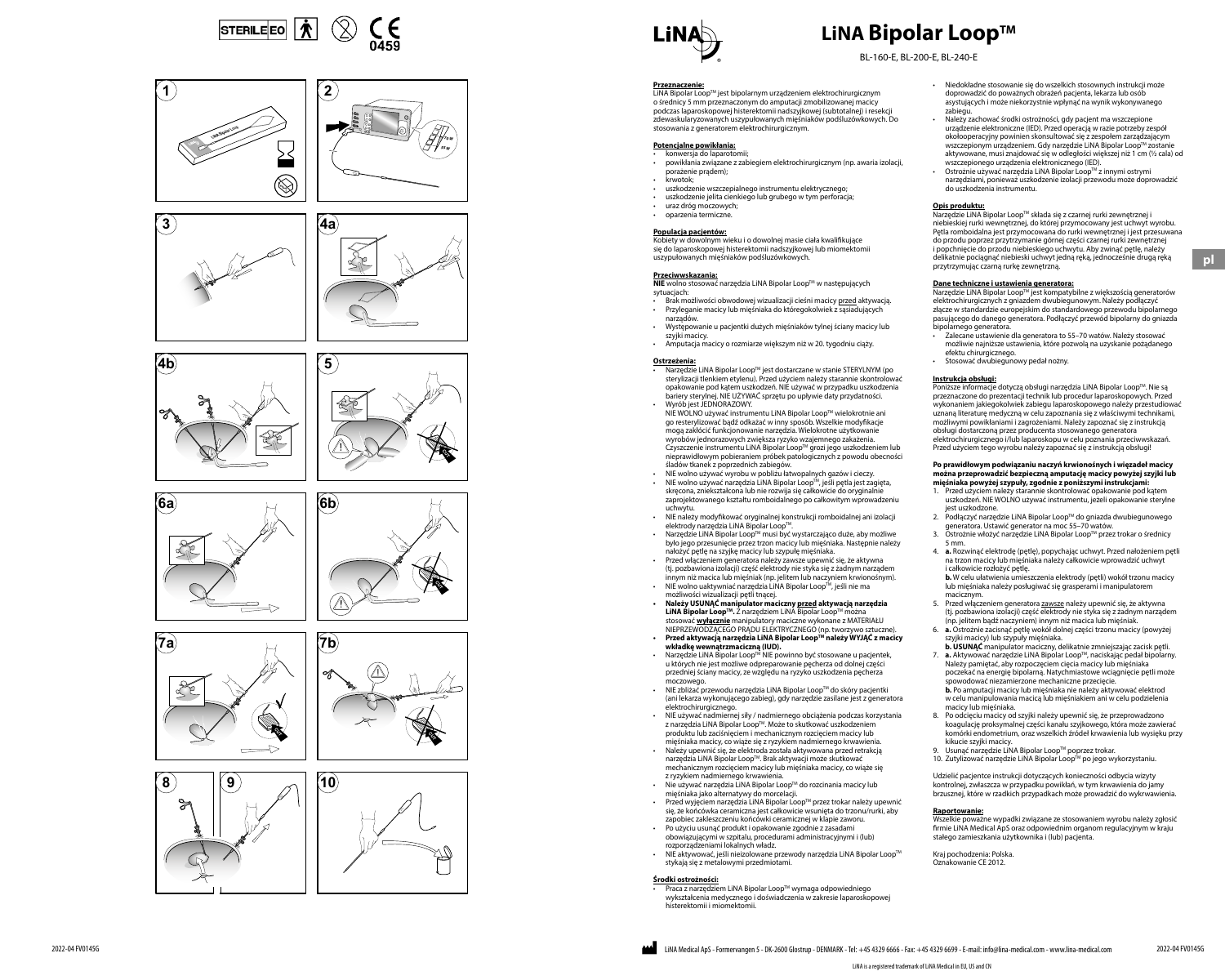









 $\mathbf{z}$ 

**70 W 55 W** 

 $\%$ 









## **LiNA Bipolar Loop™**

BL-160-E, BL-200-E, BL-240-E

### **Utilisation prévue :**

Le LiNA Bipolar Loop™ est un dispositif électrochirurgical bipolaire<br>de 5 mm destiné à l'amputation de l'utérus mobilisé pendant une hystérectomie supracervicale (subtotale) par cœlioscopie et à la résection des myomes sous-séreux pédiculés dévascularisés. Il s'utilise avec un acs *myonnes sous sereux* peux

#### **Complications possibles :** • conversion en laparotomie ;

- complications électrochirurgicales (par exemple, défaut d'isolation,
- électrocution) ; • hémorragie ;
- dysfonctionnement d'un dispositif électrique implantable ;
- lésions faibles ou importantes aux intensins, y compris perforation ;
- lésions des voies urinaires : • brûlures thermiques.

#### **Population de patients :**

Femmes de tous âges et poids devant subir une hystérectomie supracervicale par cœlioscopie ou une myomectomie de fibrome sousséreux ou pédiculé.

#### **Contre-indications :**

- **Le LiNA Bipolar Loop™ NE DOIT PAS** être utilisé dans les cas suivants : • Si la circonférence de l'isthme utérin ne peut pas être visualisée avant activation.
- En présence d'adhérences entre l'utérus ou le myome et des organes adjacents.
- Si la patiente présente des myomes volumineux sur la face postérieure de la cavité utérine ou sur la paroi cervicale.
- Pour l'amputation d'un utérus dont le volume est supérieur à celui d'un utérus en 20ème semaine de grossesse.

- **Avertissements <u>:</u>**<br>• Le LiNA Bipolar Loop™ est fourni STERILE selon une procédure à l'oxyde d'éthylène. Inspecter soigneusement l'emballage afin de détecter d'éventuels dommages avant emploi. NE PAS utiliser si la barrière stérile est endommagée. Ne PAS utiliser au-delà de la date d'expiration. • EXCLUSIVEMENT conçu pour un usage unique.
- NE PAS réutiliser, retraiter ou restériliser le LINA Bipolar Loop™. Tout retraitement risque d'entraver le bon fonctionnement du dispositif. La réutilisation du dispositif à usage unique peut également augmenter le risque de contamination croisée. Toute tentative de nettoyer le dispositif risque de provoquer un dysfonctionnement et/ou un prélèvement d'échantillon pathologique erroné du fait de la présence de tissu résiduel dans le LiNA Bipolar Loop™.
- NE PAS utiliser le dispositif en présence de gaz ou de liquides inflammables. • NE PAS utiliser si le LiNA Bipolar LoopTM est plié, tordu, déformé ou si,
- lorsque la poignée est complètement avancée, l'anse ne retrouve pas sa forme losange originale
- NE PAS modifier la forme losange originale et l'isolation de l'électrode du LiNA Bipolar Loop™.<br>• Le LiNA Bipolar Loop™ doit être de taille suffisante pour passer autour
- de la masse de l'utérus et du myome. Placer ensuite l'anse autour du col de l'utérus ou du pédoncule du myome.
- Avant d'activer le générateur, toujours vérifier que la partie active (c'està-dire non isolée) de l'électrode n'est pas en contact avec un organe autre que l'utérus ou le myome (par exemple, intestins ou vaisseaux sanguins).
- NE PAS activer le LiNA Bipolar Loop™ s'il est impossible de visualiser l'anse de résection.
- **• RETIRER le manipulateur utérin avant d'activer le LiNA Bipolar Loop™. <u>Seul</u>** un manipulateur utérin en matériau NON CONDUCTEUR<br>(p. ex. plastique) doit être utilisé avec le LiNA Bipolar Loop™.
- **• RETIRER le dispositif intra-utérin (DIU) de l'utérus avant d'activer le LiNA Bipolar LoopTM.**
- Le LiNA Bipolar LoopTM NE DOIT PAS être utilisé sur les patientes sur lesquelles la vessie ne peut pas être totalement disséquée de la partie antérieure-inférieure du segment utérin du fait du risque de lésions vésicales.
- Éviter tout contact du câble du LiNA Bipolar Loop™ avec la peau de la patiente ou du chirurgien pendant l'activation électrochirurgicale. • NE PAS forcer ni appuyer de façon excessive sur le LiNA Bipolar
- Loop™. Cela risquerait d'endommager le produit ou d'occasionne une strangulation et un sectionnement mécanique de l'utérus ou du myome, avec un risque d'hémorragie.
- Veiller à activer l'électrode avant de rétracter le LiNA Bipolar Loop<sup>TM</sup>. Ne pas l'activer peut occasionner un sectionnement mécanique de l'utérus ou du myome, avec un risque d'hémorragie.
- Ne pas utiliser le LiNA Bipolar Loop™ pour découper l'utérus ou le myome comme une alternative à la morcellation.
- Vérifier que l'extrémité en céramique est entièrement rétractée dans l'axe/le tube avant d'extraire le LiNA Bipolar Loop™ par le trocart afin d'éviter que l'extrémité céramique se coince dans le clapet. • Après utilisation, le dispositif et son emballage doivent être éliminés
- conformément aux politiques hospitalières, administratives et/ou locales.
- NE PAS activer si les fils non isolés du LiNA Bipolar Loop™ sont en contact avec des objets métalliques.

#### **Précautions :**

• L'utilisation du LiNA Bipolar LoopTM nécessite une formation appropriée et une expérience pratique des procédures d'hystérectomie et de myomectomie par cœlioscopie.

#### • Le non-respect de l'ensemble des instructions applicables peut causer des blessures graves chez la patiente, le médecin ou son équipe et peut avoir des effets indésirables sur les résultats des procédures réalisées.

- Des précautions doivent être prises lorsque la patiente porte un dispositif électronique implanté (DEI). L'équipe péri-opératoire devra consulter l'équipe chargée de la gestion du dispositif implanté avant d'envisager toute intervention chirurgicale et en fonction des besoins. Lorsque le LiNA Bipolar Loop™ est en marche, il conviendra de le garder à une distance supérieure à ½ pouce (1 cm) du DEI.
- d'une distance superieure d'∠e pouce († enr.) du BEn.<br>Utiliser avec précaution le LiNA Bipolar Loop™ avec d'autres outils tranchants, car toute détérioration de l'isolant du câble peut entraîner un dysfonctionnement du dispositif.

**Description du produit :**<br>Le LiNA Bipolar Loop™ se compose d'un tube noir externe et d'un tube bleu interne sur lequel est fixée la poignée du dispositif. L'anse losange est fixée au tube interne. Pour la faire avancer, il suffit de maintenir la partie supérieure du tube externe noir tout en poussant la poignée bleue vers l'avant. Pour rétracter l'anse, tirer délicatement la poignée bleue d'une main tout en maintenant le tube externe noir de l'autre.

#### **Caractéristiques et réglage du générateur :**

Le LiNA Bipolar Loop™ est compatible avec la plupart des générateurs électrochirurgicaux standards équipés d'une prise bipolaire. Relier le connecteur de modèle européen à un câble bipolaire standard utilisable avec votre générateur. Relier le câble bipolaire à la prise bipolaire du générateur.

**fr**

• Il est recommandé de régler le générateur sur 55–70 watts. Utiliser le réglage le plus faible permettant d'obtenir l'effet chirurgical souhaité. Utiliser une pédale bipolaire.

#### **Mode d'emploi :**

Ces informations sont relatives à l'utilisation du dispositif LiNA Bipolar Loop™. Elles n'ont pas pour vocation d'expliquer les techniques ou les procédures de cœlioscopie. Avant une intervention sur une patiente, consulter les publications médicales faisant référence pour connaître les techniques, les complications et les risques liés aux techniques de cœlioscopie. Consulter le mode d'emploi fourni par le fabricant du générateur électrochirurgical et/ou de l'endoscope pour connaître ses contre-indications. Lire attentivement les instructions d'utilisation avant d'utiliser ce dispositif.

**Lorsque les ligaments utérins et les vaisseaux ont été correctement ligaturés, l'utérus peut être amputé à partir du col ou le myome peut être amputé du pédoncule, selon les instructions suivantes :**

- 1. Inspecter soigneusement l'emballage afin de détecter d'éventuels dommages avant emploi. Ne PAS tenter d'utiliser le dispositif si la barrière stérile est endommagée.
- 2. Brancher le LiNA Bipolar Loop™ sur la prise bipolaire du générateur. Régler le générateur entre 55 et 70 watts.
- 3. Introduire délicatement le LiNA Bipolar Loop™ à l'aide d'un trocart de 5 mm.
- 4. **a.** Déplier l'électrode (anse) en poussant la poignée vers l'avant. La poignée doit être complètement avancée et l'anse totalement dépliée avant de placer l'anse autour du corps utérin ou du myome. **b.** Utiliser une ou plusieurs pinces et le manipulateur utérin pour positionner l'électrode (anse) autour du corps utérin ou du myome.
- 5. Avant d'activer le générateur, toujours vérifier que la partie active (non isolée) de l'électrode n'est pas en contact avec un organe autre que l'utérus ou le myome (par exemple, intestins ou vaisseaux sanguins).
- 6. **a.** Resserrer soigneusement l'anse autour de la partie inférieure du corps utérin (au-dessus du col) ou autour du pédoncule du myome. **b. RETIRER** le manipulateur utérin en relâchant légèrement la tension de l'anse.
- 7. **a.** Activer le LiNA Bipolar LoopTM en appuyant sur la pédale bipolaire. Veiller à ce que l'énergie bipolaire soit active avant de sectionner l'utérus ou le myome. Une rétractation immédiate de l'anse peut occasionner un sectionnement mécanique accidentel. **b.** Après amputation de l'utérus ou du myome, ne pas activer les
- électrodes pour manipuler ou diviser l'utérus ou le myome. 8. Après retrait de l'utérus du col, vérifier la coagulation de la partie proximale du canal endocervical, susceptible de contenir des cellules endométriales, et vérifier la coagulation de tout saignement ou suintement au niveau du moignon du col.
- Retirer le LiNA Bipolar Loop™ à l'aide du trocart. 10. Eliminer le LiNA Bipolar Loop™ après usage

Indiquer aux patientes la marche à suivre en cas de complications, y compris de saignements intra-abdominaux pouvant dans de rares cas entraîner des exsanguinations.

#### **Signalement :**

Tout incident grave qui surviendrait dans le cadre de l'utilisation de ce dispositif devra être signalé à LiNA Medical ApS et aux autorités réglementaires compétentes du pays dans lequel se trouvent l'utilisateur et/ou le patient.

Pays d'origine : Pologne. Marquage CE 2012.





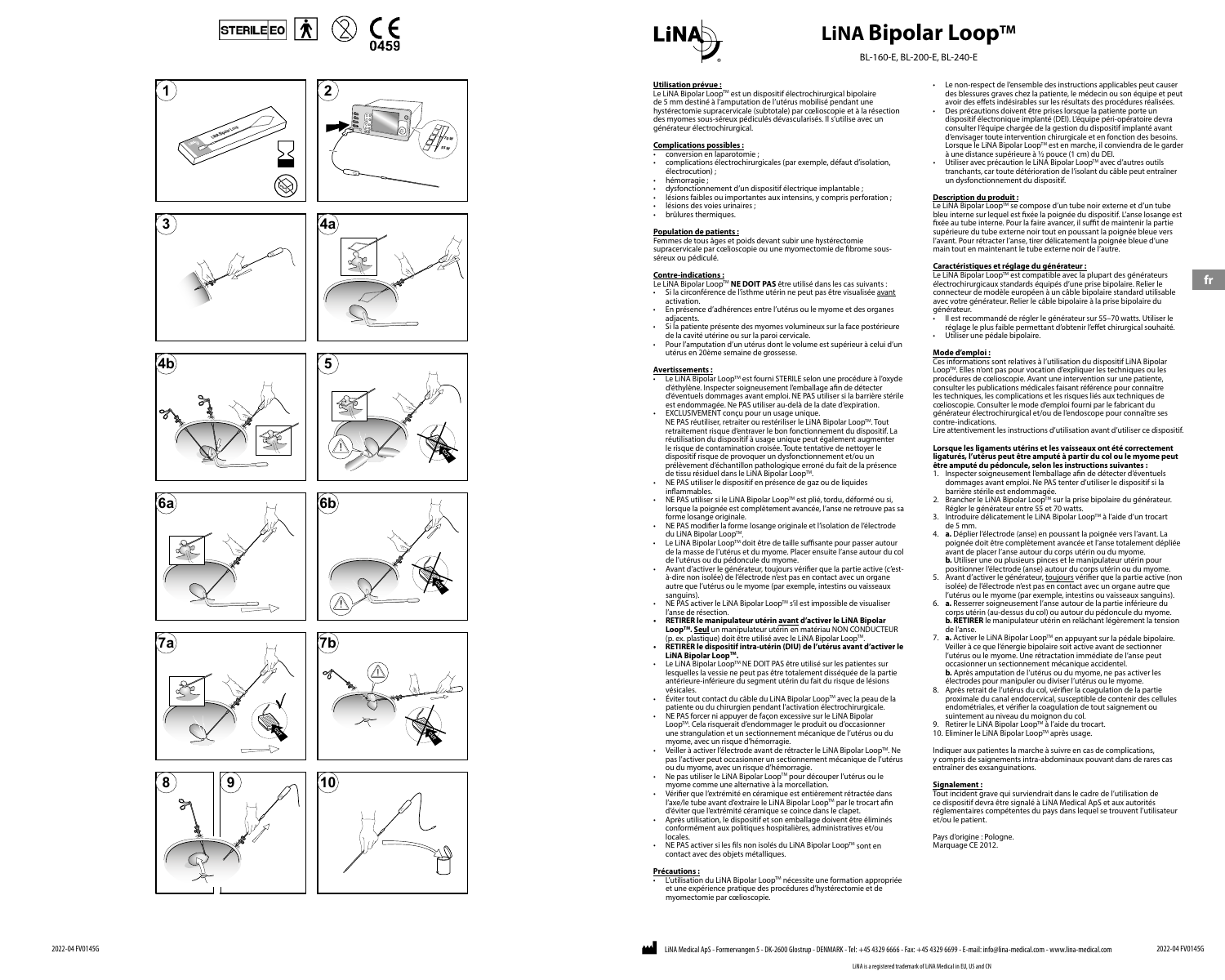









 $\%$ 











## **LiNA Bipolar Loop™**

BL-160-E, BL-200-E, BL-240-E

#### **Uso previsto:**

<u>Las pressesses</u><br>LiNA Bipolar Loop™ è un dispositivo elettrochirurgico bipolare da 5 mm destinato all'amputazione dell'utero mobilizzato durante la procedura di isterectomia sopracervicale laparoscopica (subtotale) e la resezione di miomi peduncolati sottosierosi devascolarizzati. Da utilizzare con un generatore elettrochirurgico.

#### **Potenziali complicanze:** • conversione in laparatomia;

- complicanze elettrochirurgiche (ad es. mancanza di isolamento, elettrocuzione);
- emorragia;
- malfunzionamento di dispositivi elettrici impiantabili;
- lesioni intestinali più o meno gravi inclusa la perforazione;
- lesioni del tratto urinario; lesioni termiche

#### **Popolazione di pazienti:**

Pazienti femmine di qualsiasi età e peso sottoposte a isterectomia sopracervicale laparoscopica o miomectomia di fibromi peduncolati sottosierosi.

#### **Controindicazioni:**

- **L'utilizzo di LiNA Bipolar Loop™ va <b>EVITATO** nelle seguenti situazioni: • Se, prima dell'attivazione, non si riesce a visualizzare l'intera circonferenza dell'istmo uterino.
- Se sono presenti aderenze uterine o il mioma ha aderenze che coinvolgono l'utero egli organi adiacenti.
- Se la paziente ha miomi di grandi dimensioni sulla parete posteriore uterina o su quella cervicale.
- Se l'amputazione dell'utero ha dimensioni maggiori di quelle corrispondenti alla 20° settimana di gestazione.

- **Avvertenze:**<br>• LiNA Bipolar Loop™ è fornito STERILIZZATO mediante un trattamento all'ossido di etilene. Prima dell'uso, ispezionare attentamente la confezione per individuare eventuali danni. Non utilizzare nel caso in cui la barriera sterile risultasse danneggiata. NON utilizzare oltre la data di scadenza. • ESCLUSIVAMENTE monouso.
- Le ce commiente monoaso.<br>NON riutilizzare, rigenerare o risterilizzare l'ansa LiNA Bipolar Loop™ Qualsiasi ritrattamento può compromettere la funzionalità del dispositivo. Inoltre, il riutilizzo di dispositivi monouso potrebbe aumentare il rischio di contaminazione crociata. I tentativi di pulire il dispositivo possono condurre al malfunzionamento del dispositivo e/o al prelievo erroneo di tessuto patologico, a causa dei residui di tessuto presenti su LiNA Bipolar Loop™.
- NON utilizzare il dispositivo in presenza di gas o liquidi infiammabili. • NON utilizzare LiNA Bipolar LoopTM se l'ansa è piegata, arrotolata su se stessa, deformata oppure se, una volta aperta con l'impugnatura spostata in avanti fino a fine corsa, non assume la forma romboidale originariamente prevista.
- NON modificare la forma romboidale originaria e l'isolamento dell'elettrodo di LiNA Bipolar Loop™.
- LiNA Bipolar LoopTM deve essere abbastanza grande da passare attorno al corpo dell'utero o al mioma. Solo successivamente si colloca l'ansa intorno alla cervice o al peduncolo del mioma.
- Prima di attivare il generatore, verificare sempre che la parte attiva (vale a dire non isolata) dell'elettrodo non sia in contatto con alcun organo diverso dall'utero o dal mioma (ad es. intestino o vaso).
- NON attivare LiNA Bipolar Loop™ se non è possibile visualizzare l'ansa per effettuare il taglio.
- **• Prima di attivare LiNA Bipolar LoopTM, rimuovere il manipolatore uterino.** Con LiNA Bipolar Loop™ va utilizzato **esclusivamente** un manipolatore uterino realizzato in materiale NON CONDUTTORE (ad es. plastica).
- **• RIMUOVERE il dispositivo intrauterino (IUD) dall'utero prima di attivare LiNA Bipolar LoopTM.**
- NON utilizzare LiNA Bipolar LoopTM in pazienti nelle quali non è possibile effettuare la dissezione completa della vescica dal segmento uterino inferiore anteriore per non rischiare di causare lesioni alla
- vescica. EVITARE che il cavo di LiNA Bipolar LoopTM entri in contatto con la cute della paziente o del chirurgo durante l'attivazione elettrochirurgica. • NON esercitare una forza eccessiva durante l'utilizzo di LiNA Bipolar
- Loop™. Si rischia di danneggiare il prodotto o intrappolare e lacerare<br>meccanicamente l'utero o il mioma, provocando sanguinamento eccessivo.
- Accertarsi di attivare l'elettrodo prima di ritirare LiNA Bipolar Loop™ La mancata attivazione rischia di lacerare meccanicamente l'utero o il mioma, provocando sanguinamento eccessivo.
- Non utilizzare LiNA Bipolar LoopTM per tagliare l'utero o il mioma in sezioni, come soluzione alternativa alla morcellazione.
- Per evitare che la punta in ceramica resti impigliata nel lembo della valvola, accertarsi che la punta stessa sia completamente ritratta nell'asta o nel tubo prima di estrarre LiNA Bipolar Loop™ attraverso il trocar.
- Dopo l'uso, smaltire il prodotto e l'imballaggio in conformità alle disposizioni ospedaliere e amministrative e/o alle normative locali vigenti.
- NON attivare il dispositivo se i cavi non isolati di LiNA Bipolar Loop<sup>TM</sup> sono in contatto con oggetti metallici.

#### **Precauzioni:**

**L'utilizzo di LiNA Bipolar Loop™ richiede una formazione adeguata** e la necessaria esperienza nello svolgimento di miomectomia e isterectomia laparoscopiche.

- Se non si seguono attentamente tutte le istruzioni applicabili, si rischia di provocare lesioni gravi a pazienti, medici o assistenti nonché un
- eventuale effetto avverso sull'esito dell'intervento effettuato. • Occorre prendere le dovute precauzioni se la paziente è portatrice di un dispositivo elettronico impiantato (IED). L'équipe perioperatoria dovrebbe consultarsi con i medici che gestiscono il dispositivo impiantato prima di eseguire l'intervento chirurgico e secondo necessità. Quando il dispositivo LiNA Bipolar Loop™ viene attivato, dovrebbe essere mantenuto a una distanza di oltre ½ pollice (1 cm) dallo IED.
- Utilizzare con attenzione LiNA Bipolar Loop™ unitamente ad altri strumenti affilati, poiché il danneggiamento dell'isolamento può causare il malfunzionamento del dispositivo.

#### **Descrizione del prodotto:**

LiNA Bipolar Loop™ consiste di un tubo esterno di colore nero e di un tubo interno di colore blu al quale è fissata l'impugnatura del dispositivo. L'ansa romboidale è fissata al tubo interno e viene fatta avanzare tenendo stretta la parte superiore del tubo esterno nero mentre si spinge in avanti l'impugnatura blu. Per ritrarre l'ansa, tirare delicatamente l'impugnatura blu con una mano mentre si tiene il tubo esterno nero con l'altra mano.

#### **Specifiche e impostazioni del generatore:**

LiNA Bipolar Loop<sup>TM</sup> è compatibile con la maggior parte dei generatori elettrochirurgici con uscita bipolare. collegare il connettore europeo a un cavo bipolare standard idoneo al proprio generatore. Collegare il cavo bipolare all'uscita bipolare sul generatore.

- L'impostazione raccomandata del generatore è di 55-70 watt. Utilizzare le impostazioni minime possibili tali da consentire di raggiungere l'effetto chirurgico desiderato.
- Utilizzare un pedale bipolare.

#### **Istruzioni per l'uso:**

Le seguenti informazioni riguardano l'utilizzo di LiNA Bipolar LoopTM. Non sono fornite allo scopo di illustrare tecniche o procedure laparoscopiche. Prima di intraprendere qualsiasi procedura laparoscopica, per informazioni sulle tecniche appropriate, sulle complicanze e sui rischi associati fare riferimento alla letteratura medica pubblicata e riconosciuta. Per eventuali controindicazioni, consultare le istruzioni per l'uso fornite dall'azienda produttrice del generatore elettrochirurgico e/o del laparoscopio da utilizzare.

Leggere le istruzioni per l'uso prima di utilizzare questo dispositivo!

#### **Dopo che i legamenti e i vasi uterini sono stati correttamente legati, quando l'utero può essere amputato dalla cervice o il mioma può essere amputato dal peduncolo in sicurezza, attenersi alle seguenti istruzioni:** 1. Prima dell'uso, ispezionare attentamente la confezione per individuare

- eventuali danni. NON tentare di utilizzare il dispositivo se la barriera sterile è danneggiata. 2. Collegare LiNA Bipolar LoopTM alla presa monopolare del generatore.
- Impostare il generatore tra 55 e 70 watt.
- 3. Inserire con cautela LiNA Bipolar Loop™ tramite un trocar da 5 mm. 4. **a.** Aprire l'elettrodo (l'ansa) spingendo avanti l'impugnatura. Prima di far passare l'ansa attorno al corpo uterino o al mioma, l'impugnatura deve essere spostata in avanti fino a fine corsa e l'ansa deve essere completamente aperta.
- **b.** Utilizzare le pinze da presa e il manipolatore uterino per collocare l'elettrodo (l'ansa) attorno al corpo dell'utero o al mioma.
- 5. Prima di attivare il generatore, verificare sempre che la porzione attiva dell'elettrodo (ovvero quella non isolata) non sia a contatto con un organo diverso dall'utero o dal mioma (ad esempio intestino o vaso).
- 6. **a.** Stringere con attenzione l'ansa attorno alla parte inferiore del corpo dell'utero (sopra la cervice) o al peduncolo del mioma. **b. RIMUOVERE** il manipolatore uterino e allentare leggermente la tensione dell'ansa.
- 7. **a.** Attivare LiNA Bipolar LoopTM premendo il pedale bipolare. Accertarsi che sia presente energia bipolare prima di procedere al sezionamento dell'utero o del mioma. La retrazione immediata dell'ansa può causare un taglio meccanico involontario. **b.** Dopo l'amputazione dell'utero o del mioma, non attivare gli
- elettrodi per la manipolazione o la separazione dell'utero o del mioma. 8. Dopo aver amputato l'utero dalla cervice, assicurarsi che la parte
- prossimale del canale endocervicale, dove possono trovarsi cellule endometriali, nonché eventuali emorragie e perdite del moncone cervicale si siano arrestate e sia avvenuta la coagulazione. 9. Estrarre LiNA Bipolar Loop™ attraverso il trocar.
- 10. Gettare LiNA Bipolar Loop™ dopo l'uso.

Fornire alle pazienti istruzioni per il controllo post-operatorio nel caso di complicazioni, tra cui il sanguinamento intra-addominale che in rari casi può portare a dissanguamento.

**Segnalazioni:** Qualsiasi incidente grave verificatosi in relazione al dispositivo deve essere segnalato a LiNA Medical ApS e alle autorità competenti del Paese in cui l'utente e/o il paziente risiede.

Paese di origine: Polonia. Marcatura CE del 2012.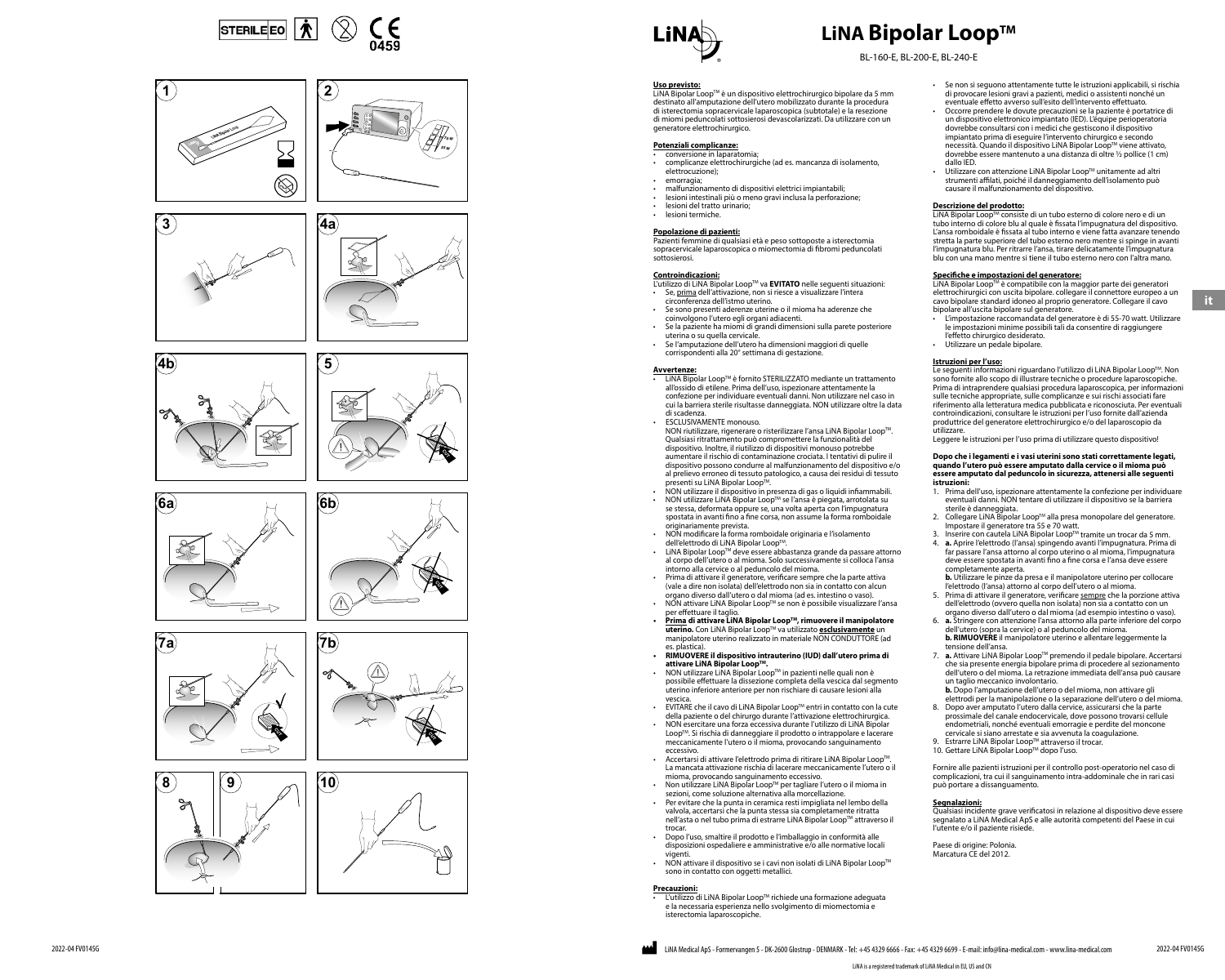









**70 W 55 W** 









 $\%$ 





## **LiNA Bipolar Loop™**

BL-160-E, BL-200-E, BL-240-E

#### **Uso previsto:**

El LiNA Bipolar LoopTM es un dispositivo electroquirúrgico bipolar de 5 mm indicado para extirpar el útero movilizado durante la histerectomía laparoscópica supracervical (subtotal) y la resección de miomas devastados subserosos pediculados. Diseñado para utilizarse con un generador electroquirúrgico.

#### **Posibles complicaciones:** • conversión a laparotomía;

- complicaciones electroquirúrgicas (p. ej. fallo de aislamiento,
	- electrocución); hemorragia:
- mal funcionamiento del dispositivo eléctrico implantable;
- lesión en el intestino delgado o grueso incluida la perforación;
- lesión en el tracto urinario;
- quemaduras térmicas.

#### **Población de pacientes:**

Mujeres de cualquier edad y peso que se vayan a someter a histerectomía laparoscópica supracervical o miomectomía subserosa pediculada.

- **<u>Contraindicaciones:</u><br>LiNA Bipolar Loop™ <b>NO** debe usarse en las situaciones siguientes: • Si el istmo uterino no se puede visualizar circularmente antes de la activación.
- Si el útero o el mioma está adherido a algún órgano adyacente. • Si la paciente tiene un mioma uterino grande posterior o en la pared
- cervical. • Extirpación de úteros mayores que el correspondiente a la semana 20 de gestación.

#### **Advertencias:**

- LiNA Bipolar LoopTM se suministra ESTERILIZADO mediante un proceso con óxido de etileno. Inspeccione detenidamente el embalaje para detectar cualquier daño antes de su uso. NO lo utilice si la barrera estéril presenta desperfectos. NO lo use una vez pasada la fecha de caducidad. • Para un SOLO uso.
- NO reutilice, reprocese o reesterilice el dispositivo LiNA Bipolar No redame, reprocese o reestermee er dispositivo ENW sipolar<br>Loop™. Cualquier reprocesamiento podría afectar al funcionamiento del dispositivo. La reutilización de dispositivos de un solo uso también puede aumentar el riesgo de contaminación cruzada. Los intentos de limpiar el dispositivo se traducen en el riesgo de fallos del mismo y/ o una obtención errónea de especímenes patológicos debido a la presencia del tejido residual en LiNA Bipolar Loop™
- NO utilice el dispositivo en presencia de gases o líquidos inflamables. • NO utilice LiNA Bipolar Loop™ si el asa está doblada, torcida, mal<br>formada o no se despliega completamente con el diseño romboide
- original cuando el mango está avanzado en su totalidad. • NO modifique el diseño romboide original ni el aislamiento del
- electrodo de LiNA Bipolar Loop™. • LiNA Bipolar Loop™ debe ser suficientemente grande como para pasar alrededor del cuerpo uterino o del mioma. A continuación,
- aplique el asa alrededor del cérvix o en la zona de origen del mioma. • Antes de activar el generador, compruebe siempre que la parte activa (la que no está aislada) del electrodo no está en contacto con ningún órgano que no sea el útero o el mioma (por ejemplo, intestinos o vasos).
- NO active LiNA Bipolar LoopTM si no puede ver el asa de corte. **• RETIRE el manipulador uterino antes de activar LiNA Bipolar LoopTM.** Utilice **solo** un manipulador uterino hecho de material NO **CONDUCTOR** (por ejemplo de plástico) cuando vaya a usar LINA **Bipolar Loop™**
- **• RETIRE el dispositivo intrauterino (DIU) del útero antes de activar**
- **el LiNA Bipolar Loop™.**<br>• LiNA Bipolar Loop™ NO debe utilizarse en pacientes en los que la<br>• vejiga no se pueda separar por completo en el segmento uterino anterior inferior debido al riesgo de lesión de la vejiga.
- $\cdot$  NO permita que el cable de LiÑA Bipolar Loop™ entre en contacto con la piel de la paciente o del cirujano durante la activación electroquirúrgica.
- NO ejerza una fuerza/carga excesiva al utilizar LiNA Bipolar Loop™ ya que podría dañarlo o provocar el estrangulamiento o seccionamiento mecánico del útero o del mioma, con el riesgo de que se produzca una hemorragia excesiva.
- Asegúrese de activar el electrodo antes de retraer LiNA Bipolar Loop<sup>TM</sup>. Si no se activa, podría producirse el seccionamiento mecánico del útero o del mioma, con el riesgo de que se produzca una hemorragia excesiva.
- No utilice LiNA Bipolar LoopTM para realizar cortes seriados del útero o mioma como alternativa a la fragmentación.
- Asegúrese de que la punta de cerámica esté completamente retraída en el eje/tubo antes de extraer el LiNA Bipolar LoopTM a través del trocar para evitar que la punta de cerámica quede atrapada en la tapa de la válvula.
- Tras el uso del dispositivo, se ha de eliminar tanto el producto como su embalaje de acuerdo a las normas del hospital, administrativas y/o del gobierno local.
- NO se debe activar si los cables no aislados del LiNA Bipolar Loop<sup>TM</sup> están en contacto con objetos metálicos.

**Precauciones:**<br>• El uso de LiNA Bipolar Loop™ requiere formación y experiencia adecuadas en cuanto a la realización de histerectomías laparoscópicas y miomectomías.

- Si no se siguen de forma estricta las instrucciones aplicables, el paciente, el médico o los asistentes podrían sufrir lesiones significativas, además de producirse un efecto adverso en el resultado de los procedimientos realizados.
- En caso de pacientes con dispositivos electrónicos implantados, deben tomarse precauciones especiales. El equipo perioperatorio debe consultar al equipo administrador del dispositivo implantado antes de proceder a la cirugía u otro procedimiento. Si LiNA Bipolar LoopTM está activo, se debe mantener a una distancia de 1 cm (0,5 pulgadas) del dispositivo electrónico implantado.
- Utilice cuidadosamente el LiNA Bipolar Loop™ con otras<br>herramientas afiladas, ya que el daño del aislamiento del cable puede provocar un mal funcionamiento del dispositivo.

#### **Descripción del producto:**

LiNA Bipolar Loop™ consta de un tubo exterior negro y de un tubo interior azul al que se une el mango del dispositivo. El asa romboide se sujeta al tubo interior y se hace avanzar sujetando la parte superior del tubo exterior negro mientras se empuja hacia delante el mango azul. Para retraer el asa, tire suavemente del mango azul con una mano mientras sujeta el tubo exterior negro con la otra.

**Especificaciones y configuración del generador:**<br>El LiNA Bipolar Loop™ es compatible con la mayoría de los generadores electroquirúrgicos con salida bipolar. Conecte el conector europeo a un cable bipolar estándar compatible con su generador. Conecte el cable bipolar a la toma de salida bipolar del generador.

- La configuración recomendada para el generador es de 55-70 vatios. Utilice la configuración más baja posible capaz de lograr el efecto quirúrgico deseado.
- Utilice un pedal bipolar.

#### **Instrucciones de uso:**

**Esta información sirve para LiNA Bipolar Loop™. No está pensada para** la demostración de técnicas ni procedimientos laparoscópicos. Consulte la literatura médica publicada y aceptada para conocer las técnicas adecuadas, las complicaciones y los riesgos antes de realizar cualquier procedimiento laparoscópico. Consulte en las instrucciones de uso proporcionadas por el fabricante del generador electroquirúrgico y del laparoscopio si existen contraindicaciones. Lea las instrucciones de uso antes de utilizar este dispositivo.

#### **Una vez ligados correctamente los ligamentos y los vasos uterinos, se puede proceder a extirpar el útero desde el cérvix o en la zona de origen del mioma, conforme a las siguientes instrucciones:** 1. Inspeccione detenidamente el embalaje para detectar cualquier

- daño antes de su uso. NO intente utilizar el dispositivo si la barrera estéril está dañada.
- 2. Conecte el LiNA Bipolar LoopTM a la salida bipolar del generador.
- Configure el generador a 55-70 vatios.<br>3. Introduzca cuidadosamente el LiNA Bipolar Loop™ a través del trocar de 5 mm.
- 4. **a.** Despliegue el electrodo (asa) haciendo avanzar el mango. El mango debe estar completamente avanzado y el asa desenrollada en su totalidad antes de colocar el asa alrededor del cuerpo uterino o del mioma. **b.** Use unas pinzas y el manipulador uterino para colocar el
- electrodo (asa) alrededor del cuerpo uterino o mioma. 5. Antes de activar el generador, compruebe siempre que la parte
- activa (la que no está aislada) del electrodo no está en contacto con ningún órgano (por ejemplo, intestinos o vasos) que no sea el útero o el mioma.
- 6. **a.** Apriete cuidadosamente el asa alrededor de la parte inferior del cuerpo uterino (por encima del cérvix) o en la zona de origen del mioma.

**b. EXTRAIGA** el manipulador uterino y afloje un poco la tensión del asa.

- 7. **a.** Active el LiNA Bipolar LoopTM pisando el pedal bipolar. Asegúrese de que haya energía bipolar antes de seccionar el útero o el mioma. La retracción inmediata del asa puede provocar un corte mecánico involuntario.
- **b.** Después de extraer el útero o el mioma, no active los electrodos para manipular o dividir el útero o el mioma.
- 8. Después de extirpar el útero del cérvix, asegúrese de que está coagulada la parte proximal del conducto endocervical, que puede contener células del endometrio, y compruebe que se ha coagulado toda hemorragia o exudado del muñón cervical. Extraiga el LiNA Bipolar Loop™ a través del trocar.
- 10. Deseche el LiNA Bipolar LoopTM después de su uso.

Proporcione instrucciones a la paciente por si se producen complicaciones, incluidas hemorragias intraabdominales que, en casos poco frecuentes, pueden producir exanguinación.

#### **Notificación:**

Cualquier incidente grave que se haya producido en relación con el dispositivo deberá ser comunicado a LiNA Medical ApS y a la autoridad reguladora competente del país en el que esté establecido el usuario o el paciente.

País de origen: Polonia. Marcado CF 2012



**es**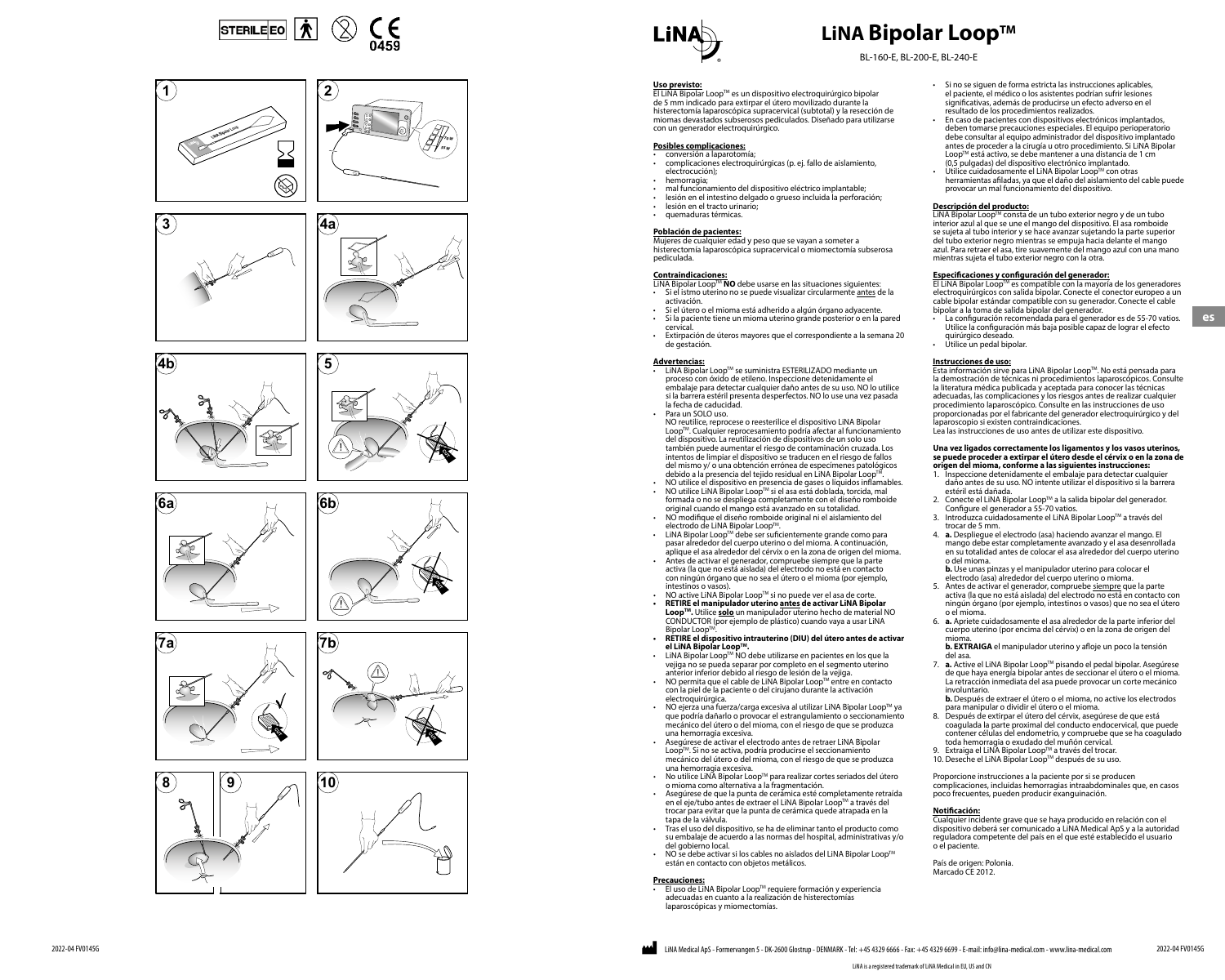















 $\%$ 









## **LiNA Bipolar Loop™**

BL-160-E, BL-200-E, BL-240-E

#### **Utilização prevista:**

O LiNA Bipolar Loop™ é um dispositivo eletrocirúrgico bipolar de 5 mm para remoção do útero mobilizado durante histerectomia (subtotal) supracervical laparoscópica e ressecção de miomas subserosos pediculados desvascularizados. Destinado a ser utilizado com uma unidade de eletrocirurgia.

#### **Potenciais complicações:** • conversão para laparotomia;

- complicações eletrocirúrgicas (por exemplo, falha no isolamento,
- eletrocussão); hemorragia:
- avaria do dispositivo elétrico implantável; • lesão no intestino delgado ou no intestino grosso incluindo
- perfuração; • lesão no trato urinário;
- queimaduras térmicas.

#### **População de pacientes:**

Do sexo feminino, de qualquer idade e peso, submetidas a uma histerectomia supracervical laparoscópica ou miomectomia em mioma subseroso pediculado.

## **Contraindicações:**

- O LiNA Bipolar LoopTM **NÃO** deve ser utilizado nas seguintes situações: • Se o istmo uterino não puder ser visualizado circunferencialmente ser un ser visualizado circunferencialmente antes da ativação.
- Se o útero ou o mioma estiver aderido a qualquer órgão adjacente. • Se a paciente apresentar miomas volumosos na parede do colo do
- útero ou uterina posterior. • Remoção do útero maior do que a 20.ª semana gestacional.

- **Avisos:**<br>• O LiNA Bipolar Loop™ é fornecido ESTERILIZADO utilizando um processo de óxido de etileno. Verifique cuidadosamente se a embalagem apresenta danos antes de utilizar. NÃO utilize o dispositivo se a barreira estéril estiver danificada. NÃO utilize o dispositivo depois de expirado o prazo de validade. **Produto DESCARTÁVEL.**
- NÃO reutilize, reprocesse ou reesterilize o LiNA Bipolar LoopTM. Qualquer tipo de reprocessamento pode prejudicar o funcionam do dispositivo. A reutilização de dispositivos descartáveis pode também aumentar o risco de contaminação cruzada. As tentativas de limpeza do dispositivo resultam num risco de avaria do dispositivo e/ ou colheita incorreta de amostras para patologia devido à presença de tecidos residuais no LiNA Bipolar Loop™.
- NÃO utilize o dispositivo na presença de gases inflamáveis ou líquidos inflamáveis.
- NÃO utilize o LiNA Bipolar LoopTM se estiver dobrado, torcido, deformado ou se não desdobrar completamente, de acordo com o desenho romboide original, quando a pega estiver totalmente saída.
- NÃO modifique o desenho romboide original nem o isolamento do elétrodo do LiNA Bipolar Loop™. • O LiNA Bipolar LoopTM deve ser suficientemente grande para passar
- em redor do corpo do útero ou do mioma. Em seguida, aplique a ansa em redor do colo do útero ou da base do mioma.
- Antes de ativar a unidade de eletrocirurgia, certifique-se sempre de que a parte ativa (ou seja, não isolada) do elétrodo não está em contacto com outro órgão que não o útero ou o mioma (por exemplo, intestino ou vaso sanguíneo).
- NÃO ative o LiNA Bipolar Loop<sup>TM</sup> se não for possível visualizar a ansa de corte.
- **• REMOVA o manipulador uterino antes de ativar o LiNA Bipolar Loop™. <u>Apenas</u> deverá ser utilizado um manipulador uterino**<br>fabricado com material NÃO CONDUTOR (por exemplo, plástico) com o LiNA Bipolar Loop™
- **• REMOVA o dispositivo intrauterino (DIU) do útero antes de ativar**
- **o LiNA Bipolar Loop™.**<br>• O LiNA Bipolar Loop™ NÃO deve ser usado em pacientes em que a bexiga não pode ser completamente dissociada do segmento inferior uterino anterior, devido ao risco de lesões na bexiga.
- NÃO permita que o cabo do LiNA Bipolar Loop™ entre em contacto com a pele da paciente ou do cirurgião durante a ativação eletrocirúrgica. • NÃO aplique força/carga excessiva no LiNA Bipolar Loop™. Tal
- poderá danificar o produto ou resultar em estrangulamento e corte mecânico em secções do útero ou do mioma, podendo causar uma hemorragia excessiva.
- Tenha o cuidado de ativar o elétrodo antes de retrair o LiNA Bipolar LoopTM. Se este não for ativado, poderá resultar em corte mecânico em secções do útero ou do mioma, podendo causar uma hemorragia excessiva.
- Não utilize o LiNA Bipolar LoopTM para corte do útero ou do mioma como alternativa à morcelação.
- Certifique-se de que a ponta de cerâmica está totalmente retraída para dentro da haste/do tubo antes de extrair o LiNA Bipolar Loop™ através do trocarte, para evitar que a ponta de cerâmica fique presa na aba da válvula.
- Depois da utilização, elimine o produto e a respetiva embalagem, de acordo com as políticas hospitalares, administrativas e/ou do governo local.
- NÃO ative se os fios não isolados do LiNA Bipolar LoopTM estiverem em contacto com objetos de metal.

#### **Precauções:**

<u>• Cauçoes.</u><br>• A utilização do LiNA Bipolar Loop™ requer uma formação e experiência adequadas relativamente à execução de procedimentos de histerectomia e miomectomia laparoscópica.

- Se as instruções aplicáveis não forem cumpridas na íntegra, podem ocorrer ferimentos significativos no paciente, médico ou assistentes, bem como efeitos adversos no resultado dos procedimentos realizados.
- Devem ser tomadas precauções quando a paciente possui um dispositivo eletrónico implantado (DEI). A equipa perioperatória deve consultar a equipa que gere o dispositivo implantado antes da cirurgia e conforme necessário. Quando o LiNA Bipolar Loop™ está ativado, este deve ser mantido longe do DEI mais de ½ polegada (1 cm).
- Utilize cuidadosamente o LiNA Bipolar Loop™ com outras ferramentas afiadas, uma vez que danos no isolamento do fio podem resultar na avaria do dispositivo.

#### **Descrição do produto:**

O LiNA Bipolar LoopTM consiste num tubo exterior preto e num tubo interior azul ao qual está presa a pega do dispositivo. A ansa romboide está presa ao tubo interior. Para avançá-la, segure na parte superior do tubo exterior preto, empurrando simultaneamente a pega azul para a frente. Para retrair a ansa, puxe cuidadosamente a pega azul com uma mão enquanto segura o tubo exterior preto com a outra.

**Especificações e definições da unidade de eletrocirurgia:**<br>O LiNA Bipolar Loop™ é compatível com a maioria das unidades de eletrocirurgia com saída bipolar. ligue um conector europeu a um cabo bipolar padrão que se adapte à sua unidade de eletrocirurgia. Ligue o cabo bipolar à saída bipolar na unidade de eletrocirurgia.

**pt**

- A definição recomendada para a unidade de eletrocirurgia é de 55-70 Watts. Utilize as definições mais baixas possíveis, mas com
- capacidade para obter o efeito cirúrgico desejado. • Utilize um pedal bipolar.

#### **Instruções de utilização:**

Estas informações destinam-se à utilização do LiNA Bipolar LoopTM. As mesmas não se destinam a demonstrar técnicas ou procedimentos laparoscópicos. Antes de proceder a um procedimento laparoscópico, consulte documentação médica publicada e certificada para obter informações sobre as técnicas adequadas, as complicações e os perigos inerentes. Para obter informações sobre contraindicações, consulte as instruções de utilização fornecidas pelo fabricante da unidade de eletrocirurgia e/ou do laparoscópio a ser utilizado. Leia as instruções de utilização antes de utilizar este dispositivo!

#### **Após os vasos sanguíneos e ligamentos uterinos terem sido corretamente ligados, o útero poderá ser removido do colo do útero ou da base do mioma, seguindo as instruções indicadas abaixo:** 1. Verifique cuidadosamente se a embalagem apresenta danos

- antes de utilizar. NÃO tente utilizar o dispositivo se a barreira de esterilização estiver danificada. 2. Ligue o LiNA Bipolar LoopTM à saída bipolar da unidade de
- eletrocirurgia. Configure a unidade de eletrocirurgia entre 55 a 70 **Watts**
- 3. Introduza cuidadosamente o LiNA Bipolar LoopTM através de um trocarte de 5 mm.
- 4. **a.** Desdobre o elétrodo (ansa) fazendo avançar a pega. Antes de colocar a ansa em redor do corpo do útero ou do mioma, a pega deve estar completamente saída e a ansa totalmente desdobrada. **b.** Utilize pinca(s) e o manipulador uterino para ajudar a colocar o elétrodo (ansa) em redor do corpo do útero ou do mioma.
- 5. Antes de ativar a unidade de eletrocirurgia, certifique-se sempre de que a parte ativa (ou seja, não isolada) do elétrodo não está em contacto com outro órgão (por exemplo, intestino ou vaso sanguíneo) que não o útero ou o mioma.
- 6. **a.** Aperte cuidadosamente a ansa em redor da parte inferior do corpo do útero (acima do colo do útero) ou da base do mioma. **b. REMOVA** o manipulador uterino e liberte ligeiramente a tensão da ansa.
- 7. **a.** Ative o LiNA Bipolar LoopTM premindo o pedal bipolar. Tenha o cuidado de colocar a energia bipolar em espera antes de seccionar o útero ou o mioma. A retração imediata da ansa pode infligir um corte mecânico indesejável. **b.** Após a remoção do útero ou do mioma, não ative os elétrodos
- para manipular ou dividir o útero ou o mioma. 8. Após a remoção do útero do colo do útero, certifique-se de que
- a parte proximal do canal endocervical, que poderá conter células do endométrio, está coagulada e de que qualquer hemorragia ou ressumação no coto do colo do útero está coagulada. 9. Remova o LiNA Bipolar LoopTM através do trocarte.
- 10. Após a utilização, elimine o LiNA Bipolar Loop™.

Forneça às pacientes instruções de acompanhamento na eventualidade de ocorrerem complicações, incluindo hemorragia intra-abdominal o que, em casos raros, poderá levar à exsanguinação.

### **Comunicação:**

Qualquer incidente grave que ocorra com o dispositivo deverá ser comunicado à LiNA Medical ApS e à autoridade reguladora competente do país de residência do utilizador e/ou do paciente.

País de origem: Polónia. Marcação CE de 2012.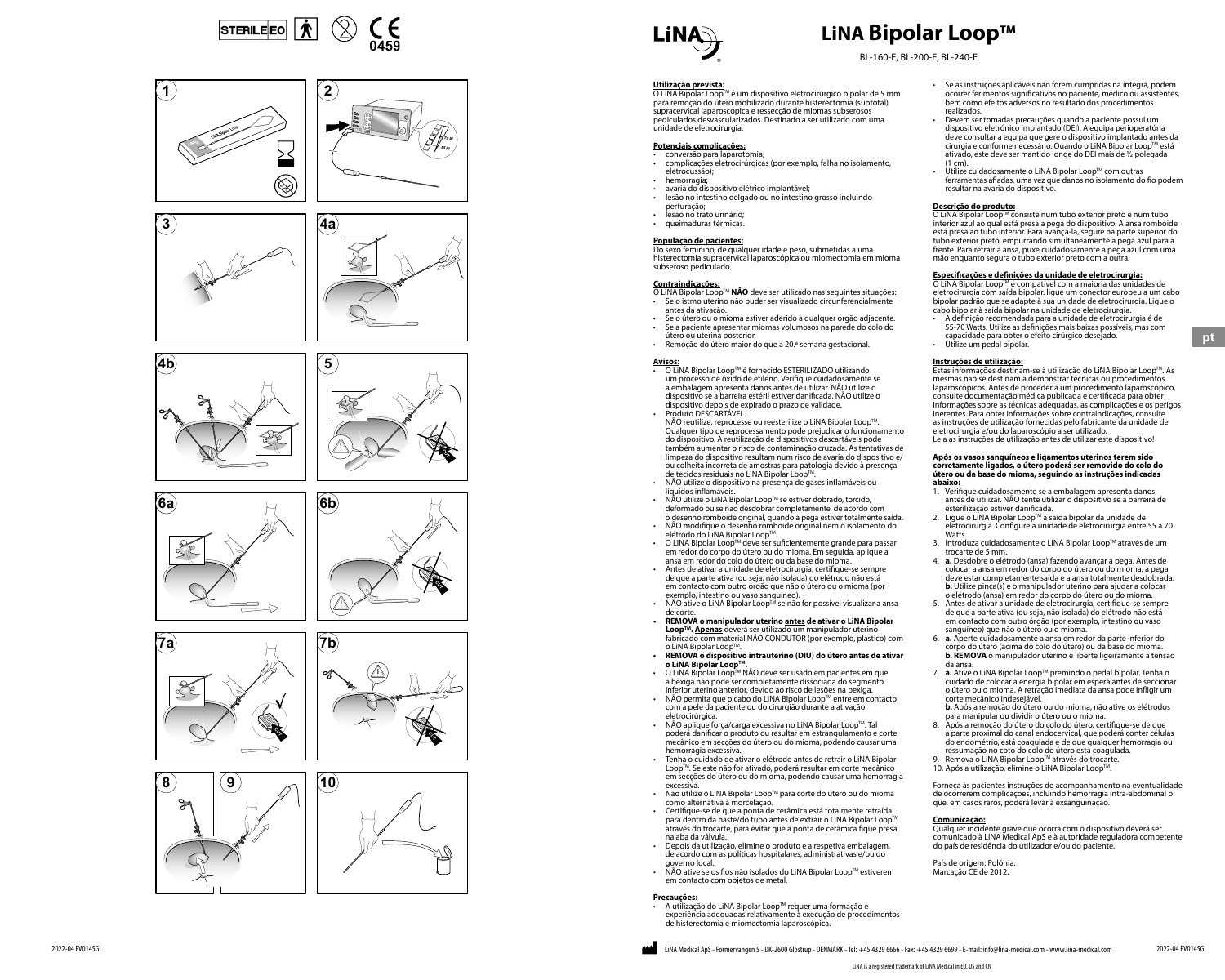











 $\%$ 











## **LiNA Bipolar Loop™**

BL-160-E, BL-200-E, BL-240-E

### **Predvidena uporaba:**

LiNA Bipolar LoopTM je 5-mm bipolarni elektrokirurški pripomoček, namenjen amputaciji mobilizirane maternice med laparoskopsko supracervikalno (subtotalno) histerektomijo in resekcijo devaskulariziranih suberoznih pedunkularnih miomov. Za uporabo skupaj z elektrokirurškim generatorjem.

#### **Možni zapleti:** • prehod na laparotomijo:

- elektrokirurški zapleti (npr. odpoved izolacije, električni udar);
- krvavitev:
- nepravilno delovanje vsadnega električnega pripomočka;
- poškodba tankega ali debelega črevesa vključno s perforacijo; • poškodba sečil;
- toplotne opekline.

#### **Skupine bolnikov:**

**Zenske katere koli starosti in telesne mase, pri katerih je predvidena** laparoskopska supracervikalna histerektomija ali suberozna pendikularna miomektomija.

### **Kontraindikacije:**

Pripomoček LiNA Bipolar LoopTM se **NE** sme uporabljati v naslednjih okoliščinah:

- Če pred aktivacijo ni mogoče vizualizirati obsega maternične ožine.
- Če je maternica ali miom pritrjen na katerega od bližnjih organov. Če ima bolnica večje miome na posteriorni strani maternice ali
- materničnem vratu. • Amputacija maternice, ki je večja kot v 20. tednu nosečnosti.

- **Opozorila:**<br>• Pripomoček LiNA Bipolar Loop™ je ob dobavi STERILEN; steriliziran je s postopkom z etilenoksidom. Pred uporabo skrbno preglejte, ali je ovojnina morda poškodovana. Če je sterilna ovojnina poškodovana, pripomočka NE uporabljajte. NE uporabljajte po izteku roka uporabnosti.
- SAMO za enkratno uporabo. Pripomočka LiNA Bipolar LoopTM NE uporabite, obdelajte ali sterilizirajte znova. Vsaka ponovna obdelava lahko okvari njegovo delovanje. Ponovna uporaba pripomočkov tudi poveča tveganje za navzkrižno kontaminacijo. Če poskušate ta pripomoček očistiti, lahko ustvarite tveganje nepravilnega delovanja in/ali napačnega odvzema vzorca za patološke preiskave zaradi ostankov tkiva v pripomočku LiNA Bipolar LoopTM.
- Pripomočka NE uporabljajte v prisotnosti vnetljivih plinov ali vnetljivih tekočin.
- Pripomočka LiNA Bipolar Loop™ NE uporabljajte, če je zanka upognjena, zasukana, preoblikovana ali ni popolnoma razvita v pravilno romboidno obliko, ko je ročaj popolnoma iztegnjen. • NE spreminjajte originalne romboidne oblike in izolacije elektrode
- pripomočka LiNA Bipolar Loop™. • Pripomoček LiNA Bipolar LoopTM mora biti dovolj velik, da ga je
- mogoče napeljati okoli telesa maternice ali mioma. Potem zanko nagoče naperjali okoli teresa materniče ali mioma. • Pred aktiviranjem generatorja vedno poskrbite, da aktivni (tj.
- neizolirani) del elektrode ni v stiku z nobenim drugim organom (npr. črevesjem ali žilo), razen z maternico ali miomom.
- Pripomočka LiNA Bipolar LoopTM NE aktivirajte, če ne vidite rezalne zanke. **• ODSTRANITE manipulator maternice, preden aktivirate pripomoček LiNA Bipolar Loop™.** S pripomočkom LiNA Bipolar
- Loop™ je dovoljeno uporabljati <u>**samo**</u> manipulator maternice, izdelan<br>iz NEPREVODNEGA materiala (npr. plastike). **• Pred aktivacijo pripomočka LiNA Bipolar LoopTM ODSTRANITE**
- **maternični vložek (IUV) iz maternice.**  • Pripomoček LiNA Bipolar LoopTM se NE sme uporabljati pri bolnicah,
- pri katerih ni mogoče opraviti popolne disekcije mehurja v spodnjem anteriornem segmentu maternice zaradi tveganja poškodbe mehurja. • Kabel pripomočka LiNA Bipolar Loop™ med elektrokirurško aktivacijo
- NE sme biti v stiku s kožo bolnice ali kirurga. • Na pripomočku LiNA Bipolar LoopTM NE uporabljajte čezmerne
- sile/obremenitve. To lahko poškoduje pripomoček ali povzroči strangulacijo ali mehansko disekcijo maternice ali mioma s tveganjem čezmerne krvavitve.
- Elektrodo je treba aktivirati pred retrakcijo pripomočka LiNA Bipolar LoopTM. Če ne izvedete take aktivacije, lahko povzročite mehansko delitev maternice ali mioma s tveganjem čezmerne krvavitve. Pripomočka LiNA Bipolar Loop™ ne uporabljajte za rezanje maternice
- ali miomov kot alternative za razkosanje. Pred izvlečenjem pripomočka LiNA Bipolar LoopTM skozi troakar se
- prepričajte, da je keramična konica popolnoma uvlečena v kanal/ cevko, da preprečite zagozdenje keramične konice v loputki ventila. • Pripomoček in ovojnino po uporabi odstranite v skladu z
- bolnišničnimi postopki ali veljavnimi predpisi.<br>• NE aktivirajte, če so neizolirane žice pripomočka LiNA Bipolar Loop™
- v stiku s kovinskimi predmeti.

#### **Previdnostni ukrepi:**

• Uporaba pripomočka LiNA Bipolar Loop™ zahteva zadostno usposabljanje in izkušnje z izvajanjem laparoskopske histerektomije in miomektomije.

- Če ne upoštevate vseh ustreznih navodil, lahko povzročite veliko poškodbo bolnice, zdravnika ali drugega zdravstvenega osebja in neželeni učinek na izid izvedenih posegov.
- Previdnostni ukrepi se morajo izvajati, če ima bolnica vsajen elektronski pripomoček (IED). Perioperativna ekipa se mora pred kirurškim posegom in kadar je potrebno posvetovati z ekipo, ki obravnava vsadni pripomoček. Ko se pripomoček LiNA Bipolar LoopTM aktivira, ga je treba držati več kot ½ palca (1 cm) oddaljenega
- od vsajenega elektronskega pripomočka (IED).<br>• Previdno uporabljajte pripomoček LiNA Bipolar Loop™ skupaj z drugimi ostrimi orodji, daj lahko poškodba izolacije žice privede do nepravilnega delovanja pripomočka.

**<u>Opis pripomočka:</u>**<br>Pripomoček LiNA Bipolar Loop™ je sestavljen iz zunanjega črnega kanala in notranjega modrega kanala, na katerega je priključen ročaj pripomočka. Na notranji kanal je priključena romboidna zanka, ki se potiska naprej z držanjem zgornjega dela zunanjega črnega kanala in sočasnim potiskanjem modrega ročaja naprej. Če želite izvleči zanko, povlecite moder ročaj z eno roko, z drugo pa držite črni zunanji kanal.

**Splošne specifikacije in nastavitve:**<br>Pripomoček LiNA Bipolar Loop™ je združljiv z večino elektrokirurških<br>generatorjev z bipolarno vtičnico. Priključite evropski priključek na standardni bipolarni kabel, ki ustreza vašemu generatorju. Priključite bipolarni kabel na bipolarno vtičnico na generatorju.

- Priporočena nastavitev generatorja je 55–70 W. Uporabite najmanjšo nastavitev, s katero je mogoče doseči želeni kirurški učinek.
- Uporabite bipolarni nožni pedal.

**Navodila za uporabo:**<br>Te informacije so priložene za uporabo pripomočka LiNA Bipolar Loop™. Niso namenjene prikazu laparoskopskih tehnik ali postopkov. Pred vsakim laparoskopskim posegom se pozanimajte o ustreznih tehnikah, zapletih in tveganjih v objavljeni in priznani medicinski literaturi. Glede kontraindikacij upoštevajte navodila proizvajalca za uporabo elektrokirurškega generatorja in/ali laparoskopa, ki ga boste uporabili. Pred uporabo tega pripomočka preberite navodila!

#### **Po pravilni ligaturi materničnih ligamentov in žil, lahko maternico amputirate od materničnega vratu ali miom od peclja, pri tem pa upoštevajte spodnja navodila:**

- 1. Pred uporabo skrbno preglejte, ali je ovojnina morda poškodovana. Če je sterilna ovojnina poškodovana, tega pripomočkaNE uporabljajte.
- 2. Pripomoček LiNA Bipolar LoopTM priključite na bipolarno vtičnico generatorja. Nastavite generator na 55–70 vatov.
- 3. Previdno uvedite pripomoček LiNA Bipolar Loop™ skozi 5-mm troakar.
- 4. **a.** S potiskanjem ročaja naprej odvijte elektrodo (zanko). Ročaj popolnoma potisnite naprej, da se zanka popolnoma razvije, preden jo namestite okoli telesa maternice ali mioma. **b.** S prijemalko/prijemalkami in manipulatorjem maternice si pomagajte pri namestitvi elektrode (zanke) okoli telesa maternice ali mioma.
- 5. Pred aktivacijo generatorja se vedno prepričajte, da aktiven (tj. neizoliran) del elektrode ni v stiku z nobenim organom (npr. črevesom ali žilo), razen z maternico ali miomom.
- 6. **a.** Previdno zategnite zanko okoli spodnjega dela telesa maternice (nad materničnim vratom) ali peclja mioma. **b. ODSTRANITE** manipulator maternice, tako da rahlo sprostite napetost zanke.
- 7. **a.** Aktivirajte pripomoček LiNA Bipolar LoopTM s pritiskom bipolarnega pedala. Preden izvedete disekcijo maternice ali mioma, morate počakati na dovajanje bipolarne energije. Takojšnji umik zanke lahko povzroči nenameren mehanski rez. **b.** Po amputaciji maternice ali mioma ne aktivirajte elektrod za premikanje ali razdelitev maternice ali mioma.
- 8. Po amputaciji maternice od materničnega vratu morate koagulirati proksimalni del endocervikalnega kanala, ki lahko vsebuje celice endometrija, in morebitno krvavitev ali izcedek iz krna materničnega vratu.
- 9. Pripomoček LiNA Bipolar LoopTM izvlecite skozi troakar. 10. Pripomoček LiNA Bipolar Loop™ po uporabi zavrzite.

Bolnicam dajte navodila za primer zapletov, vključno z intraabdominalno krvavitvijo, ki lahko v redkih primerih povzroči izkrvavitev.

#### **Poročanje:**

O vsakem resnem incidentu, do katerega pride v povezavi s pripomočkom, morate poročati družbi LiNA Medical ApS in pristojnemu regulativnemu organu v državi, kjer imata uporabnik oziroma bolnica stalno prebivališče.

Država izvora: Poljska. Oznaka CE 2012.

**sl**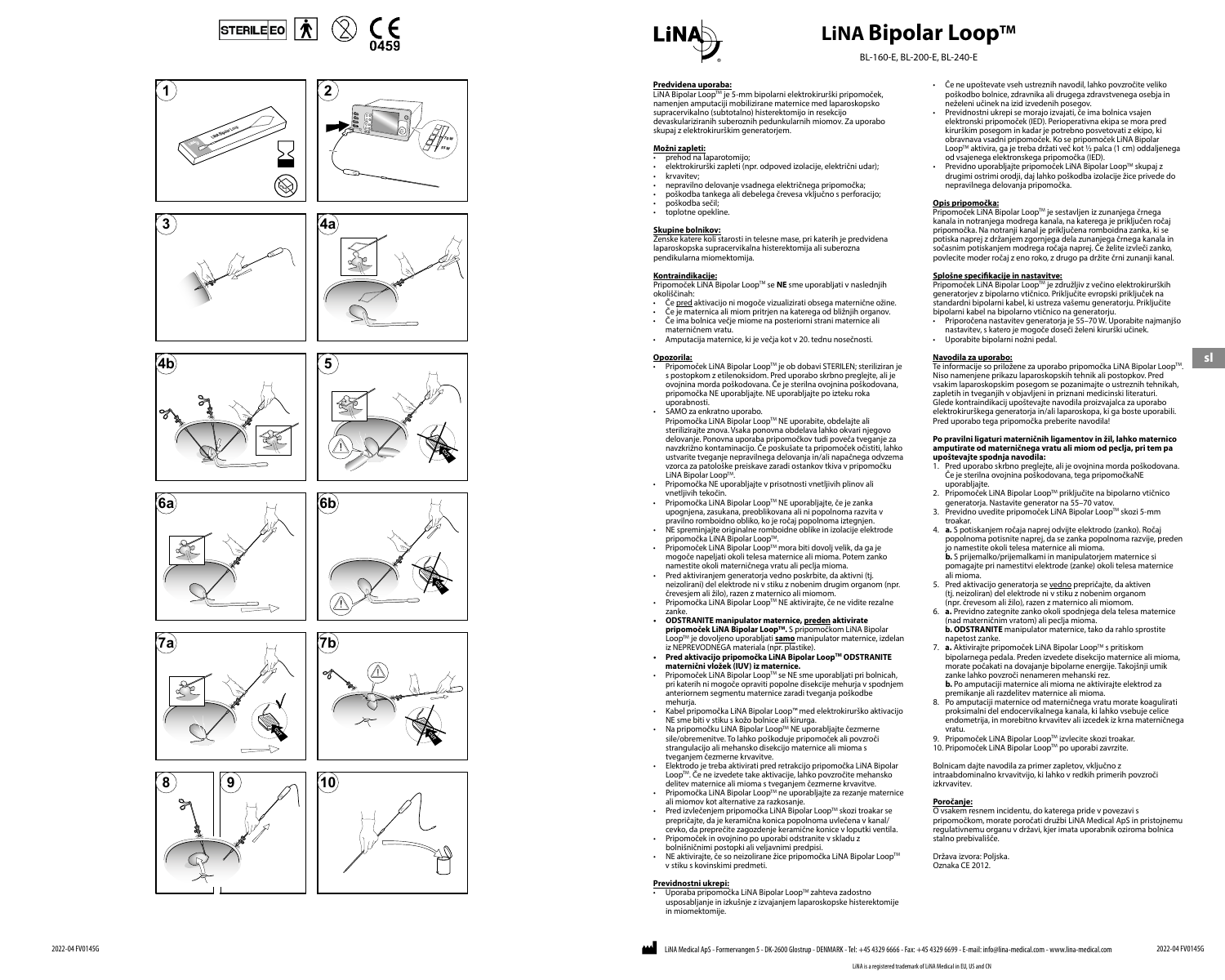











 $\%$ 













## **LiNA Bipolar Loop™**

BL-160-E, BL-200-E, BL-240-E

#### **Kasutusotstarve**

LiNA Bipolar LoopTM on 5 mm bipolaarne elektrokirurgiline seade, mis on ette nähtud mobiliseeritud emaka amputatsiooniks laparoskoopilise supratservikaalse (subtotaalse) hüsterektoomia käigus ja devaskuleeritud subseroossete pedunkuleeritud müoomide resektsiooniks. Kasutamiseks koos elektrokirurgilise generaatoriga.

### **Võimalikud tüsistused**

- Üleminek laparotoomiale • Elektrokirurgilised tüsistused (nt isolatsiooni rike, elektrilöök)
- Verejooks • Implanteeritava elektriseadme talitlushäire
- Peen- või jämesoole vigastus, sh perforatsioon
- Kuseteede vigastus
- Termilised põletused

## **Patsiendirühmad**

Igas vanuses ja iga kehamassiga naised, kellel tehakse laparoskoopiline supratservikaalne hüsterektoomia või subseroosne pedunkuleeritud müomektoomia.

### **Vastunäidustused**

- Seadet LiNA Bipolar LoopTM **EI VÕI** kasutada järgmistel juhtudel: • kui emakakitsust ei saa enne aktiveerimist ringikujuliselt visualiseerida;
- kui emakas või müoom on kinnitunud mis tahes külgneva elundi
- külge; • kui patsiendil on suured emaka tagaosa või emakakaela seina
- müoomid; • emaka amputatsioon, kui rasedus on kestnud rohkem kui 20 nädalat.

#### **Hoiatused**

- LINA Bipolar Loop™ tarnitakse STERIILSENA, kasutades etüleenoksiidi protsessi. Enne kasutamist kontrollige pakendit võimalike kahjustuste suhtes. ÄRGE kasutage, kui steriilne barjäär on kahjustatud. ÄRGE kasutage pärast aegumiskuupäeva.
- AINULT ühekordseks kasutamiseks. ÄRGE korduskasutage, taastöödelge ega resteriliseerige seadet LiNA Bipolar LoopTM. Mis tahes taastöötlemine võib seadme toimimist häirida. Ühekordselt kasutatavate seadmete korduskasutamine võib suurendada ka ristsaastumise ohtu. Seadme puhastamise katsed põhjustavad seadme rikete ohtu ja/või vigast patoloogiaproovi võtmist seadmesse LiNA Bipolar LoopTM jäänud koejääkide tõttu.
- ÄRGE kasutage seadet tuleohtlike gaaside või tuleohtlike vedelike juuresolekul. • ÄRGE kasutage seadet LiNA Bipolar LoopTM, kui see on paindunud,
- väändunud, moondunud või ei võta täielikult algset rombjat kuju, kui käepide täielikult ette lükatakse.
- ÄRGE muutke seadme LiNA Bipolar Loop™ algset rombjat kuju ega elektroodi isolatsiooni.
- LiNA Bipolar Loop™ peab olema piisavalt suur, et mahtuda emaka keha või müoomi ümber. Seejärel viige silmus ümber emakakaela või müoomi varre.
- Enne generaatori aktiveerimist veenduge alati, et elektroodi aktiivne (s.t isoleerimata) osa ei puutuks kokku muu elundiga peale emaka või müoomi (nagu sool või veresoon).
- ÄRGE aktiveerige seadet LiNA Bipolar Loop™, kui lõikesilmuse visualiseerimine ei ole võimalik. **• EEMALDAGE emakamanipulaator enne seadme LiNA Bipolar**
- Loop<sup>™</sup> aktiveerimist. Koos seadmega LiNA Bipolar Loop<sup>™</sup> tohib kasutada **ainult** emakamanipulaatorit, mis on valmistatud MITTEJUHTIVAST materjalist (nt plastist). **• EEMALDAGE emakasisene vahend (IUD) emakast enne seadme**
- **LiNA Bipolar LoopTM aktiveerimist.**
- Seadet LiNA Bipolar LoopTM EI VÕI kasutada patsientidel, kelle põit ei saa emaka alumises eesmises osas põie vigastamise ohu tõttu täielikult dissekteerida.
- Veenduge, et seadme LiNA Bipolar Loop<sup>TM</sup> juhe El puutuks elektrokirurgilisel aktiveerimisel kokku patsiendi ega kirurgi nahaga.
- ÄRGE avaldage seadmele LiNA Bipolar LoopTM liigset jõudu/ koormust. See võib toodet kahjustada või viia emaka või müoomi kinnipigistamise ja mehaanilise lõikamiseni, põhjustades liigse verejooksu ohu.
- Aktiveerige kindlasti elektrood enne seadme LiNA Bipolar Loop™ tagasitõmbamist. Aktiveerimata jätmise tulemus võib olla emaka või müoomi mehaaniline lõikamine ja liigse verejooksu oht. • Ärge kasutage seadet LiNA Bipolar LoopTM emaka või müoomi
- lõikamiseks alternatiivina mortsellatsioonile. • Veenduge, et keraamiline ots oleks enne seadme LiNA Bipolar Loop<sup>TM</sup>
- trokaari kaudu eemaldamist täielikult varde/torusse tagasi tõmmatud ennetamaks keraamilise otsa kinnijäämist klapihõlma. • Pärast kasutamist kõrvaldage toode ja pakend vastavalt haigla-,
- haldusüksuse ja/või kohaliku omavalitsuse eeskirjadele. • ÄRGE aktiveerige seadet, kui seadme LiNA Bipolar Loop™
- isoleerimata juhtmed puutuvad kokku metallesemetega.

## **Ettevaatusabinõud**

<u>• Seadme LiNA Bipolar Loop™ kasutamine nõuab piisavat väljaõpet</u> ja kogemusi laparoskoopilise hüsterektoomia ja müomektoomia tegemise vallas.

- Kõigi kohaldatavate juhiste hoolikalt järgimata jätmisel võivad tulemuseks olla patsiendi, arsti või abiliste märkimisväärsed vigastused ning negatiivne mõju tehtud protseduuride tulemustele.
- Kui patsiendile on implanteeritud elektrooniline seade (IED), tuleb rakendada ettevaatusabinõusid. Perioperatiivne meeskond peab enne operatsiooni ja vajaduse järgi konsulteerima implanteeritud seadet haldava meeskonnaga. Kui LiNA Bipolar Loop™ on aktiveeritud, tuleb seda hoida IED-st kaugemal kui ½ tolli (1 cm).
- Kasutage seadet LiNA Bipolar LoopTM ettevaatlikult muude teravate esemetega, kuna juhtme isolatsiooni kahjustamine võib viia seadme rikkeni.

### **Toote kirjeldus**

LiNA Bipolar LoopTM koosneb musta värvi välistorust ja sinisest sisetorust, mille külge on kinnitatud seadme käepide. Rombjas silmus on kinnitatud sisetoru külge ning seda lükatakse edasi, hoides musta välistoru ülemisest osast ja lükates samal ajal sinist käepidet ettepoole. Silmuse tagasitõmbamiseks tõmmake sinist käepidet ettevaatlikult ühe käega, hoides samal ajal teise käega musta välistoru.

#### **Generaatori kirjeldus ja sätted**

LiNA Bipolar LoopTM ühildub enamiku bipolaarse väljundiga elektrokirurgiliste generaatoritega. Ühendage Euroopa pistik standardse bipolaarse juhtmega, mis sobib teie generaatoriga. Ühendage bipolaarne juhe generaatori bipolaarse väljundiga.

- Generaatori soovituslik säte on 55–70 W. Kasutage võimalikult väikesi sätteid, millega on võimalik saavutada soovitud kirurgiline tulemus.
- Kasutage bipolaarset jalgpedaali.

**et**

### **Kasutusjuhised**

**See teave on ette nähtud seadme LiNA Bipolar Loop™ kasutamiseks.** See ei ole ette nähtud laparoskoopiliste tehnikate või protseduuride demonstreerimiseks. Enne ükskõik millise laparoskoopilise protseduuri tegemist tutvuge avaldatud ja tunnustatud meditsiinilises kirjanduses toodud sobivate tehnikate, tüsistuste ja ohtudega. Vastunäidustuste kohta lugege kasutatava elektrokirurgilise generaatori ja/või laparoskoobi tootja kasutusjuhendist. Enne seadme kasutamist lugege kasutusjuhendit!

#### **Pärast emaka sidemete ja veresoonte õigesti ligeerimist võib emaka emakakaelast või müoomi varrest amputeerida, järgides allpool esitatud juhiseid.**

- 1. Enne kasutamist kontrollige pakendit võimalike kahjustuste suhtes. ÄRGE kasutage seadet, kui steriilne barjäär on kahjustatud. 2. Ühendage LiNA Bipolar Loop™ generaatori bipolaarse väljundiga.
- Seadistage generaatori võimsuseks 55–70 W. 3. Sisestage LiNA Bipolar LoopTM ettevaatlikult 5 mm trokaari kaudu.
- 4. **a.** Voltige elektrood (silmus) lahti, lükates käepidet ettepoole. Käepide peab olema täielikult ette lükatud ja silmus peab olema 100% lahti volditud, enne kui silmus asetatakse emaka keha või müoomi ümber.
- **b.** Kasutage haaratsit (haaratseid) ja emakamanipulaatorit, et aidata viia elektrood (silmus) ümber emaka keha või müoomi.
- 5. Enne generaatori aktiveerimist veenduge alati, et elektroodi aktiivne (s.t isoleerimata) osa ei puutuks kokku mis tahes elundiga (nt sool või veresoon) peale emaka või müoomi.
- 6. **a.** Pinguldage silmust ettevaatlikult emaka keha alumise osa (emakakaelast kõrgemal) või müoomi varre ümber.
- **b. EEMALDAGE** emakamanipulaator silmust veidi lõdvendades. 7. **a.** Aktiveerige LiNA Bipolar LoopTM, vajutades bipolaarsele pedaalile.
- Enne emaka või müoomi lõikamist oodake kindlasti bipolaarset energiat. Silmuse kohese tagasitõmbamise tulemus võib olla soovimatu mehaaniline lõige.
- **b.** Pärast emaka või müoomi amputatsiooni ärge aktiveerige elektroode, et emakat või müoomi manipuleerida või jagada. 8. Pärast emaka amputeerimist emakakaelalt veenduge, et endotservikaalse kanali proksimaalne osa, mis võib sisaldada
- endomeetriumi rakke, hüübiks, ning veenduge, et emakakaela köndil esinev veritsemine või immitsemine hüübiks. 9. Eemaldage LiNA Bipolar Loop™ trokaari kaudu.
- 10. Kõrvaldage LiNA Bipolar LoopTM pärast kasutamist.

Andke patsientidele järelkontrolli juhised tüsistuste puhuks, mille hulka võib kuuluda kõhusisene verejooks, mis võib harva viia suure verekaotuseni.

### **Teavitamine**

Kõigist seadmega seotud tõsistest ohujuhtumitest tuleb teatada ettevõttele LiNA Medical ApS ning kasutaja ja/või patsiendi asukohariigi pädevale reguleerivale asutusele.

Päritoluriik: Poola. CE-vastavusmärgis 2012.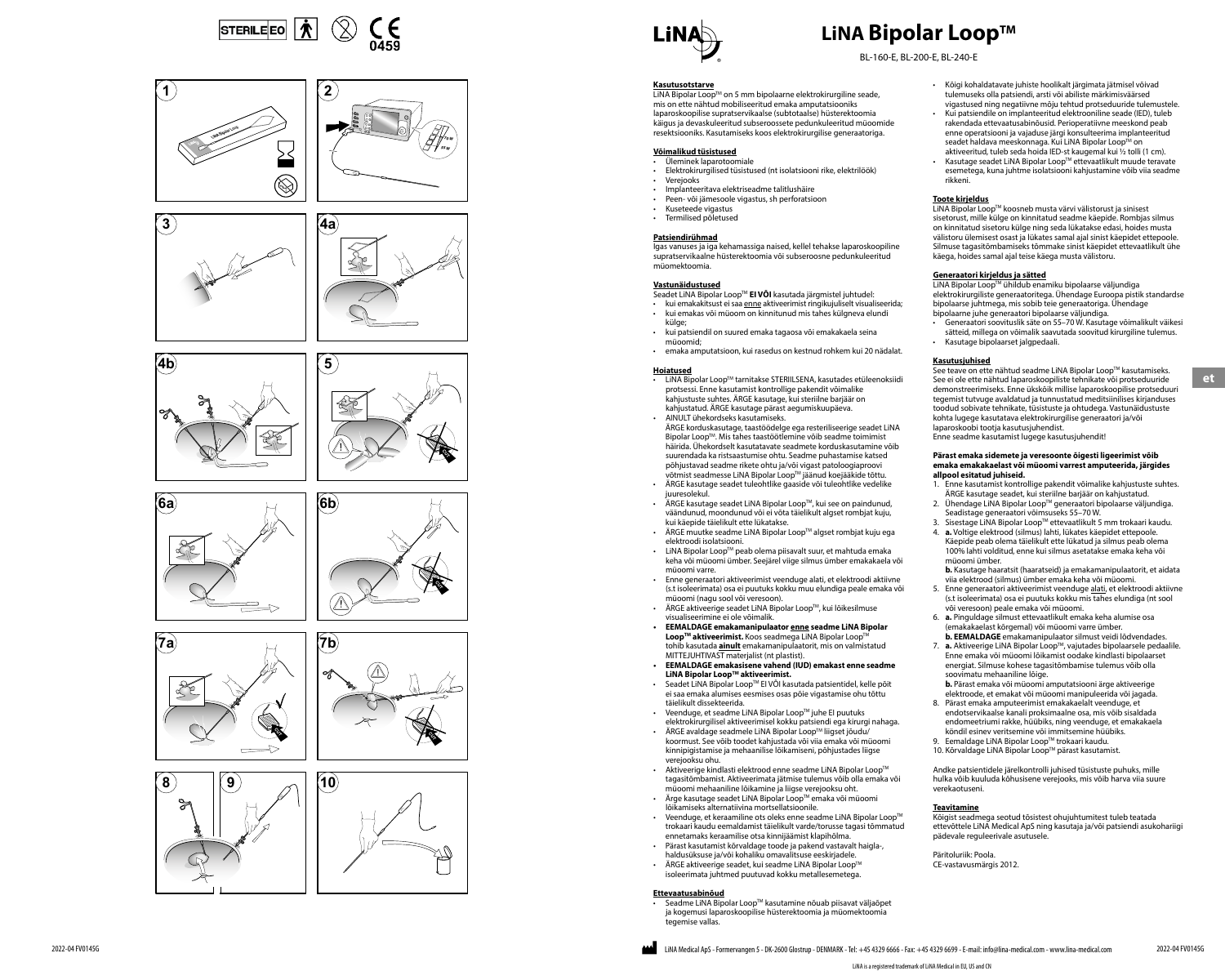























### **Určené použití:**

Zdravotnický prostředek LiNA Bipolar LoopTM je 5mm bipolární elektrochirurgický prostředek určený k amputaci mobilizované dělohy při laparoskopické supracervikální (subtotální) hysterektomii a resekci devaskularizovaných subserózních stopkatých myomů. K použití s elektrochirurgickým generátorem.

#### **Možné komplikace:** • konverze na laparotomii;

- elektrochirurgické komplikace (např. selhání izolace, úraz elektrickým proudem);
- krvácení;
- porucha implantabilního elektrického zařízení; • poranění tenkého nebo tlustého střeva, včetně perforace;
- poranění močových cest;
- tepelné popáleniny.

## **Populace pacientů:**

Žena jakéhokoli věku a hmotnosti určená k laparoskopické supracervikální hysterektomii nebo k resekci subserózních stopkatých myomů.

#### **Kontraindikace:**

Prostředek LiNA Bipolar LoopTM **NELZE** použít v následujících situacích: • Pokud nelze před aktivací zobrazit cirkumferenčně děložní úžinu.

- Pokud je děloha nebo myom přirostlý k sousedním orgánům.
- Pokud má pacientka velké myomy zadní stěny dělohy nebo
- děložního hrdla. • Amputace dělohy, která je větší než ve 20. gestačním týdnu.

#### **Varování:**

- Prostředek LiNA Bipolar Loop™ se dodává STERILNÍ a je sterilizován pomocí postupu s ethylenoxidem. Před použitím si pečlivě prohlédněte obal a zkontrolujte, zda není poškozený. NEPOUŽÍVEJTE prostředek, pokud je sterilní bariéra poškozená. NEPOUŽÍVEJTE prostředek po uplynutí data exspirace. • POUZE pro jedno použití.
- Prostředek LiNA Bipolar LoopTM NESMÍ BÝT používán opakovaně, zpracováván opakovaně ani opakovaně sterilizován. Jakékoliv opakované zpracování může mít nepříznivý vliv na funkci prostředku. Opakované použití prostředků určených pro jedno použití může vést ke zvýšení rizika křížové kontaminace. Snahy o vyčištění prostředku mají za následek riziko jeho selhání a/nebo chybného odběru patologického vzorku způsobeného zbytkem tkáně v prostředku LiNA Bipolar LoopTM.
- Prostředek NEPOUŽÍVEJTE v přítomnosti hořlavých plynů nebo kapalin.
- Prostředek LiNA Bipolar LoopTM NEPOUŽÍVEJTE, pokud je ohnutý, zkroucený, deformovaný nebo se po úplném vysunutí rukojeti zcela nerozloží do původního kosočtvercového tvaru.
- NEMODIFIKUJTE původní kosočtvercový tvar a izolaci elektrod prostředku LiNA Bipolar LoopTM.
- Prostředek LiNA Bipolar Loop™ musí být dostatečně velký, aby mohl projít kolem těla dělohy nebo myomu. Poté přiložte smyčku kolem děložního hrdla nebo stopky myomu.
- Před aktivací generátoru vždy zkontrolujte, zda se aktivní (tj. neizolovaná) část elektrody nedotýká jiného orgánu než dělohy nebo myomu (např. střeva nebo cévy).
- NEAKTIVUJTE prostředek LiNA Bipolar Loop™, pokud není možné vizualizovat řeznou smyčku.
- **• Před aktivací prostředku LiNA Bipolar LoopTM VYJMĚTE děložní manipulátor.** S prostředkem LiNA Bipolar Loop™ by se měl používat **pouze** děložní manipulátor vyrobený z NEVODIVÉHO materiálu (např. plastu).
- **• Před aktivací prostředku LiNA Bipolar LoopTM VYJMĚTE z dělohy nitroděložní tělísko (IUD).**
- Prostředek LiNA Bipolar LoopTM by se NEMĚL používat u pacientek, u kterých nelze zcela vypreparovat močový měchýř v dolním předním děložním segmentu z důvodu rizika poranění močového měchýře.
- NEDOPUSŤTE, aby se kabel prostředku LiNA Bipolar Loop™ během elektrochirurgické aktivace dotýkal kůže pacientky nebo chirurga.
- Na prostředek LiNA Bipolar Loop™ NEVYVÍJEJTE nadměrnou sílu/zátěž. Mohlo by dojít k poškození výrobku nebo k zaškrcení a mechanickému rozříznutí dělohy nebo myomu s rizikem nadměrného krvácení.
- Před vysunutím prostředku LiNA Bipolar Loop™ nezapomeňte aktivovat elektrodu. Pokud se aktivace neprovede, může dojít k mechanickému rozříznutí dělohy nebo myomu s rizikem nadměrného krvácení.
- Nepoužívejte prostředek LiNA Bipolar LoopTM k rozřezání dělohy nebo myomu jako alternativu k morcelaci. • Aby nedošlo k zachycení keramického hrotu v klapce ventilu, ujistěte
- se před vytažením prostředku LiNA Bipolar Loop™ přes trokar, že je keramický hrot zcela zasunut do hřídele/trubice.
- Po použití proveďte likvidaci výrobku a jeho obalu ve shodě se směrnicemi daného zdravotnického zařízení, místními správními předpisy a/nebo místními národními směrnicemi.
- Prostředek NEAKTIVUJTE, pokud jsou neizolované vodiče prostředku LiNA Bipolar LoopTM v kontaktu s kovovými předměty.

## **LiNA Bipolar Loop™**

BL-160-E, BL-200-E, BL-240-E

#### **Bezpečnostní opatření:**

- Použití prostředku LiNA Bipolar Loop™ vyžaduje odpovídající školení a zkušenosti s prováděním laparoskopické hysterektomie a myomektomie.
- Nedodržení všech příslušných pokynů může vést k významnému zranění pacientky, lékaře nebo dalších přítomných osob a může mít nepříznivý vliv na výsledek provedených postupů.
- Pokud má pacientka implantován elektronický zdravotnický prostředek (implanted electronic device, IED), je třeba dodržet bezpečnostní opatření. Tým pečující o pacientku v období kolem operace by se měl radit s týmem, který spravuje implantovaný prostředek, a to před operací a poté podle potřeby. Pokud je prostředek LiNA Bipolar Loop™ aktivován, měl by být od IED vzdálen více než ½ palce (1 cm).
- Používejte prostředek LiNA Bipolar Loop™ s jinými ostrými nástroji opatrně, protože poškození izolace drátu může vést k poruše prostředku.

#### **Popis výrobku:**

<u>Frence Communa.</u><br>Prostředek LiNA Bipolar Loop™ se skládá z černé vnější trubice a modré vnitřní trubice, na které je připevněna rukojeť zařízení. Kosočtvercová smyčka je připevněna k vnitřní trubici a zavádí se přidržením horní části černé vnější trubice při současném zatlačení modré rukojeti směrem dopředu. Chcete-li smyčku zatáhnout, jednou rukou jemně zatáhněte za modrou rukojeť a druhou rukou přidržujte černou vnější trubici.

#### **Specifikace a nastavení generátoru:**

Prostředek LiNA Bipolar LoopTM je kompatibilní s většinou elektrochirurgických generátorů s bipolárním výstupem. Ke standardnímu bipolárnímu kabelu, který je vhodný pro váš generátor, připojte evropský konektor. Připojte bipolární kabel k bipolární zásuvce na generátoru.

- Doporučené nastavení generátoru je 55–70 W. Použijte nejnižší možné nastavení, kterým lze dosáhnout požadovaného chirurgického účinku.
- Použijte bipolární nožní spínací pedál.

#### **Návod k použití:**

Tyto informace slouží jako pokyny k použití prostředku LiNA Bipolar Loop™. Jejich účelem není ukázat laparoskopické techniky ani<br>zákroky. Před prováděním jakéhokoli laparoskopického zákroku se seznamte s odpovídajícími technikami, komplikacemi a riziky uvedenými v publikované a uznávané lékařské literatuře. Informace o kontraindikacích naleznete v návodu k použití od výrobce použitého elektrochirurgického generátoru a/nebo laparoskopu. Před použitím tohoto prostředku si přečtěte návod k použití!

#### **Po správném podvázání děložních vazů a cév lze podle níže uvedených pokynů amputovat dělohu od děložního hrdla nebo myom od stopky:**

- 1. Před použitím si pečlivě prohlédněte obal a zkontrolujte, zda není poškozený. NEPOUŽÍVEJTE prostředek, pokud je sterilní bariéra poškozena.
- 2. Připojte prostředek LiNA Bipolar Loop™ k bipolárnímu výstupu generátoru. Nastavte generátor na 55–70 W.
- 3. Opatrně zaveďte prostředek LiNA Bipolar Loop™ přes 5mm trokar. 4. **a.** Rozviňte elektrodu (smyčku) posunutím rukojeti dopředu. Před umístěním smyčky kolem děložního těla nebo myomu musí být rukojeť zcela vysunuta a smyčka 100% rozvinuta.
- **b.** Pomocí grasperu(ů) a děložního manipulátoru umístěte elektrodu (smyčku) kolem děložního těla nebo myomu.
- 5. Před aktivací generátoru vždy zkontrolujte, zda se aktivní (tj. neizolovaná) část elektrody kromě dělohy nebo myomu nedotýká jiného orgánu (např. střeva nebo cévy).
- 6. **a.** Opatrně utáhněte smyčku kolem dolní části těla dělohy (nad děložním hrdlem) nebo stopky myomu. **b. ODSTRAŇTE** děložní manipulátor mírným uvolněním tahu smyčky.
- 7. **a.** Aktivujte prostředek LiNA Bipolar Loop™ sešlápnutím bipolárního pedálu. Před provedením sekce dělohy nebo myomu určitě použijte bipolární energii. Okamžité zatažení smyčky může způsobit nechtěný mechanický řez.
- **b.** Po amputaci dělohy nebo myomu neaktivujte elektrody k manipulaci nebo dělení dělohy nebo myomu. 8. Po amputaci dělohy od čípku proveďte koagulaci proximální části
- endocervikálního kanálu, která může obsahovat endometriální buňky, a zajistěte koagulaci případného krvácení nebo výpotku na děložním pahýlu.
- 9. Vyjměte prostředek LiNA Bipolar Loop™ přes trokar. 10. Po použití prostředek LiNA Bipolar Loop™ zlikvidujte.

Poskytněte pacientkám pokyny pro následnou péči v případě komplikací včetně vnitrobřišního krvácení, které může ve vzácných případech vést k vykrvácení.

#### **Ohlašování:**

Jakýkoliv nežádoucí incident, ke kterému došlo v souvislosti s výrobkem, je třeba nahlásit společnosti LiNA Medical ApS a kompetentnímu regulačnímu úřadu země, ve které je uživatel a/nebo pacient zaregistrován.

Země původu: Polsko. Označení CE 2012.



 $\mathbb{S}$ 

 $\%$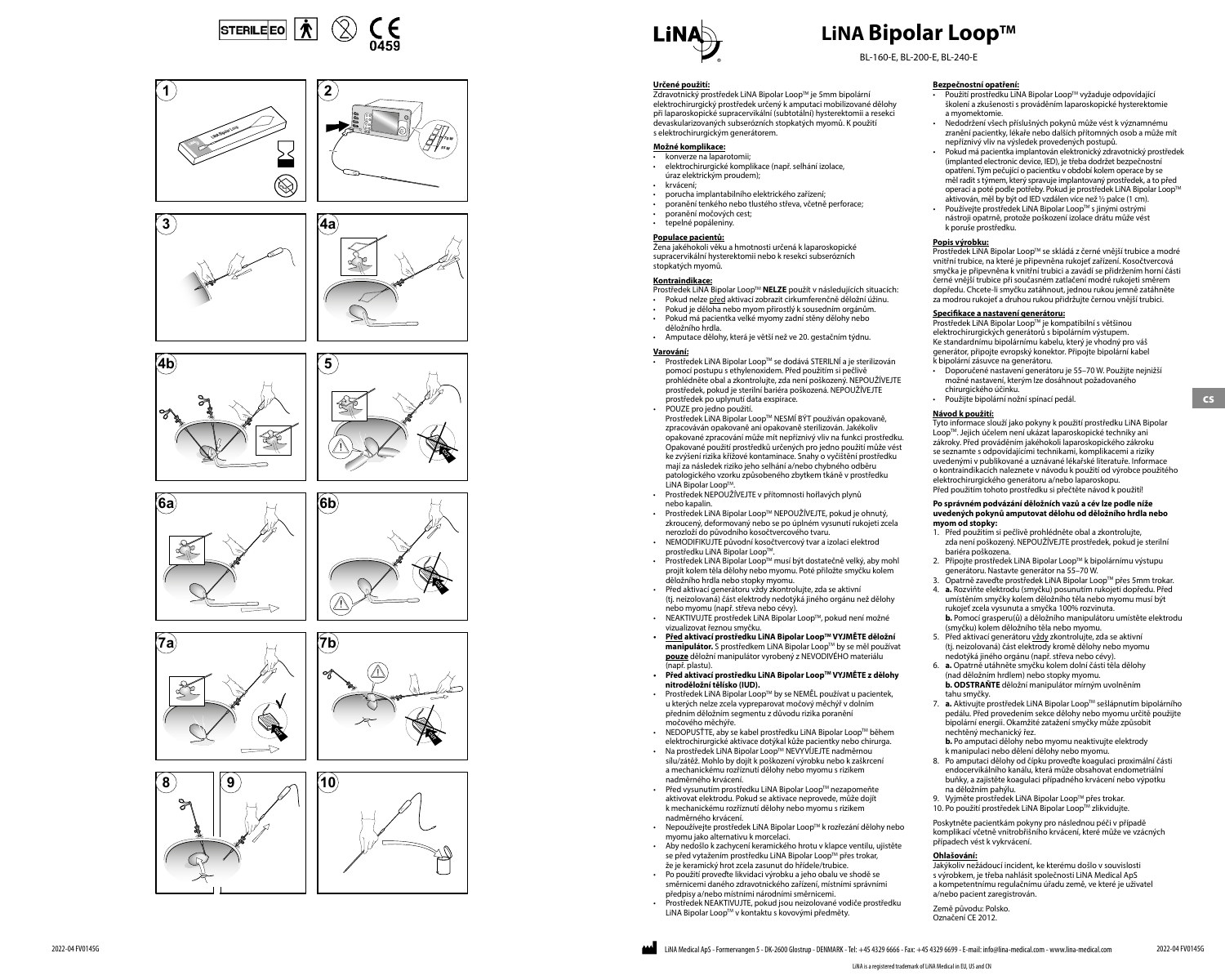











 $\%$ 













### **Určené použitie:**

**Pomôcka LiNA Bipolar Loop™ je 5 mm bipolárna elektrochirurgická** pomôcka určená na amputáciu mobilizovanej maternice počas laparoskopickej supracervikálnej (subtotálnej) hysterektómie a resekciu devaskularizovaných subseróznych stopkatých myómov. Používa sa s elektrochirurgickým generátorom.

#### **Potenciálne komplikácie:** • konverzia na laparotómiu;

- elektrochirurgické komplikácie (napr. zlyhanie izolácie, usmrtenie elektrickým prúdom);
- krvácanie;
- porucha implantovateľnej elektrickej pomôcky; • poranenie tenkého alebo hrubého čreva vrátane perforácie;
- poranenie močových ciest;
- tepelné popáleniny.

### **Populácia pacientov:**

Žena akéhokoľvek veku a hmotnosti určená na laparoskopickú supracervikálnu hysterektómiu alebo myomektómiu subseróznych stopkatých myómov.

## **Kontraindikácie:**

#### Pomôcka LiNA Bipolar LoopTM sa **NESMIE** používať v nasledujúcich situáciách:

- ak istmus maternice nie je možné pred aktiváciou zobraziť po obvode,
- ak sú maternica alebo myóm prilepené k akýmkoľvek
- susedným orgánom, ak má pacientka veľké myómy zadnej maternice alebo steny krčka,
- amputácia maternice, ktorá je dlhšia ako v 20. gestačnom týždni.

#### **Výstrahy:**

- Pomôcka LiNA Bipolar Loop™ sa dodáva STERILIZOVANÁ s použitím etylénoxidu. Pred použitím pomôcky starostlivo skontrolujte, či obal nie je poškodený. Pomôcku NEPOUŽÍVAJTE, ak je sterilná bariéra poškodená. Pomôcku NEPOUŽÍVAJTE po dátume exspirácie.
- Pomôcku LiNA Bipolar LoopTM opakovane NEPOUŽÍVAJTE, NESPRACOVÁVAJTE ani NESTERILIZUJTE. Akékoľvek opakované spracovanie môže ohroziť fungovanie pomôcky. Opakované používanie pomôcok na jednorazové použitie môže tiež zvýšiť riziko krížovej kontaminácie. Pokusy o čistenie pomôcky majú za následok riziko nesprávneho fungovania pomôcky a/alebo chybného odberu vzoriek na patológiu v dôsledku zvyškového tkaniva v pomôcke LiNA Binolar Loop™
- Pomôcku NEPOUŽÍVAJTE v prítomnosti horľavých plynov alebo horľavých kvapalín.
- NEPOUŽÍVAJTE, ak je pomôcka LiNA Bipolar LoopTM ohnutá, skrútená, zdeformovaná alebo sa úplne nerozvinie do pôvodného kosoštvorcového tvaru, keď je rukoväť úplne vysunutá. • NEUPRAVUJTE pôvodný kosoštvorcový tvar ani izoláciu elektród
- pomôcky LiNA Bipolar Loop™. • Pomôcka LiNA Bipolar LoopTM musí byť dostatočne veľká, aby prešla okolo tela maternice alebo myómu. Potom nasaďte slučku okolo
- krčka maternice alebo stopky myómu. • Pred aktiváciou generátora vždy skontrolujte, či aktívna (t. j. neizolovaná) časť elektródy nie je v kontakte so žiadnym iným
- orgánom ako maternicou alebo myómom (napr. črevom alebo cievou). • NEAKTIVUJTE pomôcku LiNA Bipolar LoopTM, ak nie je možné vizualizovať rezaciu slučku.
- **• Pred aktiváciou pomôcky LiNA Bipolar LoopTM ODSTRÁŇTE manipulátor maternice.** S pomôckou LiNA Bipolar Loop™ sa môže používať **iba** manipulátor maternice vyrobený z NEVODIVÉHO materiálu (napr. plastu).
- **• Pred aktiváciou pomôcky LiNA Bipolar LoopTM ODSTRÁŇTE vnútromaternicové teliesko (IUD) z maternice.**  • Pomôcka LiNA Bipolar LoopTM sa NESMIE používať u pacientok,
- u ktorých nie je možné úplne vypreparovať močový mechúr v dolnom prednom segmente maternice z dôvodu rizika poranenia močového mechúra.
- NEDOVOĽTE, aby sa kábel pomôcky LiNA Bipolar LoopTM počas elektrochirurgickej aktivácie dostal do kontaktu s kožou pacienta alebo chirurga.
- NEPOUŽÍVAJTE nadmernú silu/zaťaženie na pomôcku LiNA Bipolar LoopTM. Mohlo by dôjsť k poškodeniu výrobku alebo k uškrteniu a mechanickému rozrezaniu maternice alebo myómu s rizikom nadmerného krvácania.
- Pred stiahnutím pomôcky LiNA Bipolar Loop™ sa uistite, že ste elektródu aktivovali. Zlyhanie aktivácie môže viesť k mechanickému rozrezaniu maternice alebo myómu s rizikom nadmerného krvácania. Nepoužívajte pomôcku LiNA Bipolar Loop™ na rezanie maternice
- alebo myómu ako alternatívu k morcelácii. Pred vytiahnutím pomôcky LiNA Bipolar Loop™ cez trokár sa uistite,
- že keramický hrot je úplne zasunutý do drieku/trubice, aby sa zabránilo zachyteniu keramického hrotu v laloku chlopne. • Po použití zlikvidujte výrobok a obal v súlade so
- zásadami nemocnice, miestnej samosprávy a/alebo administratívnymi zásadami.
- NEAKTIVUJTE, ak sú neizolované vodiče pomôcky<br>LiNA Bipolar Loop™ v kontakte s kovovými predmetmi.

## **LiNA Bipolar Loop™**

BL-160-E, BL-200-E, BL-240-E

## **Bezpečnostné opatrenia:**

- Použitie pomôcky LiNA Bipolar LoopTM si vyžaduje adekvátny tréning a skúsenosti s vykonávaním laparoskopickej hysterektómie a myomektómie.
- Riadne nedodržanie všetkých platných postupov môže mať za následok značné poranenie pacienta, lekára alebo účastníkov a môže mať nepriaznivý účinok na výsledok vykonávaných postupov.
- Ak má pacientka implantovanú elektronickú pomôcku (IED), je potrebné prijať bezpečnostné opatrenia. Peroperačný tím sa musí pred chirurgickým zákrokom a podľa potreby poradiť s tímom spravujúcim implantovanú pomôcku. Keď je pomôcka LiNA Bipolar LoopTM aktivovaná, musí byť vzdialená viac ako ½ palca (1 cm) od IED.
- Opatrne používajte pomôcku LiNA Bipolar LoopTM s inými ostrými nástrojmi, pretože poškodenie izolácie drôtu môže viesť k poruche pomôcky.

## **Opis výrobku:**

<u>Prestý zástali.</u><br>Pomôcka LiNA Bipolar Loop™ pozostáva z čiernej vonkajšej trubice a modrej vnútornej trubice, ku ktorej je pripevnená rukoväť pomôcky. Kosoštvorcová slučka je pripevnená k vnútornej trubici a posúva sa držaním hornej časti čiernej vonkajšej trubice a zatlačením modrej rukoväte dopredu. Ak chcete slučku zasunúť, jednou rukou jemne potiahnite modrú rukoväť a druhou držte čiernu vonkajšiu trubicu.

## **Š<u>pecifikácie a nastavenia generátora:</u>**<br>Pomôcka LiNA Bipolar Loop™ je kompatibilná s väčšinou

elektrochirurgických generátorov s bipolárnym výstupom. Pripojte európsky konektor k štandardnému bipolárnemu káblu, ktorý je vhodný pre váš generátor. Pripojte bipolárny kábel k bipolárnemu výstupu na generátore.

- Odporúčané nastavenie pre generátor je 55 70 wattov. Použite najnižšie možné nastavenia schopné dosiahnuť požadovaný chirurgický efekt.
- Použite bipolárny nožný pedál. **Návod na použitie:**

**sk**

Tieto informácie sú určené na používanie pomôcky LiNA Bipolar LoopTM. Nie sú určené na demonštrovanie laparoskopických techník a postupov. Pred vykonaním akéhokoľvek laparoskopického postupu si pozrite publikovanú a uznávanú zdravotnícku literatúru s informáciami o správnych technikách, komplikáciách a nebezpečenstvách. Kontraindikácie nájdete v návode na použitie od výrobcu elektrochirurgického generátora a/alebo laparoskopu. Pred použitím tejto pomôcky si prečítajte návod na použitie!

#### **Po správnom podviazaní maternicových väzov a ciev je možné amputovať maternicu z krčka maternice alebo myóm zo stopky podľa nižšie uvedených pokynov:**

- 1. Pred použitím pomôcky starostlivo skontrolujte, či obal nie je poškodený. Pomôcku NEPOUŽÍVAJTE, ak je poškodená , .<br>sterilná bariéra.
- 2. Pripojte pomôcku LiNA Bipolar LoopTM k bipolárnemu výstupu generátora. Nastavte generátor na 55 – 70 wattov.
- 3. Opatrne zaveďte pomôcku LiNA Bipolar LoopTM cez 5 mm trokár. 4. **a.** Rozviňte elektródu (slučku) posunutím rukoväte dopredu. Pred
- umiestnením slučky okolo tela maternice alebo myómu musí byť rukoväť úplne predsunutá a slučka musí byť 100 % rozvinutá. **b.** Na pomoc pri umiestnení elektródy (slučky) okolo tela maternice alebo myómu použite grasper(re) a manipulátor maternice.
- 5. Pred aktiváciou generátora vždy skontrolujte, či aktívna (t. j. neizolovaná) časť elektródy nie je v kontakte so žiadnym orgánom (napr. črevom alebo cievou) okrem maternice alebo myómu.
- 6. **a.** Opatrne utiahnite slučku okolo spodnej časti tela maternice (nad krčkom maternice) alebo stopky myómu. **b. ODSTRÁŇTE** manipulátor maternice miernym uvoľnením napätia slučky.
- 7. **a.** Aktivujte pomôcku LiNA Bipolar LoopTM stlačením bipolárneho pedála. Pred oddelením maternice alebo myómu určite počkajte na bipolárnu energiu. Okamžité stiahnutie slučky môže spôsobiť neúmyselný mechanický rez.
- **b.** Po amputácii maternice alebo myómu neaktivujte elektródy na manipuláciu alebo rozdelenie maternice alebo myómu. 8. Po amputácii maternice z krčka maternice sa uistite, že proximálna
- časť endocervikálneho kanála, ktorá môže obsahovať endometriálne bunky, je koagulovaná, a uistite sa, že akékoľvek krvácanie alebo mokvanie na krčku maternice je koagulované. 9. Vyberte pomôcku LiNA Bipolar Loop™ cez trokár.
- 10. Pomôcku LiNA Bipolar Loop™ po použití zlikvidujte

Poskytnite pokyny na ďalšiu kontrolu pacientok v prípade komplikácií vrátane vnútrobrušného krvácania, ktoré môže v zriedkavých prípadoch viesť k vykrvácaniu.

#### **Hlásenie:**

Akýkoľvek závažný incident, ktorý sa vyskytol v súvislosti s pomôckou, je potrebné nahlásiť spoločnosti LiNA Medical ApS a príslušnému regulačnému orgánu krajiny, v ktorej sa nachádza používateľ a/alebo pacient.

#### Krajina pôvodu: Poľsko. Označenie CE 2012.